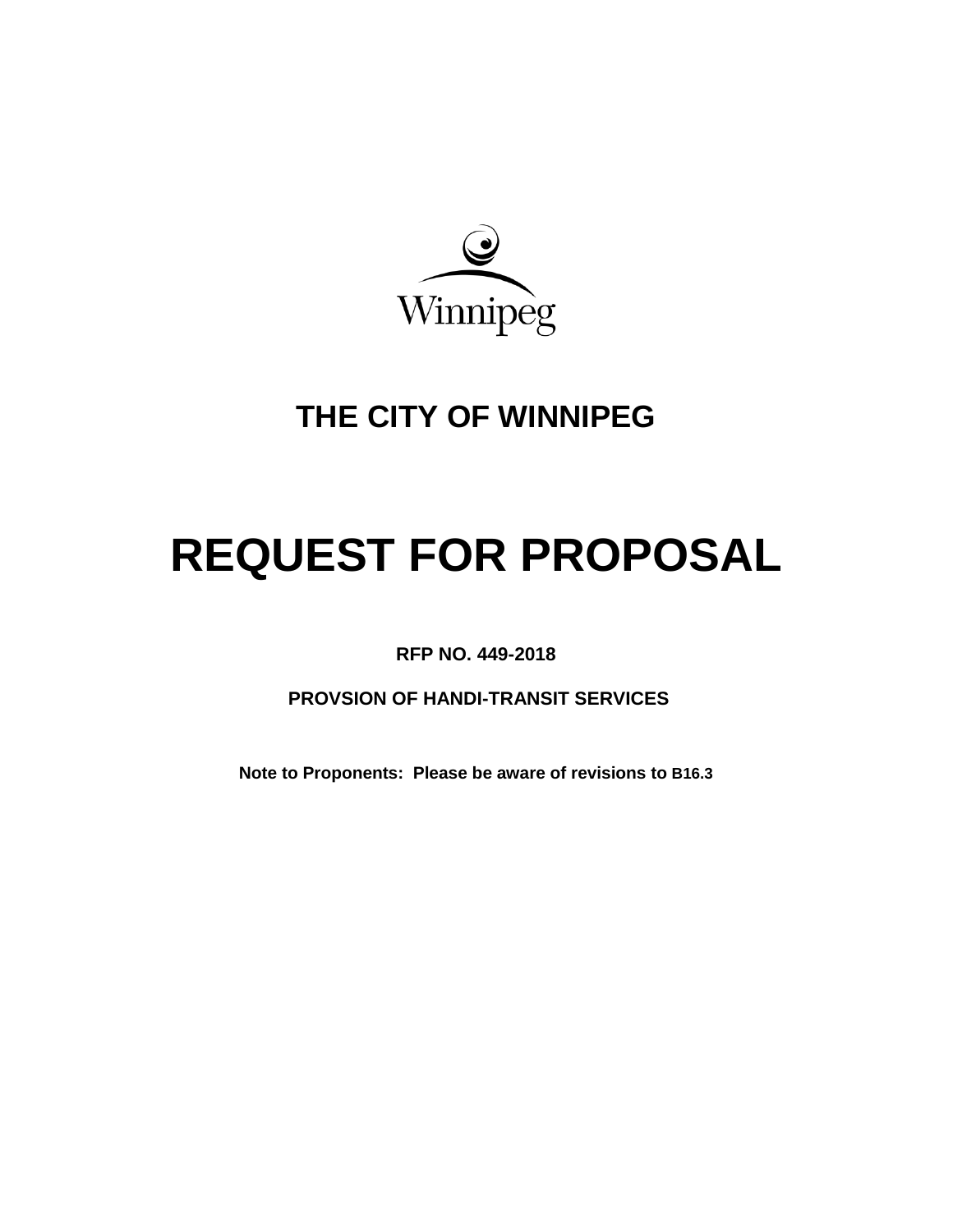# **TABLE OF CONTENTS**

|                | <b>PART A - PROPOSAL SUBMISSION</b>                                                                                                                                                                                                                                                                                                                                                                                                                                                                                                                                                                  |                                                                                                                                                                                                                      |
|----------------|------------------------------------------------------------------------------------------------------------------------------------------------------------------------------------------------------------------------------------------------------------------------------------------------------------------------------------------------------------------------------------------------------------------------------------------------------------------------------------------------------------------------------------------------------------------------------------------------------|----------------------------------------------------------------------------------------------------------------------------------------------------------------------------------------------------------------------|
|                | Form A: Proposal<br>Form B: Prices                                                                                                                                                                                                                                                                                                                                                                                                                                                                                                                                                                   | 1<br>4                                                                                                                                                                                                               |
|                | <b>PART B - BIDDING PROCEDURES</b>                                                                                                                                                                                                                                                                                                                                                                                                                                                                                                                                                                   |                                                                                                                                                                                                                      |
|                | <b>B1.</b> Contract Title<br><b>B2.</b> Submission Deadline<br>B3. Proponents' Conference<br>B4. Enquiries<br>B5. Confidentiality<br>B6. Addenda<br>B7. Substitutes<br><b>B8.</b> Proposal Submission<br>B9. Proposal<br>B <sub>10</sub> . Prices<br>B11. Price adjustment mechanism<br>B12. Disclosure<br>B13. Qualification<br>B14. Business Plan<br>B15. References<br>B16. Opening of Proposals and Release of Information<br>B17. Irrevocable Offer<br>B18. Withdrawal of Offers<br>B <sub>19</sub> . Interviews<br>B20. Negotiations<br>B21. Evaluation of Proposals<br>B22. Award of Contract | 1<br>$\mathbf 1$<br>1<br>1<br>1<br>$\overline{c}$<br>$\overline{\mathbf{c}}$<br>3<br>4<br>$\overline{\mathbf{4}}$<br>5<br>5<br>5<br>6<br>6<br>$\overline{7}$<br>$\overline{7}$<br>$\overline{7}$<br>8<br>8<br>8<br>9 |
|                |                                                                                                                                                                                                                                                                                                                                                                                                                                                                                                                                                                                                      |                                                                                                                                                                                                                      |
|                | PART C - GENERAL CONDITIONS<br>C0. General Conditions                                                                                                                                                                                                                                                                                                                                                                                                                                                                                                                                                | 1                                                                                                                                                                                                                    |
|                |                                                                                                                                                                                                                                                                                                                                                                                                                                                                                                                                                                                                      |                                                                                                                                                                                                                      |
|                | PART D - SUPPLEMENTAL CONDITIONS                                                                                                                                                                                                                                                                                                                                                                                                                                                                                                                                                                     |                                                                                                                                                                                                                      |
| General<br>D7. | D1. General Conditions<br>D2. Scope of Services<br>D3. Definitions<br>D4. Contract Administrator<br>D5. Contractor's Supervisor<br>D6. Ownership of Information, Confidentiality and Non Disclosure<br><b>Notices</b>                                                                                                                                                                                                                                                                                                                                                                                | 1<br>1<br>1<br>$\overline{2}$<br>2<br>3<br>3                                                                                                                                                                         |
|                | <b>Submissions</b>                                                                                                                                                                                                                                                                                                                                                                                                                                                                                                                                                                                   |                                                                                                                                                                                                                      |
|                | D8. Authority to Carry on Business<br>D9. Safe Work Plan<br>D <sub>10</sub> . Insurance<br>D11. Records<br>D12. Performance Security<br>D13. Subcontractor List<br>D14. Equipment<br>D15. Commencement<br>D16. The Workplace Safety and Health Act (Manitoba) - Qualifications<br>D17. Safety<br>D18. Employee Behaviour and Supervision                                                                                                                                                                                                                                                             | 3<br>3<br>3<br>$\overline{\mathbf{4}}$<br>4<br>5<br>5<br>5<br>5<br>5<br>6                                                                                                                                            |
|                | <b>Measurement and Payment</b><br>D <sub>19</sub> . Invoices                                                                                                                                                                                                                                                                                                                                                                                                                                                                                                                                         | 6                                                                                                                                                                                                                    |
|                | D20. Payment                                                                                                                                                                                                                                                                                                                                                                                                                                                                                                                                                                                         | 6                                                                                                                                                                                                                    |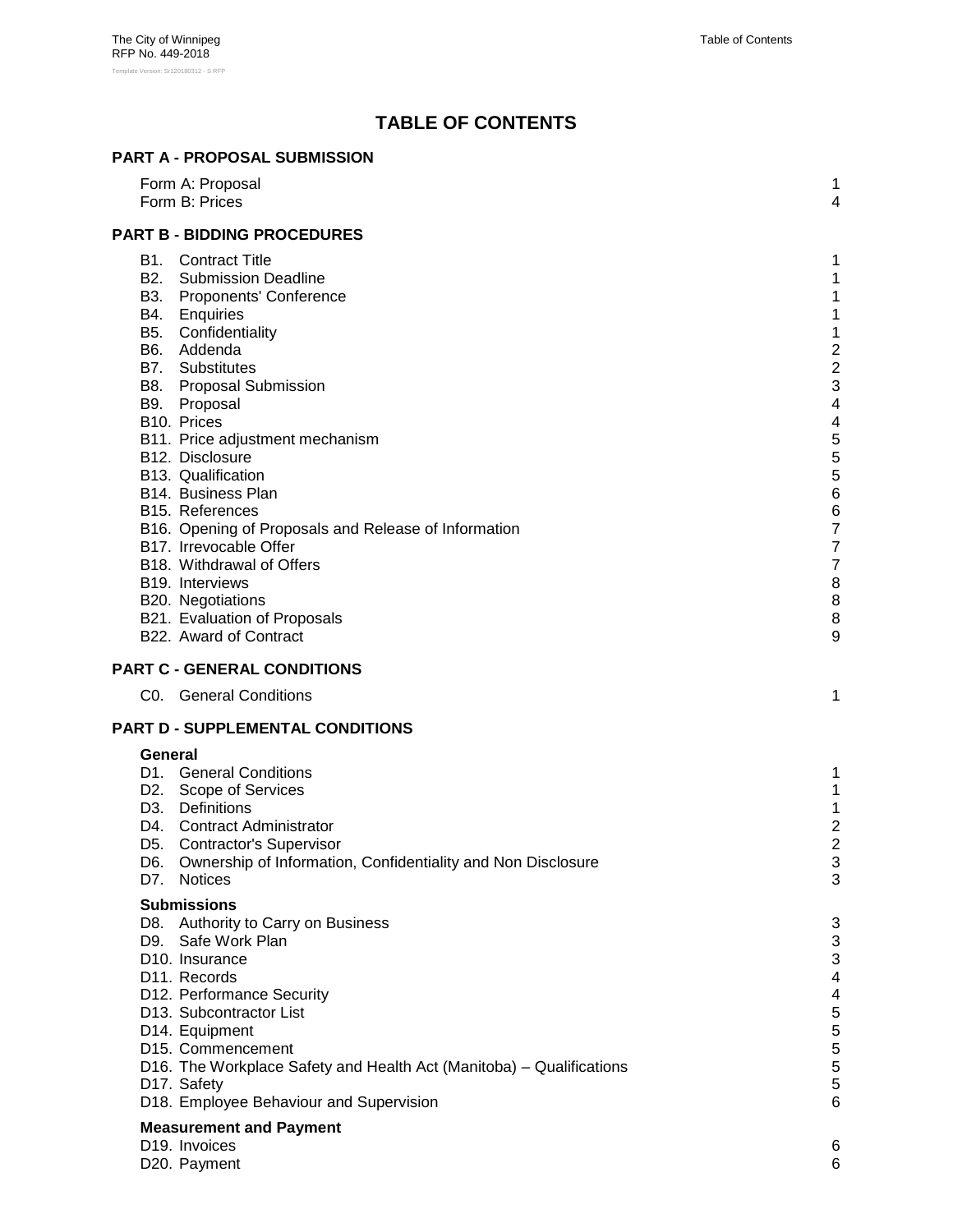| Form H1: Performance Bond                     |    |
|-----------------------------------------------|----|
| Form H2: Irrevocable Standby Letter of Credit | 10 |
| Form J: Subcontractor List                    | 12 |
| Form K: Equipment                             | 13 |

#### **PART E - [SPECIFICATIONS](#page-28-0)**

#### **[General](#page-28-1)**

| E1. | <b>Applicable Specifications</b> |   |
|-----|----------------------------------|---|
| E2. | <b>Operating Hours</b>           |   |
| E3. | Service Area                     |   |
| E4. | Background                       |   |
| E5. | Vehicles                         |   |
| E6. | <b>Drivers</b>                   | 4 |
| E7. | Passenger Assignment             | 6 |
| E8. | Fares                            | 6 |
|     | E9. Passenger Service            | 6 |
|     | E10. Scheduling                  | 7 |
|     | E11. Documentation               | 8 |
|     | E12. Service Monitoring          | 8 |
|     | E13. Customer Complaints         | 9 |
|     | E14. Suspension of Work          | 9 |
|     | E15. Estimated Quantities        | 9 |
|     |                                  |   |

## **PART F - [SECURITY CLEARANCE](#page-39-0)**

|  | F1. Security Clearance |  |
|--|------------------------|--|
|--|------------------------|--|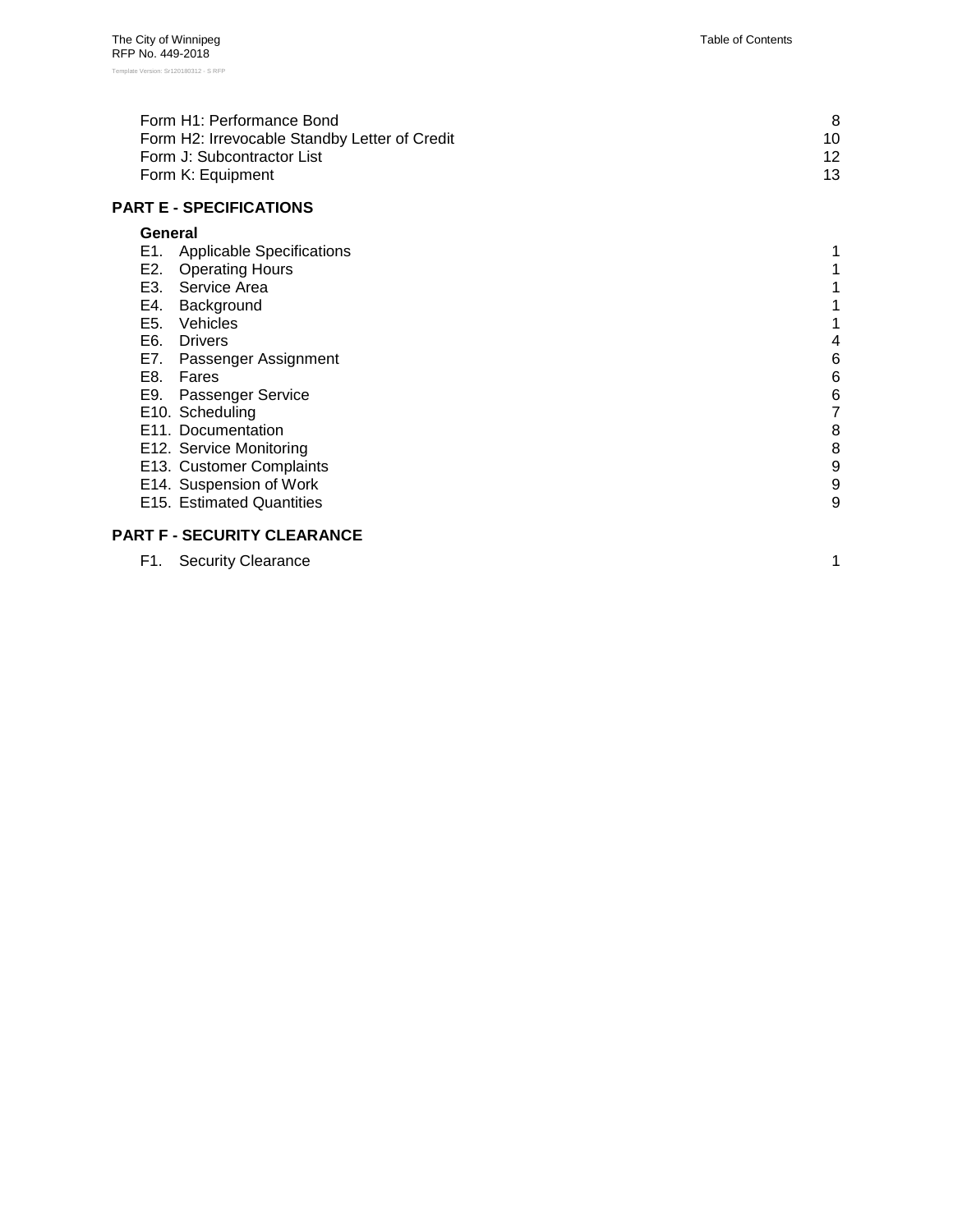## <span id="page-3-1"></span><span id="page-3-0"></span>**PART B - BIDDING PROCEDURES**

#### **B1. CONTRACT TITLE**

<span id="page-3-2"></span>B1.1 PROVISION OF HANDI-TRANSIT SERVICES

#### **B2. SUBMISSION DEADLINE**

- <span id="page-3-6"></span>B2.1 The Submission Deadline is 12:00 noon Winnipeg time, June 15, 2018.
- B2.2 Proposals determined by the Manager of Materials to have been received later than the Submission Deadline will not be accepted and will be returned upon request.
- B2.3 The Contract Administrator or the Manager of Materials may extend the Submission Deadline by issuing an addendum at any time prior to the time and date specified in [B2.1.](#page-3-6)

#### <span id="page-3-3"></span>**B3. PROPONENTS' CONFERENCE**

- B3.1 The Contract Administrator will hold a Proponents' conference at 414 Osborne from 10:00 am to 10:30 am on May 28, 2018.
- B3.2 The Proponent shall not be entitled to rely on any information or interpretation received at the Proponents' conference unless that information or interpretation is provided by the Contract Administrator in writing.

#### <span id="page-3-4"></span>**B4. ENQUIRIES**

- B4.1 All enquiries shall be directed to the Contract Administrator identified in [D4.1](#page-15-0).
- B4.2 If the Proponent finds errors, discrepancies or omissions in the Request for Proposal, or is unsure of the meaning or intent of any provision therein, the Proponent shall promptly notify the Contract Administrator of the error, discrepancy or omission at least five (5) Business Days prior to the Submission Deadline.
- B4.3 If the Proponent is unsure of the meaning or intent of any provision therein, the Proponent should request clarification as to the meaning or intent prior to the Submission Deadline.
- B4.4 Responses to enquiries which, in the sole judgment of the Contract Administrator, require a correction to or a clarification of the Request for Proposal will be provided by the Contract Administrator to all Proponents by issuing an addendum.
- B4.5 Responses to enquiries which, in the sole judgment of the Contract Administrator, do not require a correction to or a clarification of the Request for Proposal will be provided by the Contract Administrator only to the Proponent who made the enquiry.
- B4.6 The Proponent shall not be entitled to rely on any response or interpretation received pursuant to [B4](#page-3-4) unless that response or interpretation is provided by the Contract Administrator in writing.

#### <span id="page-3-5"></span>**B5. CONFIDENTIALITY**

- B5.1 Information provided to a Proponent by the City or acquired by a Proponent by way of further enquiries or through investigation is confidential. Such information shall not be used or disclosed in any way without the prior written authorization of the Contract Administrator. The use and disclosure of the confidential information shall not apply to information which:
	- (a) was known to the Proponent before receipt hereof; or
	- (b) becomes publicly known other than through the Proponent; or
	- (c) is disclosed pursuant to the requirements of a governmental authority or judicial order.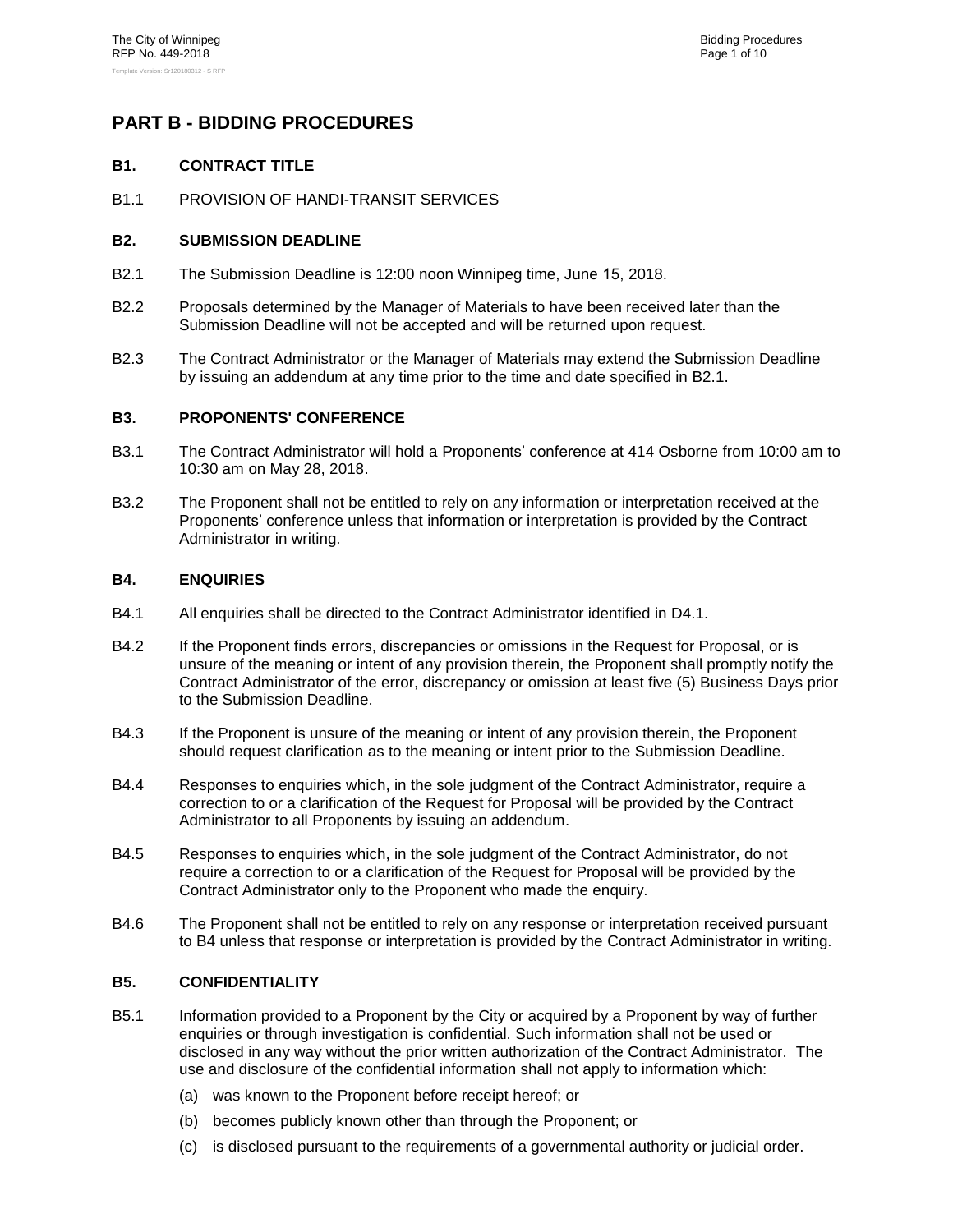B5.2 The Proponent shall not make any statement of fact or opinion regarding any aspect of the Bid Opportunity to the media or any member of the public without the prior written authorization of the Contract Administrator.

#### <span id="page-4-0"></span>**B6. ADDENDA**

- B6.1 The Contract Administrator may, at any time prior to the Submission Deadline, issue addenda correcting errors, discrepancies or omissions in the Request for Proposal, or clarifying the meaning or intent of any provision therein.
- B6.2 The Contract Administrator will issue each addendum at least two (2) Business Days prior to the Submission Deadline, or provide at least two (2) Business Days by extending the Submission Deadline.
- B6.3 Addenda will be available on the Bid Opportunities page at The City of Winnipeg, Corporate Finance, Materials Management Division website at<http://www.winnipeg.ca/matmgt/bidopp.asp>
- B6.4 The Proponent is responsible for ensuring that he/she has received all addenda and is advised to check the Materials Management Division website for addenda regularly and shortly before the Submission Deadline, as may be amended by addendum.
- B6.5 The Proponent shall acknowledge receipt of each addendum in Paragraph [9](#page--1-1) of Form A: Proposal. Failure to acknowledge receipt of an addendum may render a Proposal nonresponsive.

#### <span id="page-4-1"></span>**B7. SUBSTITUTES**

- B7.1 The Work is based on the Plant, Materials and methods specified in the Request for Proposal.
- B7.2 Substitutions shall not be allowed unless application has been made to and prior approval has been granted by the Contract Administrator in writing.
- B7.3 Requests for approval of a substitute will not be considered unless received in writing by the Contract Administrator at least five (5) Business Days prior to the Submission Deadline.
- B7.4 The Proponent shall ensure that any and all requests for approval of a substitute:
	- (a) provide sufficient information and details to enable the Contract Administrator to determine the acceptability of the Plant, Material or method as either an approved equal or alternative;
	- (b) identify any and all changes required in the applicable Work, and all changes to any other Work, which would become necessary to accommodate the substitute;
	- (c) identify any anticipated cost or time savings that may be associated with the substitute;
	- (d) certify that, in the case of a request for approval as an approved equal, the substitute will fully perform the functions called for by the general design, be of equal or superior substance to that specified, is suited to the same use and capable of performing the same function as that specified and can be incorporated into the Work, strictly in accordance with the proposed work schedule and the dates specified in the Supplemental Conditions for Substantial Performance and Total Performance;
	- (e) certify that, in the case of a request for approval as an approved alternative, the substitute will adequately perform the functions called for by the general design, be similar in substance to that specified, is suited to the same use and capable of performing the same function as that specified and can be incorporated into the Work, strictly in accordance with the proposed work schedule and the dates specified in the Supplemental Conditions for Substantial Performance and Total Performance.
- B7.5 The Contract Administrator, after assessing the request for approval of a substitute, may in his/her sole discretion grant approval for the use of a substitute as an "approved equal" or as an "approved alternative", or may refuse to grant approval of the substitute.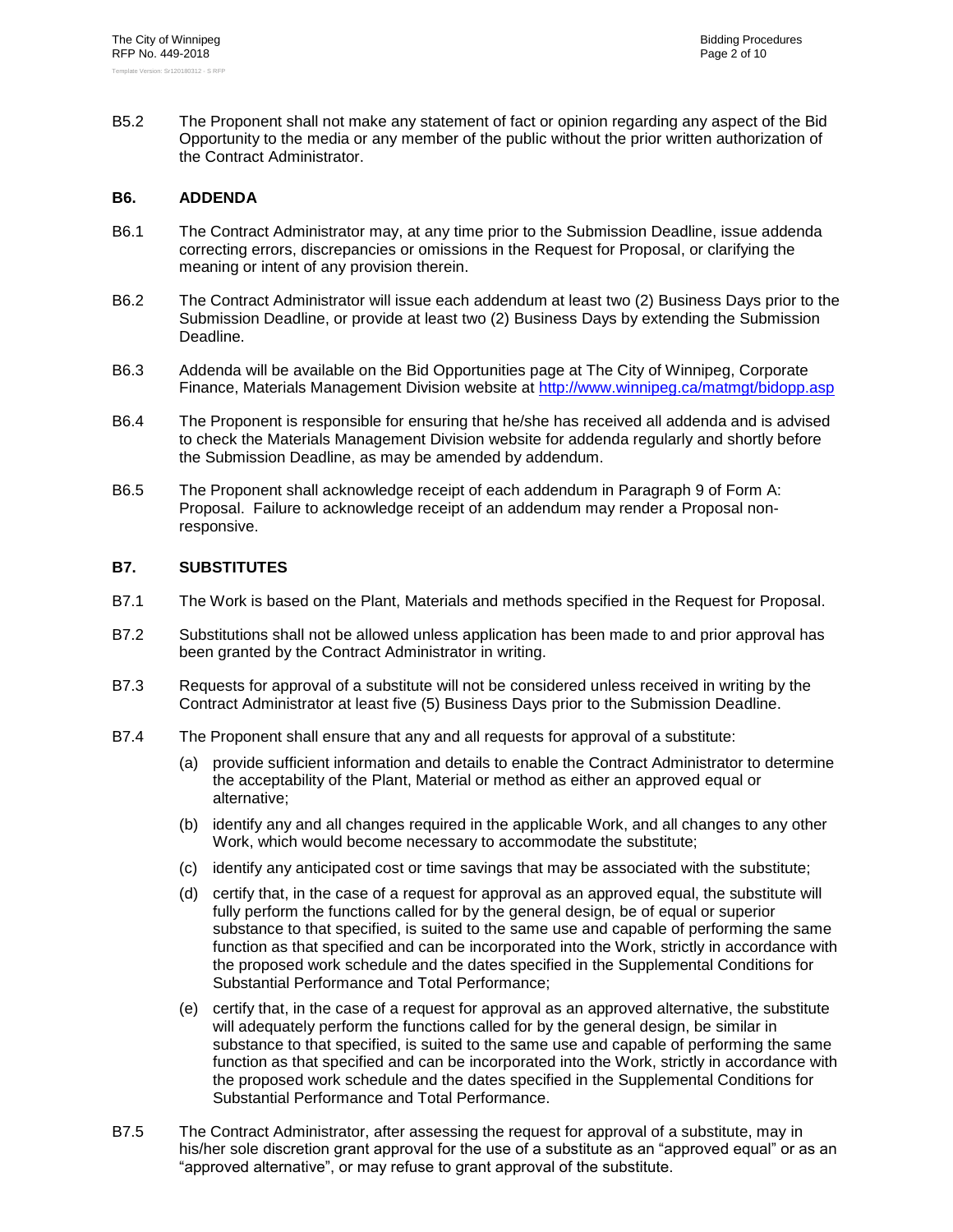- B7.6 The Contract Administrator will provide a response in writing, at least two (2) Business Days prior to the Submission Deadline, to the Proponent who requested approval of the substitute.
- B7.6.1 The Contract Administrator will issue an Addendum, disclosing the approved materials, equipment, methods and products to all potential Proponents. The Proponent requesting and obtaining the approval of a substitute shall be responsible for disseminating information regarding the approval to any person or persons he/she wishes to inform.
- B7.7 If the Contract Administrator approves a substitute as an "approved equal", any Proponent may use the approved equal in place of the specified item.
- B7.8 If the Contract Administrator approves a substitute as an "approved alternative", any Proponent bidding that approved alternative may base his/her Total Bid Price upon the specified item but may also indicate an alternative price based upon the approved alternative. Such alternatives will be evaluated in accordance with [B21.](#page-10-2)
- B7.9 No later claim by the Contractor for an addition to the Total Bid Price because of any other changes in the Work necessitated by the use of an approved equal or an approved alternative will be considered.

#### <span id="page-5-1"></span><span id="page-5-0"></span>**B8. PROPOSAL SUBMISSION**

- B8.1 The Proposal shall consist of the following components:
	- (a) Form A: Proposal;
	- (b) Form B: Prices;
	- (c) Business Plan [B14;](#page-8-0)
	- (d) References [B15.](#page-8-1)
- B8.2 Further to [B8.1](#page-5-1) all components of the Proposal shall be fully completed or provided in the order indicated, and submitted by the Proponent no later than the Submission Deadline, with all required entries made clearly and completely, to constitute a responsive Proposal.
- B8.3 Proponents should submit one (1) **unbound** 8.5" x 11" original (marked "original") and (1) copy (copies can be in any size format) for the sections identified in [B8.1.](#page-5-1)
- B8.4 Proposal format, including type of binding, number of pages, size of pages and, font, etc., will not be regulated, except that the Proposal should contain a table of contents, page numbering and should be in the Sections identified above. Proponents are encouraged to use their creativity to submit a Proposal which provides the requested information for evaluation and other information which illustrates the strength of their team.
- B8.5 Proponents are advised that inclusion of terms and conditions inconsistent with the Request for Proposal will be evaluated in accordance with [B21.](#page-10-2)
- B8.6 The Proposal shall be submitted enclosed and sealed in an envelope/package clearly marked with the RFP number and the Proponent's name and address.
- B8.7 Proposals submitted by facsimile transmission (fax) or internet electronic mail (e-mail) will not be accepted.
- B8.8 Proposals shall be submitted to:

The City of Winnipeg Corporate Finance Department Materials Management Division 185 King Street, Main Floor Winnipeg MB R3B 1J1

B8.9 Any cost or expense incurred by the Proponent that is associated with the preparation of the Proposal shall be borne solely by the Proponent.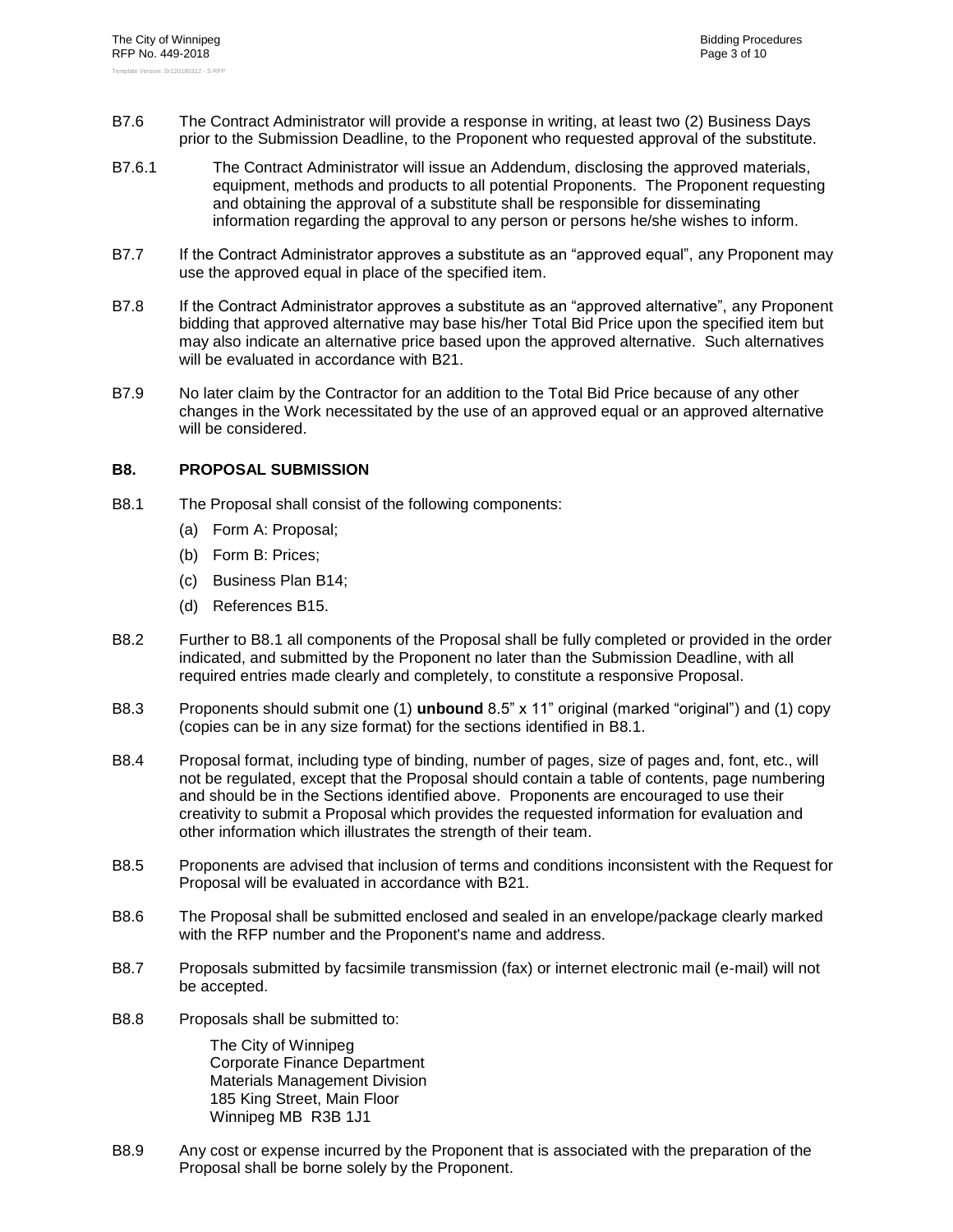#### <span id="page-6-0"></span>**B9. PROPOSAL**

- B9.1 The Proponent shall complete Form A: Proposal, making all required entries.
- <span id="page-6-2"></span>B9.2 Paragraph [2](#page--1-2) of Form A: Proposal shall be completed in accordance with the following requirements:
	- (a) if the Proponent is a sole proprietor carrying on business in his/her own name, his/her name shall be inserted;
	- (b) if the Proponent is a partnership, the full name of the partnership shall be inserted;
	- (c) if the Proponent is a corporation, the full name of the corporation shall be inserted;
	- (d) if the Proponent is carrying on business under a name other than his/her own, the business name and the name of every partner or corporation who is the owner of such business name shall be inserted.
- B9.2.1 If a Proposal is submitted jointly by two or more persons, each and all such persons shall identify themselves in accordance with [B9.2.](#page-6-2)
- B9.3 In Paragraph [3](#page--1-3) of Form A: Proposal, the Proponent shall identify a contact person who is authorized to represent the Proponent for purposes of the Proposal.
- B9.4 Paragraph [12](#page--1-0) of Form A: Proposal shall be signed in accordance with the following requirements:
	- (a) if the Proponent is a sole proprietor carrying on business in his/her own name, it shall be signed by the Proponent;
	- (b) if the Proponent is a partnership, it shall be signed by the partner or partners who have authority to sign for the partnership;
	- (c) if the Proponent is a corporation, it shall be signed by its duly authorized officer or officers and the corporate seal, if the corporation has one, should be affixed;
	- (d) if the Proponent is carrying on business under a name other than his/her own, it shall be signed by the registered owner of the business name, or by the registered owner's authorized officials if the owner is a partnership or a corporation.
- B9.4.1 The name and official capacity of all individuals signing Form A: Proposal should be printed below such signatures.
- B9.5 If a Proposal is submitted jointly by two or more persons, the word "Proponent" shall mean each and all such persons, and the undertakings, covenants and obligations of such joint Proponents in the Proposal and the Contract, when awarded, shall be both joint and several.

#### <span id="page-6-1"></span>**B10. PRICES**

- B10.1 The Proponent shall state a price in Canadian funds for each item of the Work identified on Form B: Prices.
- B10.1.1 Notwithstanding C11.1.3, prices on Form B: Prices shall not include the Goods and Services Tax (GST) or Manitoba Retail Sales Tax (MRST, also known as PST), which shall be extra where applicable.
- B10.2 The quantities listed on Form B: Prices are to be considered approximate only. The City will use said quantities for the purpose of comparing Proposals.
- B10.3 The quantities for which payment will be made to the Contractor are to be determined by the Work actually performed and completed by the Contractor, to be measured as specified in the applicable Specifications.
- B10.4 Payments to Non-Resident Contractors are subject to Non-Resident Withholding Tax pursuant to the Income Tax Act (Canada).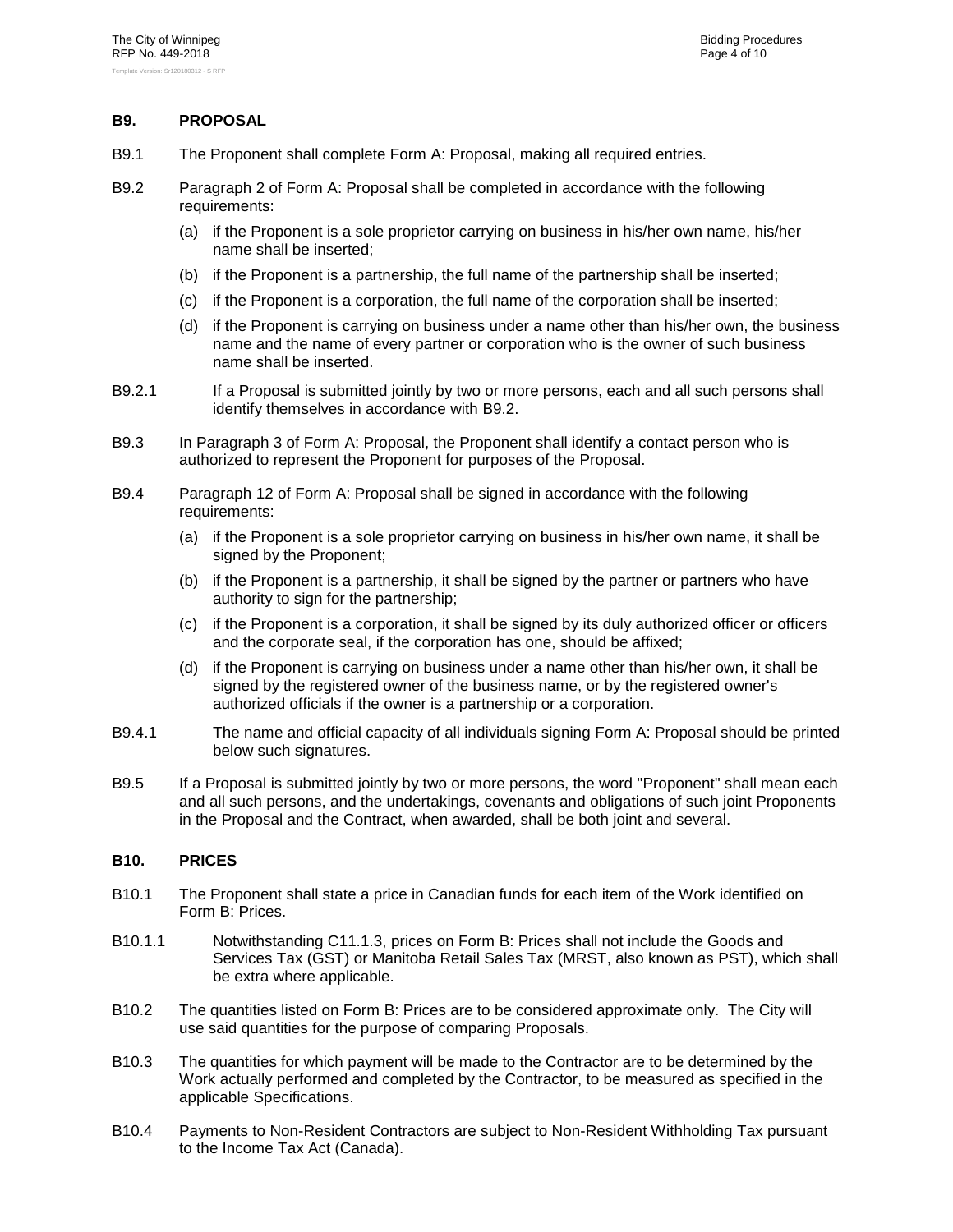#### <span id="page-7-0"></span>**B11. PRICE ADJUSTMENT MECHANISM**

- B11.1 Prices shall be fixed for the duration of the Contract except that:
- B11.2 The prices for year one (1) of the Contract will be start on Form B: Prices and will be in effect until December 31, 2019.
- <span id="page-7-3"></span>B11.3 Notwithstanding C.7.3 the prices for year two (2), year three (3), year four (4), year five (5), will be adjusted by the percentage change in the Statistics Canada Consumer Prices Index for Transportation for Manitoba from the previous year applied to (15%) of the unit price. The unit price adjustment will be effective on January 01, 2020 and every year after that. [\(http://www40.statcan.gc.ca/101/cst01/cpis01h-eng.htm\)](http://www40.statcan.gc.ca/101/cst01/cpis01h-eng.htm)
- <span id="page-7-4"></span>B11.4 If there is a percentage decrease in Statistics Canada Consumer Price Index for Transportation for Manitoba from the previous year, the City of Winnipeg will adjust fifteen (15%) of the unit price downward for that upcoming year. All price adjustment calculations will be rounded to the nearest hundredth of a dollar. (\$0.0001).
- B11.5 The Contract Administrator shall notify the Contractor in writing of the changes in Unit Prices, based on [B11.3](#page-7-3) or [B11.4](#page-7-4) within ten (10) Calendar Days of the Unit Price taking effect.

#### <span id="page-7-1"></span>**B12. DISCLOSURE**

- B12.1 Various Persons provided information or services with respect to this Work. In the City's opinion, this relationship or association does not create a conflict of interest because of this full disclosure. Where applicable, additional material available as a result of contact with these Persons is listed below.
- <span id="page-7-2"></span>B12.2 The Persons are:

#### **B13. QUALIFICATION**

- B13.1 The Proponent shall:
	- (a) undertake to be in good standing under The Corporations Act (Manitoba), or properly registered under The Business Names Registration Act (Manitoba), or otherwise properly registered, licensed or permitted by law to carry on business in Manitoba, or if the Proponent does not carry on business in Manitoba, in the jurisdiction where the Proponent does carry on business; and
	- (b) be financially capable of carrying out the terms of the Contract; and
	- (c) have all the necessary experience, capital, organization, and equipment to perform the Work in strict accordance with the terms and provisions of the Contract.
- B13.2 The Proponent and any proposed Subcontractor (for the portion of the Work proposed to be subcontracted to them) shall:
	- (a) be responsible and not be suspended, debarred or in default of any obligations to the City. A list of suspended or debarred individuals and companies is available on the Information Connection page at The City of Winnipeg, Corporate Finance, Materials Management Division website at<http://www.winnipeg.ca/matmgt/debar.stm>
- <span id="page-7-5"></span>B13.3 The Proponent and/or any proposed Subcontractor (for the portion of the Work proposed to be subcontracted to them) shall:
	- (a) have successfully carried out work similar in nature, scope and value to the Work; and
	- (b) be fully capable of performing the Work required to be in strict accordance with the terms and provisions of the Contract; and
	- (c) have a written workplace safety and health program, if required, pursuant to The Workplace Safety and Health Act (Manitoba);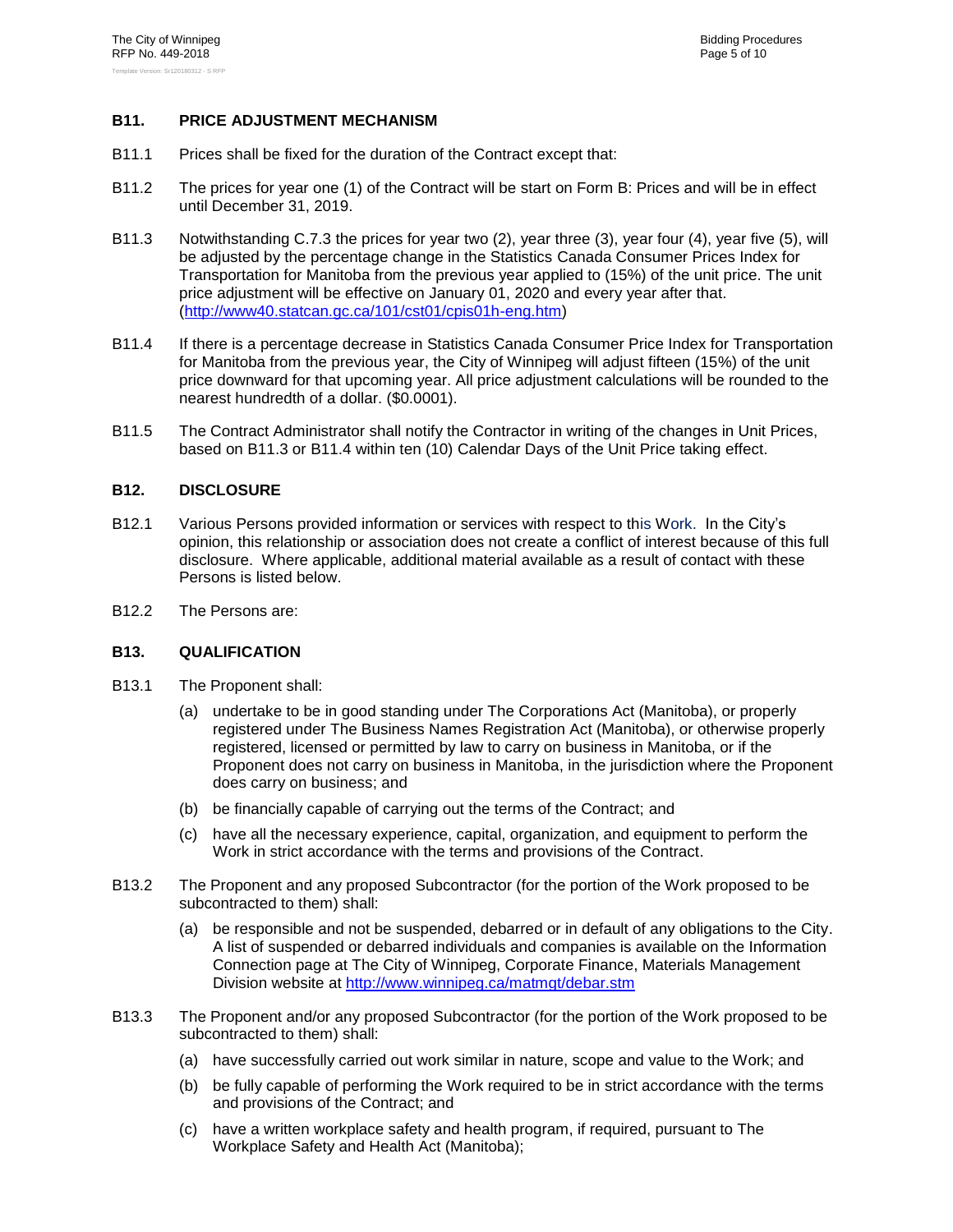- (d) upon request of the Contract Administrator , provide the Security Clearances in accordance with [PART F -](#page-39-0)
- <span id="page-8-2"></span>B13.4 Further to [B13.3\(c\),](#page-7-5) the Proponent shall, within five (5) Business Days of a request by the Contract Administrator, provide proof satisfactory to the Contract Administrator that the Proponent/Subcontractor has a workplace safety and health program meeting the requirements of The Workplace Safety and Health Act (Manitoba), by providing:
	- (a) Written confirmation of a safety and health certification meeting SAFE Work Manitoba's SAFE Work Certified Standard (e.g., COR™ and SECOR™) or
		- (i) a copy of their valid Manitoba COR certificate and Letter of Good Standing (or Manitoba equivalency) as issued under the Certificate of Recognition (COR) Program administered by the Construction Safety Association of Manitoba or by the Manitoba Heavy Construction Association's WORKSAFELY™ COR™ Program; or
		- (ii) a copy of their valid Manitoba SECOR™ certificate and Letter of Good Standing (or Manitoba equivalency) as issued under the Small Employer Certificate of Recognition Program (SECOR™) administered by the Construction Safety Association of Manitoba or by the Manitoba Heavy Construction Association's WORKSAFELY™ COR™ Program or
	- (b) a report or letter to that effect from an independent reviewer acceptable to the City. (A list of acceptable reviewers and the review template are available on the Information Connection page at The City of Winnipeg, Corporate Finance, Materials Management Division website at [http://www.winnipeg.ca/matmgt/.](http://www.winnipeg.ca/matmgt/)
- B13.5 The Proponent shall submit, within three (3) Business Days of a request by the Contract Administrator, proof satisfactory to the Contract Administrator of the qualifications of the Proponent and of any proposed Subcontractor.
- B13.6 The Proponent shall provide, on the request of the Contract Administrator, full access to any of the Proponent's equipment and facilities to confirm, to the Contract Administrator's satisfaction, that the Proponent's equipment and facilities are adequate to perform the Work.

#### <span id="page-8-0"></span>**B14. BUSINESS PLAN**

- B14.1 The Bidder shall submit a Business Plan which outlines "start-up" plans if appropriate, operational plans, financial plans, and accurately represents the Work for which the Proponent is submitting including but not limited to a consideration of the following matters where applicable:
	- (a) Management and organization structure of the Proponent including the roles and responsibilities of the staff who will have management and supervisory positions with regard to the Contract,
	- (b) Personnel data on key executives including resumes outlining relevant business experience and any other information that indicates the necessary skills.
	- (c) Financial Information to include driver wages, fuel costs, maintenance and insurance costs; vehicle costs or payments, and expected profit for each year of the contract
	- (d) Operating Plan; and
- <span id="page-8-1"></span>B14.2 Proposed Implementation Plan

#### **B15. REFERENCES**

- B15.1 The Bidder shall submit References which will include the following, three (3) references from past clients including:
	- (a) length of contract;
	- (b) contract value;
	- (c) contract name; and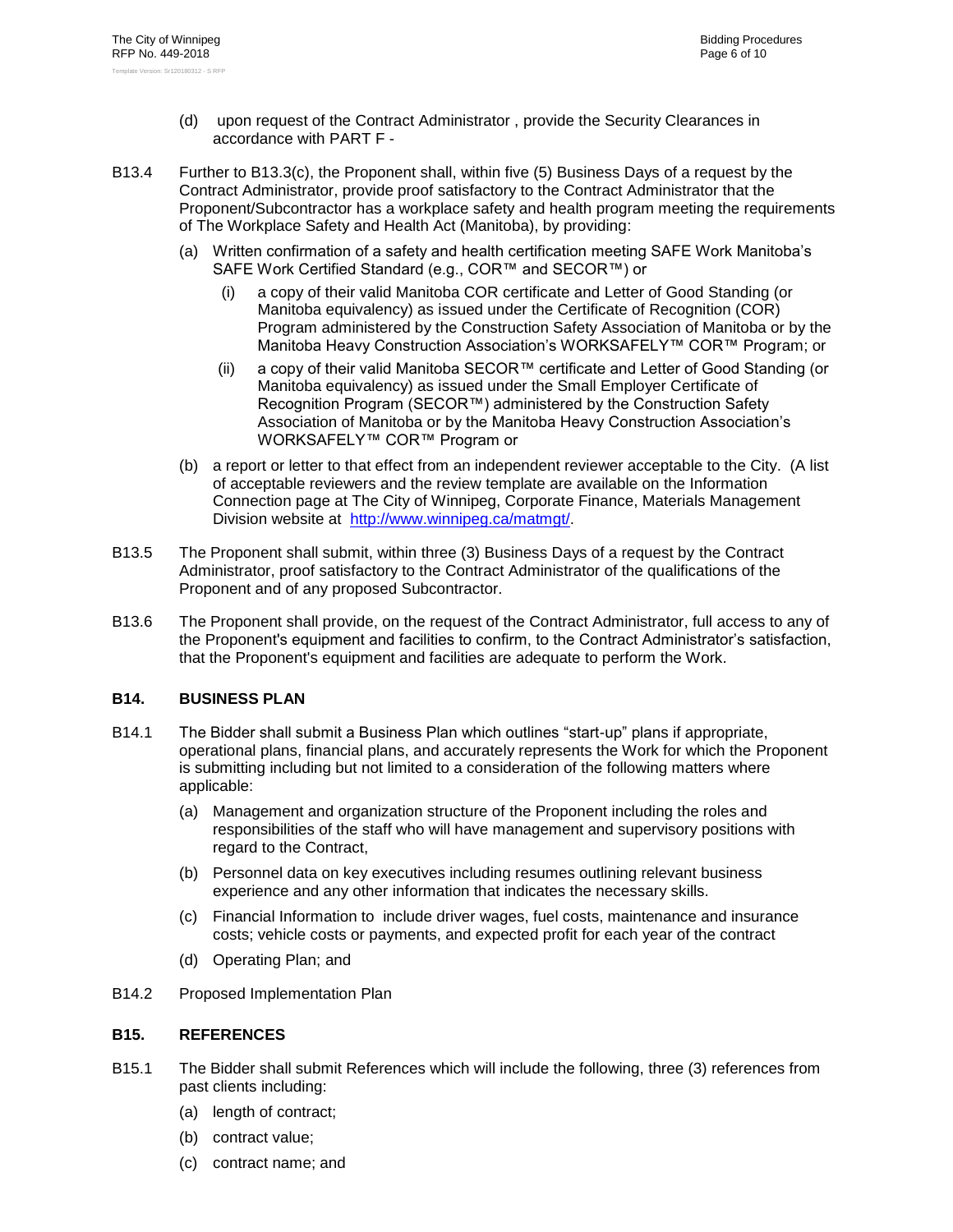- (d) telephone number.
- B15.2 References will be evaluated on issues such as complaints, unsafe vehicle operation and poor vehicle condition. If an existing contractor with Handi-Transit, points will be deducted for issues such as complaints, unsafe vehicle operation and poor vehicle condition, etc

#### <span id="page-9-1"></span>**B16. OPENING OF PROPOSALS AND RELEASE OF INFORMATION**

- B16.1 Proposals will not be opened publicly.
- B16.2 After award of Contract, the names of the Proponents and the Contract amount of the successful Proponent and their address(es) will be available on the Closed Bid Opportunities (or Public/Posted Opening & Award Results) page at The City of Winnipeg, Corporate Finance, Materials Management Division website at http://www.winnipeg.ca/matmat/
- <span id="page-9-0"></span>B16.3 The Proponent is advised any information contained in any Proposal Submission may be released if required by The Freedom of Information and Protection of Privacy Act (Manitoba), by other authorities having jurisdiction, or by law or by City policy or procedures (which may include access by members of City Council).
- B16.3.1 To the extent permitted, the City shall treat as confidential information, those aspects of a Proposal Submission identified by the Proponent as such in accordance with and by reference to Part 2, Section 17 or Section 18 or Section 26 of The Freedom of Information and Protection of Privacy Act (Manitoba), as amended.
- B16.4 Following the award of Contract, a Proponent will be provided with information related to the evaluation of his/her submission upon written request to the Contract Administrator.

#### <span id="page-9-2"></span>**B17. IRREVOCABLE OFFER**

- B17.1 The Proposal(s) submitted by the Proponent shall be irrevocable for the time period specified in Paragraph [10](#page--1-4) of Form A: Proposal.
- <span id="page-9-5"></span>B17.2 The acceptance by the City of any Proposal shall not release the Proposals of the other responsive Proponents and these Proponents shall be bound by their offers on such Work until a Contract for the Work has been duly executed and the performance security furnished as herein provided, but any offer shall be deemed to have lapsed unless accepted within the time period specified in Paragraph [10](#page--1-4) of Form A: Proposal.

#### <span id="page-9-3"></span>**B18. WITHDRAWAL OF OFFERS**

- B18.1 A Proponent may withdraw his/her Proposal without penalty by giving written notice to the Manager of Materials at any time prior to the Submission Deadline.
- B18.1.1 Notwithstanding C22.5, the time and date of receipt of any notice withdrawing a Proposal shall be the time and date of receipt as determined by the Manager of Materials.
- B18.1.2 The City will assume that any one of the contact persons named in Paragraph [3](#page--1-3) of Form A: Proposal or the Proponent's authorized representatives named in Paragraph [12](#page--1-0) of Form A: Proposal, and only such person, has authority to give notice of withdrawal.
- <span id="page-9-4"></span>B18.1.3 If a Proponent gives notice of withdrawal prior to the Submission Deadline, the Manager of Materials will:
	- (a) retain the Proposal until after the Submission Deadline has elapsed;
	- (b) open the Proposal to identify the contact person named in Paragraph [3](#page--1-3) of Form A: Proposal and the Proponent's authorized representatives named in Paragraph [12](#page--1-0) of Form A: Proposal; and
	- (c) if the notice has been given by any one of the persons specified in [B18.1.3\(b\),](#page-9-4) declare the Proposal withdrawn.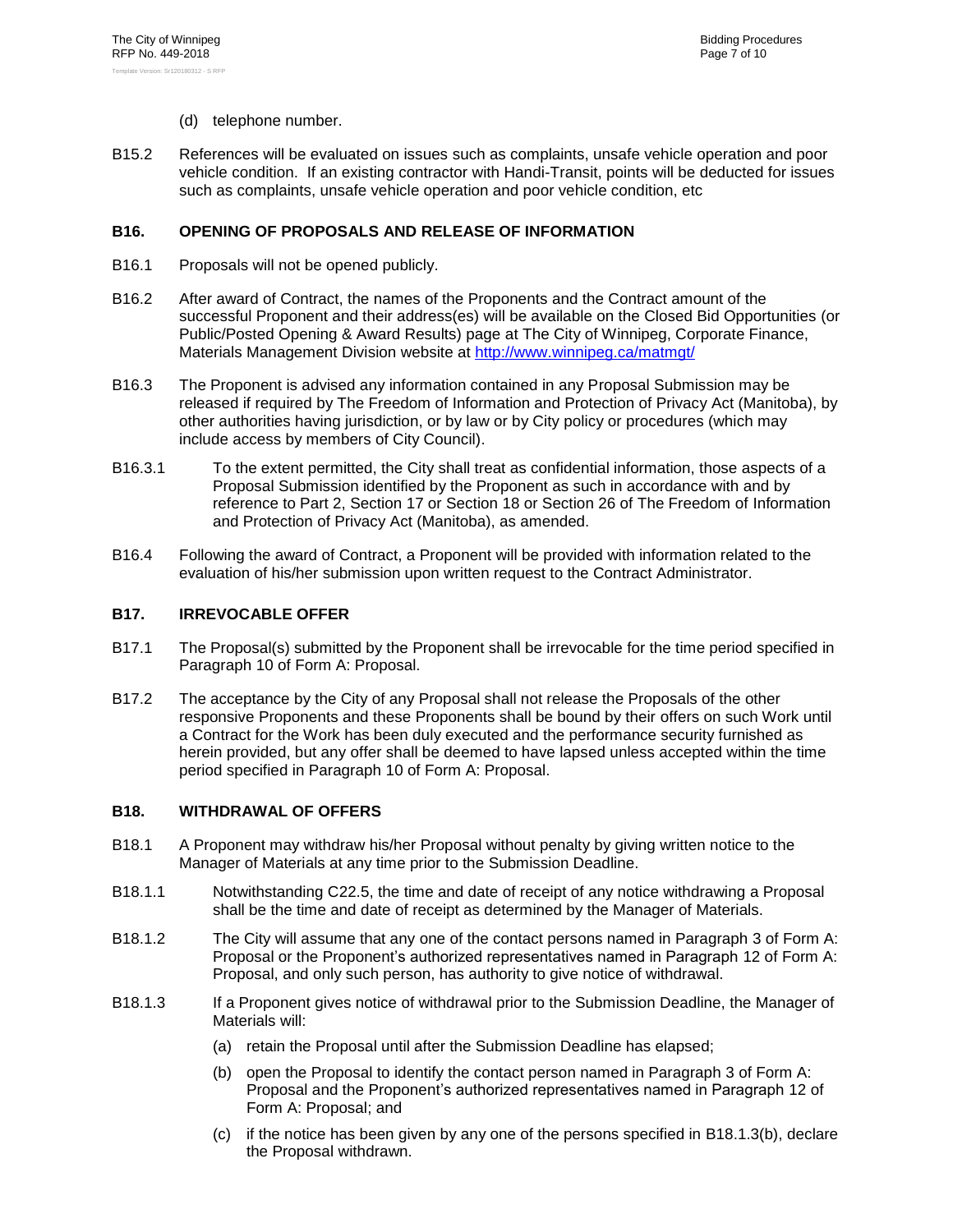B18.2 A Proponent who withdraws his/her Proposal after the Submission Deadline but before his/her offer has been released or has lapsed as provided for in [B17.2](#page-9-5) shall be liable for such damages as are imposed upon the Proponent by law and subject to such sanctions as the Chief Administrative Officer considers appropriate in the circumstances. The City, in such event, shall be entitled to all rights and remedies available to it at law.

#### <span id="page-10-0"></span>**B19. INTERVIEWS**

B19.1 The Contract Administrator may, in his/her sole discretion, interview Proponents during the evaluation process.

#### <span id="page-10-1"></span>**B20. NEGOTIATIONS**

- B20.1 The City reserves the right to negotiate details of the Contract with any Proponent. Proponents are advised to present their best offer, not a starting point for negotiations in their Proposal Submission.
- <span id="page-10-3"></span>B20.2 The City may negotiate with the Proponents submitting, in the City's opinion, the most advantageous Proposals. The City may enter into negotiations with one or more Proponents without being obligated to offer the same opportunity to any other Proponents. Negotiations may be concurrent and will involve each Proponent individually. The City shall incur no liability to any Proponent as a result of such negotiations.
- B20.3 If, in the course of negotiations pursuant to [B20.2,](#page-10-3) the Proponent amends or modifies a Proposal after the Submission Deadline, the City may consider the amended Proposal as an alternative to the Proposal already submitted without releasing the Proponent from the Proposal as originally submitted.

#### <span id="page-10-2"></span>**B21. EVALUATION OF PROPOSALS**

<span id="page-10-5"></span><span id="page-10-4"></span>B21.1 Award of the Contract shall be based on the following evaluation criteria:

| (a)               | compliance by the Proponent with the requirements of the Request for Proposal or<br>acceptable deviation therefrom: | (pass/fail) |
|-------------------|---------------------------------------------------------------------------------------------------------------------|-------------|
| (b)               | qualifications of the Proponent and the Subcontractors, if any, pursuant to B13:                                    | (pass/fail) |
| $\left( c\right)$ | <b>Total Bid Price</b>                                                                                              | 65%         |
| (d)               | <b>Business Plan</b>                                                                                                | 25%         |
| (e)               | Reference                                                                                                           | 10%         |

- <span id="page-10-8"></span><span id="page-10-7"></span><span id="page-10-6"></span>B21.2 Further to [B21.1\(a\),](#page-10-4) the Award Authority may reject a Proposal as being non-responsive if the Proposal Submission is incomplete, obscure or conditional, or contains additions, deletions, alterations or other irregularities. The Award Authority may reject all or any part of any Proposal, or waive technical requirements or minor informalities or irregularities if the interests of the City so require.
- B21.3 Further to [B21.1\(b\),](#page-10-5) the Award Authority shall reject any Proposal submitted by a Proponent who does not demonstrate, in its Proposal or in other information required to be submitted, that it is responsible and qualified.
- B21.4 Further to [B21.1\(c\),](#page-10-6) the Total Bid Price shall be the sum of the quantities multiplied by the unit prices for each item shown on Form B: Prices.
- B21.5 Further to [B21.1\(d\)](#page-10-7) the business plan will be evaluated based on the information provided in the Proposal or in other information required to be submitted and will be evaluated upon completeness and reasonableness of the plan. If a business plan does not achieve a score of fifteen (15) points or greater it will not be further evaluated.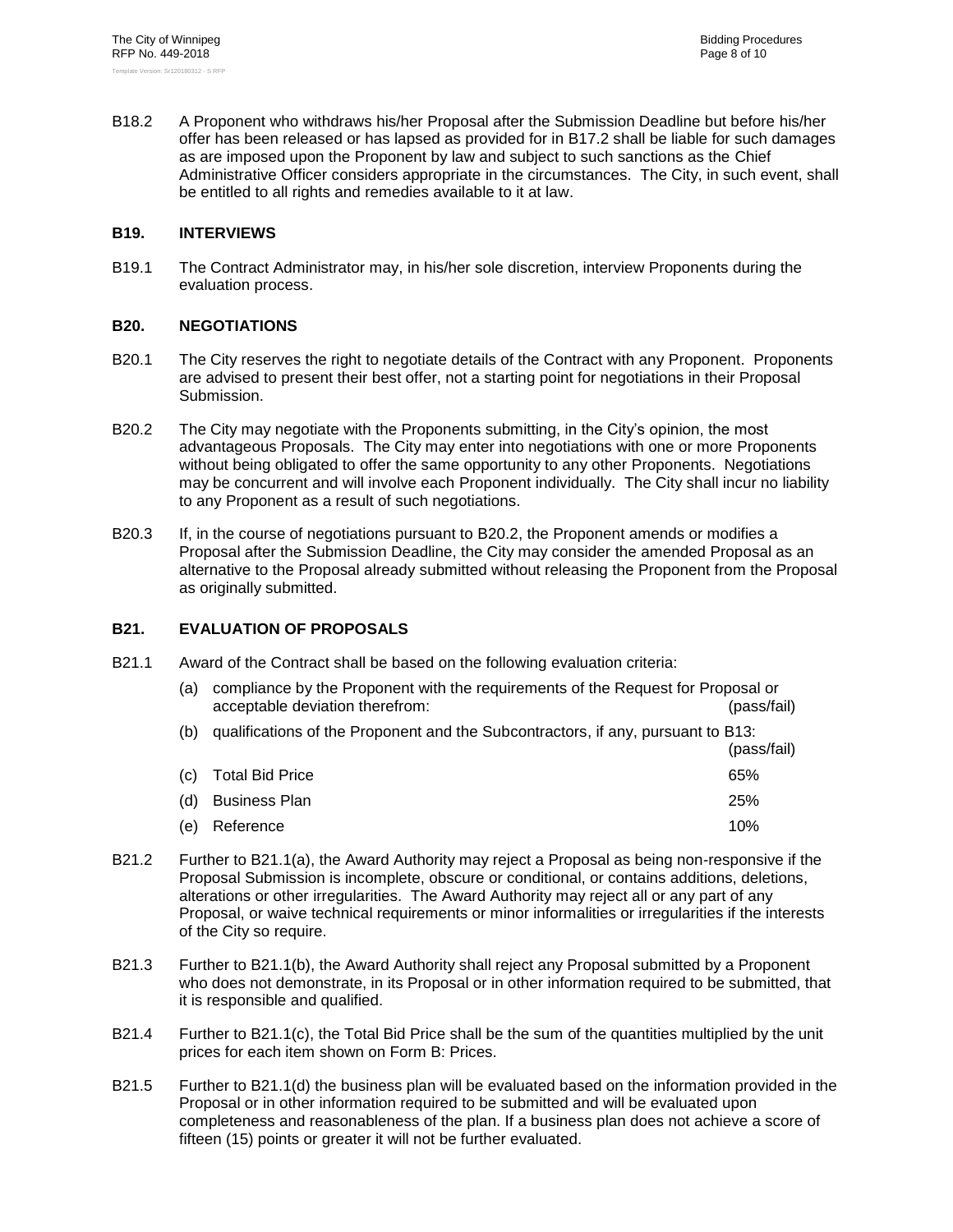- B21.6 Further to [B21.1\(e\)](#page-10-8) references will be evaluated based upon a standards format of questions that will be asked of all references. Reference checks will not be restricted not be restricted to only those submitted by the Proponent, and may include organizations representing persons with disabilities the Handi-Transit Policy Advisory Committee, companies or individuals known to have done business with the Proponent. Points will be allocated for the following general criteria:
	- (a) Positive recommendation based on experience with the Proponent in the type of work described herein, cleanliness of vehicles, driver behaviour and schedule adherence. Points will be deducted for issues such as complaints, unsafe vehicle operation and poor vehicle condition etc. If an existing Handi-Transit Contractor, their overall complaint/compliment record will be reviewed and positive points assessed (added/deducted) based on performance.
- B21.7 This Contract will be awarded in sections: Section A and Section B as identified on Form B: Prices.
- B21.8 Notwithstanding [B10](#page-6-1) the Proponent may, but is not required to, bid on both Sections.
- B21.9 Notwithstanding , the City shall not be obligate to award any section to the responsible Proponent submitting the most advantageous offer for that section and shall have the right to choose the alternative which is in the its best interests. If the Proponent has not bid on both sections, he shall have no claim against the City if his partial offer is rejected in favour of an award of the Contract on the basis of a section upon which he has not bid.
- B21.10 If, in the sole opinion of the City, a Proposal does not achieve a pass rating for [B21.1\(a\)](#page-10-4) and [B21.1\(b\),](#page-10-5) the Proposal will be determined to be non-responsive and will not be further evaluated.

#### <span id="page-11-0"></span>**B22. AWARD OF CONTRACT**

- B22.1 The City will give notice of the award of the Contract, or will give notice that no award will be made.
- <span id="page-11-1"></span>B22.2 The City will have no obligation to award a Contract to a Proponent, even though one or all of the Proponents are determined to be responsible and qualified, and the Proposals are determined to be responsive.
- B22.2.1 Without limiting the generality of [B22.2,](#page-11-1) the City will have no obligation to award a Contract where:
	- (a) the prices exceed the available City funds for the Work;
	- (b) the prices are materially in excess of the prices received for similar work in the past;
	- (c) the prices are materially in excess of the City's cost to perform the Work, or a significant portion thereof, with its own forces;
	- (d) only one Proposal is received; or
	- (e) in the judgment of the Award Authority, the interests of the City would best be served by not awarding a Contract.
- B22.3 Where an award of Contract is made by the City, the award shall be made to the responsible and qualified Proponent submitting the most advantageous offer.
- B22.4 It is the City's desire to have multiple Contractors involved in the Work. The city therefore may only award one (1) section a Proponent which may mean Proponents not deemed by the evaluation criteria to have the highest rating may be awarded a section.
- B22.5 In the event that a Proponent which does not have the highest rating is awarded a section of this contract pursuant to [B21.1\(a\)](#page-10-4) or [B21.1\(b\)](#page-10-5) and that Proponent's Bid Price is greater than the Bid Price of the highest rated Proponent, then the City may negotiate with the Proponent with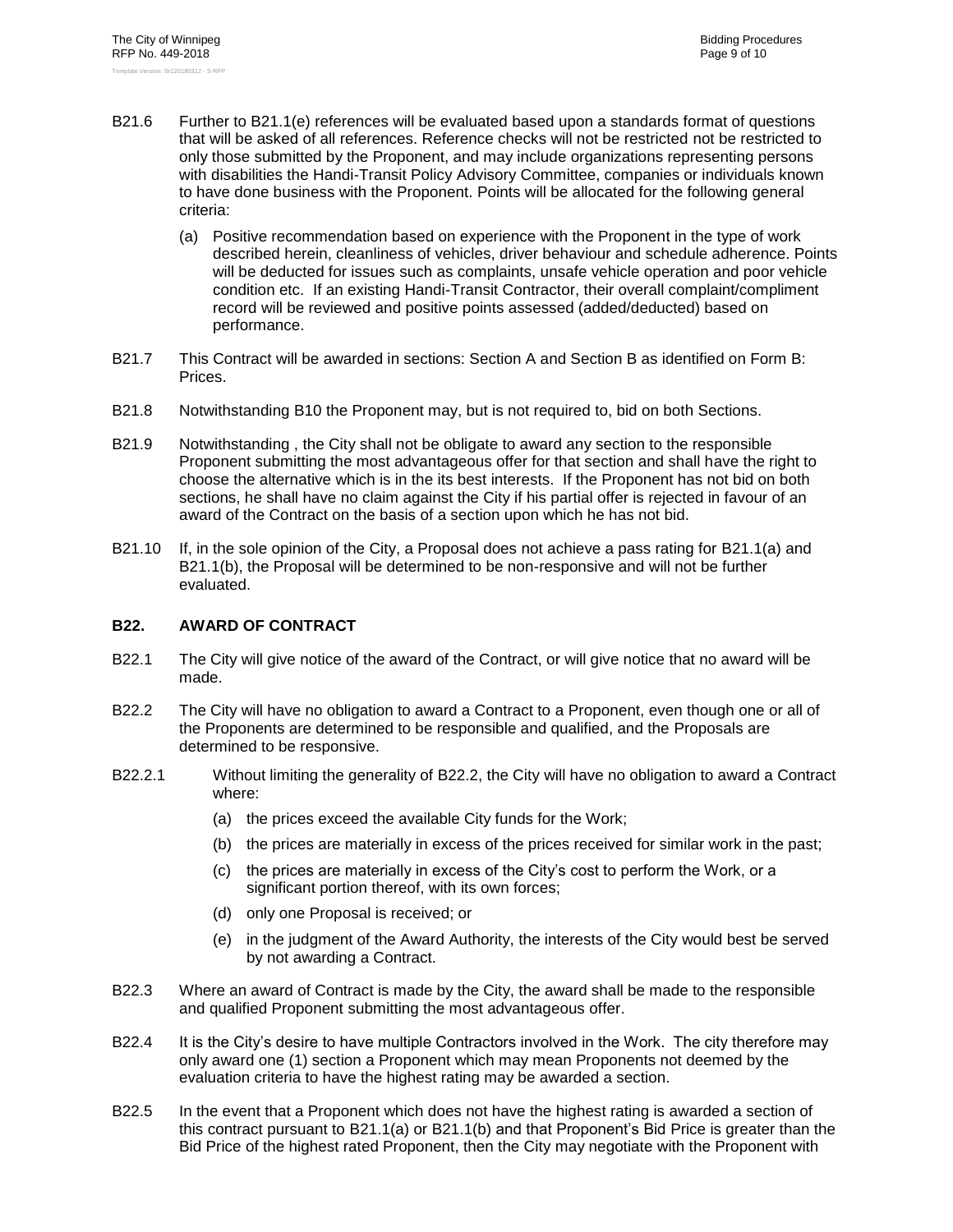the second highest rating to determine whether its Bid Price can be reduced, but not to an amount less than the Bid Price of the highest rated Proponent.

- B22.6 The City desires to have multiple Contractors provide the Work. Therefore the City will not award the contract if, at the sole discretion of the Contract Administrator, award of a section of the Contract to a Proponent will cause one Contractor to be responsible for more of the Work than is reasonable risk for the City. This may mean Proponents not deemed by the evaluation criteria to have the highest rating may be awarded a section of this Contract.
- B22.6.1 Following the award of contract, a Proponent will be provided with information related to the evaluation of his/her Proposal upon written request to the Contract Administrator.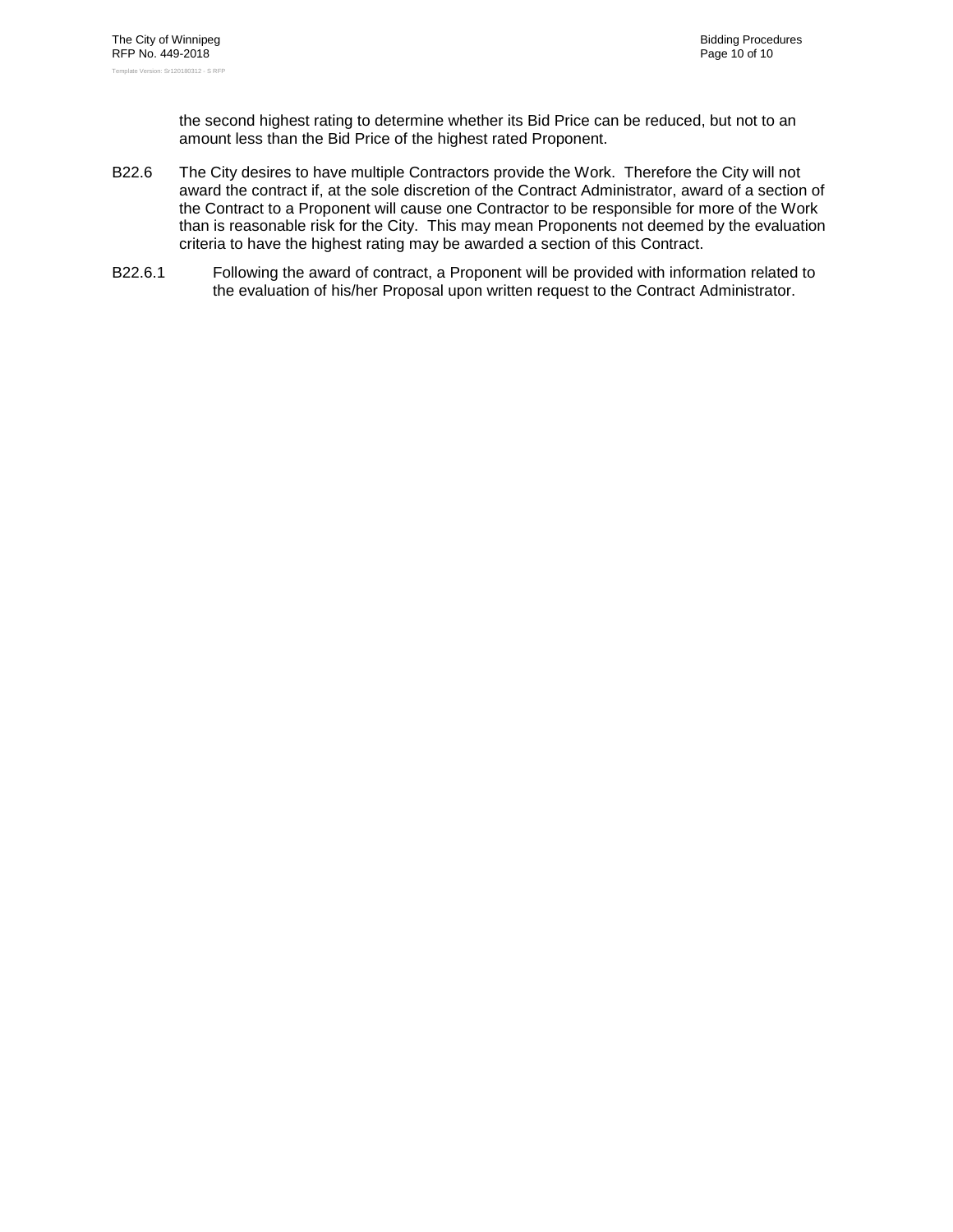# <span id="page-13-1"></span><span id="page-13-0"></span>**PART C - GENERAL CONDITIONS**

#### **C0. GENERAL CONDITIONS**

- <span id="page-13-2"></span>C0.1 The *General Conditions for Supply of Services* (Revision 2007 04 12) are applicable to the Work of the Contract.
- C0.1.1 The *General Conditions for Supply of Services* are available on the Information Connection page at The City of Winnipeg, Corporate Finance, Materials Management Division website at [http://www.winnipeg.ca/matmgt/gen\\_cond.stm](http://www.winnipeg.ca/matmgt/gen_cond.stm)
- C0.2 A reference in the Request for Proposal to a section, clause or subclause with the prefix "**C**" designates a section, clause or subclause in the *General Conditions for Supply of Services*.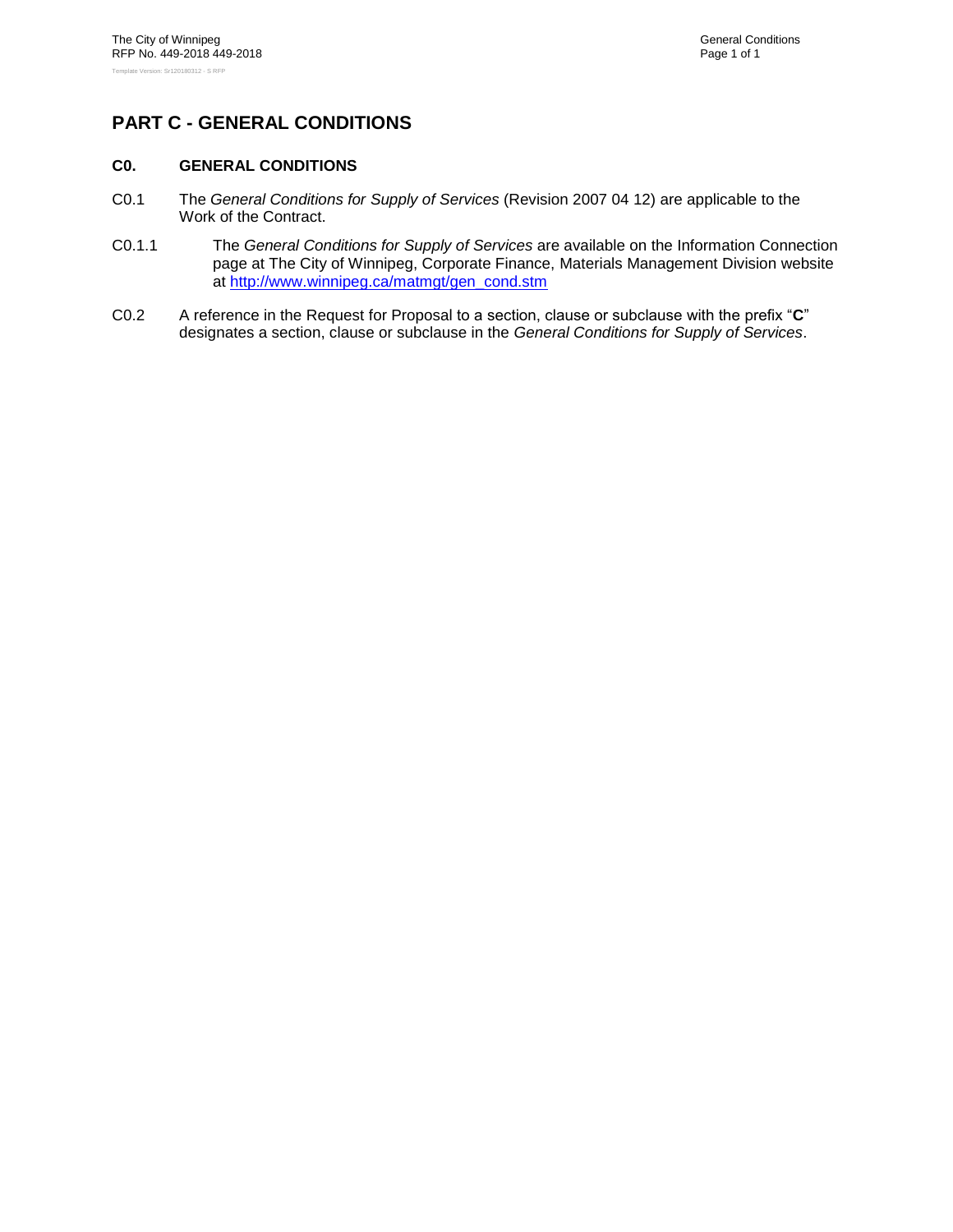# <span id="page-14-1"></span><span id="page-14-0"></span>**PART D - SUPPLEMENTAL CONDITIONS**

### <span id="page-14-2"></span>**GENERAL**

#### **D1. GENERAL CONDITIONS**

- D1.1 In addition to the *General Conditions for Supply of Services*, these Supplemental Conditions are applicable to the Work of the Contract.
- D1.1 In addition to the *General Conditions*, these Supplemental Conditions are applicable to the Work of the Contract.

#### <span id="page-14-3"></span>**D2. SCOPE OF SERVICES**

- D2.1 The Work to be done under the Contract shall consist of public transportation for persons with physical and cognitive disabilities or legally blind for the period of December 16, 2018 to December 31, 2025.
- D2.2 If the contract start date is delayed through no fault of the Contractor the Contract period will be five (5) years from the actual start dates of the Work
- <span id="page-14-5"></span>D2.3 The major components of the Work are as follows:
	- (a) Providing transportation for persons with disabilities who require assistance to/from and into/out of the vehicle who travel in a wheelchair or scooter but can transfer to the seat of a vehicle without accessible vehicle
	- (b) Providing transportation for persons with disabilities who require assistance to/from and into/out of the vehicle who use a wheelchair or scooter but can transfer to the seat of a vehicle without assistance, and
	- (c) Providing transportation for persons with disabilities who require assistance to/from and into/out of the vehicle who are ambulatory and may use a mobility device such as a cane or walk
- D2.4 The Work shall be done on an "as required" basis during the term of the Contract.
- D2.5 The type and quantity of Work to be performed under this Contract shall be as authorized from time to time by the Contract Administrator and or Users.
- D2.6 Subject to C7.2 the City shall have no obligation under the Contract to purchase any quantity of any item in excess of its actual operational requirements.
- D2.7 Notwithstanding [D2.3](#page-14-5) in the event that operational changes result in substantial changes to the requirements for Work, the City reserves the right to alter the type or quantity of work performed under this Contract, or to terminate the Contract, upon thirty (30) Calendar Days written notice by the Contract Administrator. In such an event, no claim may be made for damage on the ground of loss of anticipated profit on Work

#### <span id="page-14-4"></span>**D3. DEFINITIONS**

- D3.1 When used in this Request for Proposal:
	- (a) "**Proponent**" means any Person or Persons submitting a Proposal for Services;
	- (b) "**Accessible Building Entrance Door^**" means a door at a building's accessibly entrance, unless otherwise approved by the Supervisor of Handi-Transit Operations
	- (c) "**Ambulatory**" means a person with a disability able to walk with or without assistance but who does not use a wheelchair or scooter;
	- (d) "**Budget**" means the annual budget of the City for the Provision of Handi-Transit Services which includes the supplementary "Service" to be provided;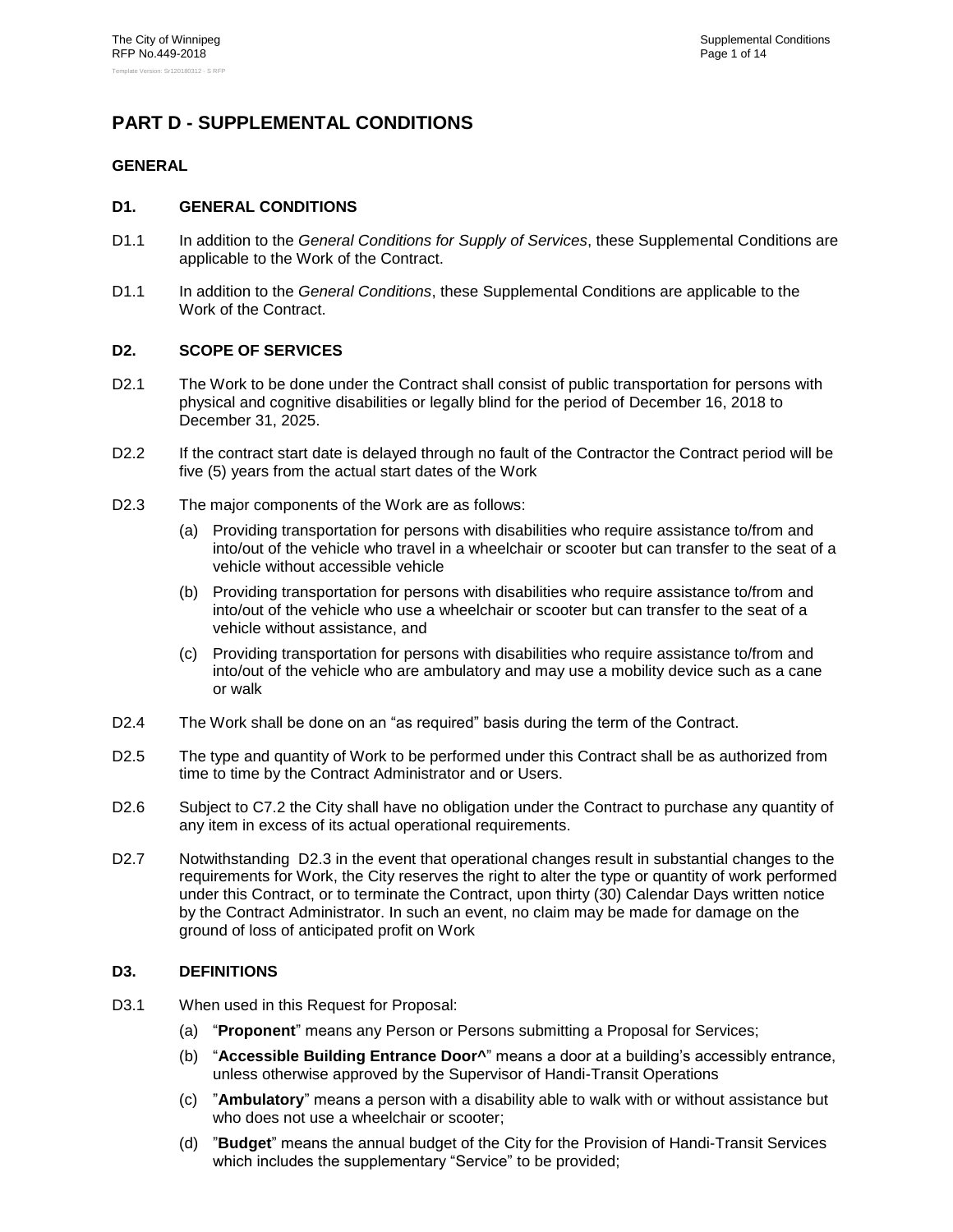- (e) "**Cancellation**" means a scheduled trip cancelled with notification to the Contractor, by telephone or electronically.
- (f) "**Contract**" means the combined documents consisting of the Request for Big package and any documents and drawings referred to and incorporate therein together with any submissions required to be made by the Contractor after aware, and all amendments to the forgoing;
- (g) "**Dispatch**" means a person employed by the City who dispatches vehicles to meet the schedule requirements of the City;
- (h) "**Handi-Transit Vehicle**" means a light to medium duty low floor, right passenger sideentry, wheelchair accessible minibus, ARBOC Spirit of Freeedom, that is 24 feet in length with a 165" inch wheelbase meeting or exceeding the CAN/CSA-D409-02 (Reaffirmed 2007) Standards, fully crash tested to meet Canadian Motor Vehicles Safety Standards (CMVSS) and the requirements set out in the regulations of the Manitoba Highway Traffic Act ( and any update to this Act) throughout the Contract
- (i) "**No Show**" means a scheduled trip cancelled *without* telephone notification to the Handi-Transit Contact Centre outside of the time frame outline in the "No Show Policy"
- (j) "**Passenger Trip**" means one (1) passenger transported from origin point to a destination point. In the case of a route request with one(1) or more intermediate destinations, each stage of the route shall be a "Passenger Trip"
- (k) "**Run**" means one (1) vehicle scheduled and available for or performing the Work for one (1) day;
- (l) "**Service Recovery Fee**" means the cost of providing the service thru any means deemed appropriate by the Contract Administrator. The amount of this fee will be based on the direct costs incurred by the City to monitor or provide service when a contractor is not fulfilling their responsibilities in accordance with the service specifications in the Contract;
- (m) "**Statutory Holiday**" means a statutory holidays as observed by the City except Easter **Mondav**
- (n) "**Vehicle Hour**" means one (1) vehicle scheduled and available for the Work for one (1) hour;

#### <span id="page-15-2"></span><span id="page-15-0"></span>**D4. CONTRACT ADMINISTRATOR**

D4.1 The Contract Administrator is:

Josie Fernandes Manager of Client Services Division

Telephone No. 204-986-5329 Email Address: [jfernandes@winnipeg.ca](mailto:jfernandes@winnipeg.ca)

- D4.2 At the pre-commencement meeting, the Contract Administrator will identify additional personnel representing the Contract Administrator and their respective roles and responsibilities for the Work.
- <span id="page-15-1"></span>D4.3 Bids Submissions must be submitted to the address in [B8.](#page-5-0)

#### **D5. CONTRACTOR'S SUPERVISOR**

- D5.1 Further to C6.19, the Contractor shall employ and keep on the Work, at all times during the performance of the Work, a competent supervisor and assistants, if necessary, acceptable to the Contract Administrator. The supervisor shall represent the Contractor on the Site. The supervisor shall not be replaced without the prior consent of the Contract Administrator unless the supervisor proves to be unsatisfactory to the Contractor and ceases to be in his/her employ.
- D5.2 Before commencement of Work, the Contractor shall identify his/her designated supervisor and any additional personnel representing the Contractor and their respective roles and responsibilities for the Work.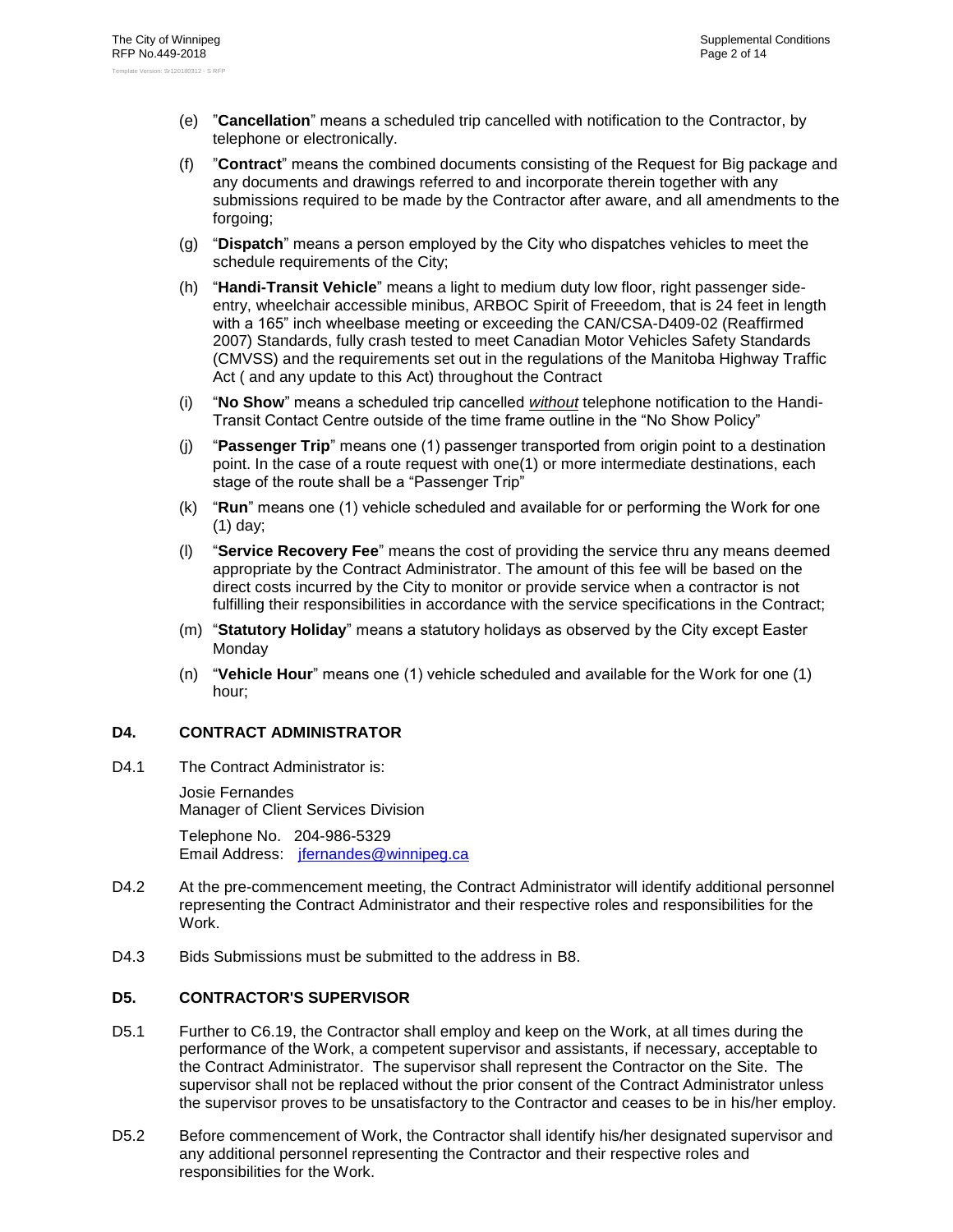D5.2.1 Further to C5.5 Contract Administrator may give instructions or orders to the Contractor's supervisor and such instructions or orders shall be deemed to have been given to the Contractor.

#### <span id="page-16-0"></span>**D6. OWNERSHIP OF INFORMATION, CONFIDENTIALITY AND NON DISCLOSURE**

- D6.1 The Contract, all deliverables produced or developed, and information provided to or acquired by the Contractor are the property of the City and shall not be appropriated for the Contractors own use, or for the use of any third party.
- D6.2 The Contractor shall not make any public announcements or press releases regarding the Contract, without the prior written authorization of the Contract Administrator.
- D6.3 The following shall be confidential and shall not be disclosed by the Contractor to the media or any member of the public without the prior written authorization of the Contract Administrator;
	- (a) information provided to the Contractor by the City or acquired by the Contractor during the course of the Work;
	- (b) the Contract, all deliverables produced or developed; and
	- (c) any statement of fact or opinion regarding any aspect of the Contract.
- <span id="page-16-1"></span>D6.4 A Contractor who violates any provision of [D6](#page-16-0) may be determined to be in breach of Contract.

#### **D7. NOTICES**

- D7.1 Notwithstanding C22.3, all notices of appeal to the Chief Administrative Officer shall be sent to the attention of the Chief Financial Officer.
- D7.2 **Bid Submission must not be submitted to this facsimile number. Bids must be submitted in accordance with [B8.](#page-5-0)**

#### <span id="page-16-3"></span><span id="page-16-2"></span>**SUBMISSIONS**

#### **D8. AUTHORITY TO CARRY ON BUSINESS**

D8.1 The Contractor shall be in good standing under The Corporations Act (Manitoba), or properly registered under The Business Names Registration Act (Manitoba), or otherwise properly registered, licensed or permitted by law to carry on business in Manitoba, or if the Contractor does not carry on business in Manitoba, in the jurisdiction where the Contractor does carry on business, throughout the term of the Contract, and shall provide the Contract Administrator with evidence thereof upon request.

#### <span id="page-16-4"></span>**D9. SAFE WORK PLAN**

- D9.1 The Contractor shall provide the Contract Administrator with a Safe Work Plan at least five (5) Business Days prior to the commencement of any Work on the Site but in no event later than the date specified in C4.1 for the return of the executed Contract.
- D9.2 The Safe Work Plan should be prepared and submitted in the format shown in the City's template which is available on the Information Connection page at The City of Winnipeg, Corporate Finance, Materials Management Division website at <http://www.winnipeg.ca/matmgt/safety/default.stm>

#### <span id="page-16-5"></span>**D10. INSURANCE**

- D10.1 The Contractor shall provide and maintain the following insurance coverage:
	- (a) commercial general liability insurance, in the amount of at least five million dollars (\$5,000,000.00) inclusive, with The City of Winnipeg added as an additional insured; such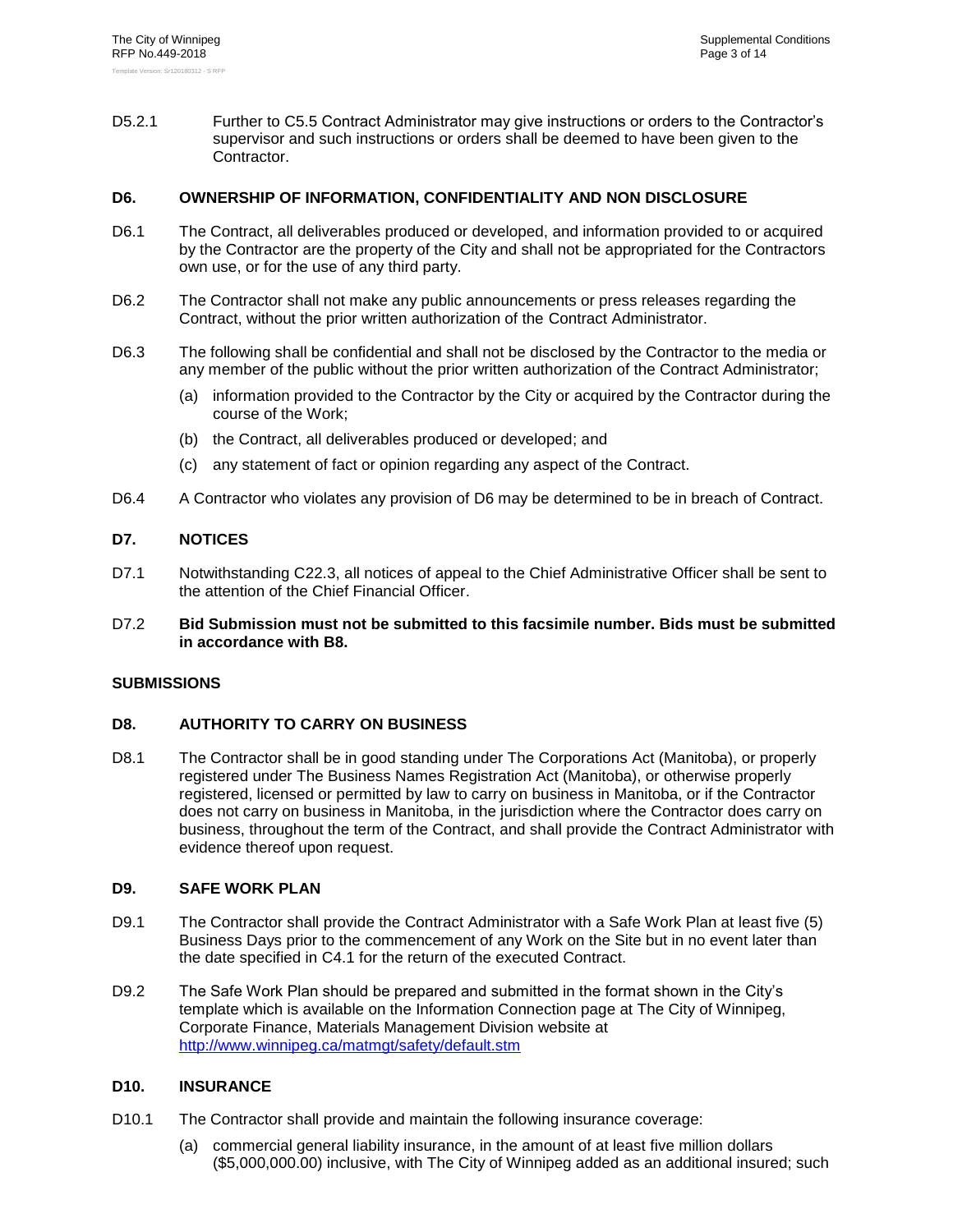liability policy to also contain a cross-liability clause, non-owned automobile liability and products and completed operations cover, to remain in place at all times during the performance of the Work;

- (b) if applicable, Automobile Liability Insurance covering all motor vehicles, owned and operated and used or to be used by the Contractor directly or indirectly in the performance of the Service. The Limit of Liability shall not be less than \$5,000,000 inclusive for loss or damage including personal injuries and death resulting from any one accident or occurrence.
- D10.2 Deductibles shall be borne by the Contractor.
- D10.3 The Contractor shall provide the Contract Administrator with a certificate(s) of insurance, in a form satisfactory to the City Solicitor, at least two (2) Business Days prior to the commencement of any Work on the Site but in no event later than the date specified in [C0.1f](#page-13-2)or the return of the executed Contract.
- D10.4 The Contractor shall not cancel, materially alter, or cause the policy to lapse without providing at least thirty (30) Calendar Days prior written notice to the Contract Administrator.
- D10.5 The City shall have the right to alter the limits and/or coverages as reasonably required from time to time during the continuance of this agreement.

#### <span id="page-17-0"></span>**D11. RECORDS**

- D11.1 The Contractor shall keep detailed records of the services supplied under the contract.
- D11.2 The contract shall record, as a minimum, for each item listed on Form B: Prices;
	- (a) User name(s) and addresses;
	- (b) Order Date(s)
	- (c) Service date(s); and
	- (d) Description and quantity of service provided
	- (e) Amount of fare collected

#### <span id="page-17-1"></span>**D12. PERFORMANCE SECURITY**

- D12.1 The Contractor shall provide and maintain performance security until the expiration of the warranty period in the form of:
	- (a) a performance bond of a company registered to conduct the business of a surety in Manitoba, in the form attached to these Supplemental Conditions (Form H1: Performance Bond), in the amount of fifty percent (50%) of the Contract Price; or
	- (b) an irrevocable standby letter of credit issued by a bank or other financial institution registered to conduct business in Manitoba and drawn on a branch located in Winnipeg, in the form attached to these Supplemental Conditions (Form H2: Irrevocable Standby Letter of Credit), in the amount of fifty percent (50%) of the Contract Price; or
	- (c) a certified cheque or draft payable to "The City of Winnipeg", drawn on a bank or other financial institution registered to conduct business in Manitoba, in the amount of fifty percent (50%) of the Contract Price.
	- (d) Proponents will have the option of either providing the necessary Performance Security or having the required equivalent withheld by the City from their Contract Payments. If Performance Security is not provided, and the Proponent has requested in writing to have amounts withheld, a fifteen (15%) withholding for the value of the first year of the contract will be made from all payments to the Contractor until the amount required has been accumulated. A letter of direction in this regard is required from the Proponent prior to beginning the Work.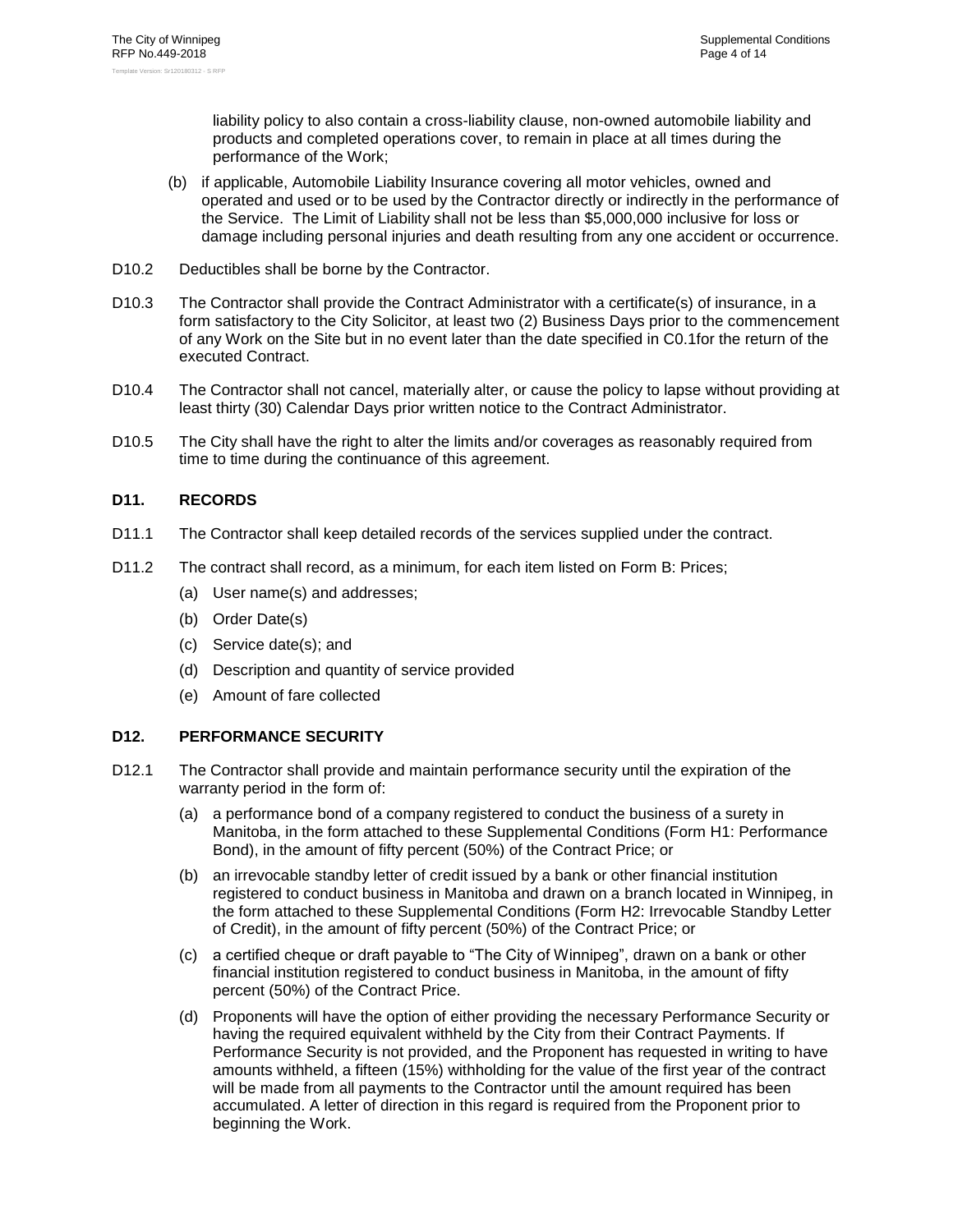- D12.1.1 Where the performance security is in the form of a certified cheque or draft, it will be deposited by the City. The City will not pay any interest on certified cheques or drafts furnished as performance security.
- D12.2 The Contractor shall provide the City Solicitor with the required performance security within seven (7) Calendar Days of notification of the award and prior to the commencement of any Work on the Site.

#### <span id="page-18-0"></span>**D13. SUBCONTRACTOR LIST**

D13.1 The Contractor shall provide the Contract Administrator with a complete list of the Subcontractors whom the Contractor proposes to engage (Form J: Subcontractor List) at least two (2) Business Days prior to the commencement of any work on the site.

#### <span id="page-18-1"></span>**D14. EQUIPMENT**

D14.1 The Contractor shall provide the Contract Administrator with a complete list of the equipment which the Contractor proposes to utilize (Form K: Equipment List)

#### <span id="page-18-2"></span>**D15. COMMENCEMENT**

- D15.1 The Contractor shall not commence any Work until he/she is in receipt of a notice of award from the City authorizing the commencement of the Work.
- D15.2 The Contractor shall not commence any Work on the Site until:
	- (a) the Contract Administrator has confirmed receipt and approval of:
		- (i) evidence of authority to carry on business specified in [D8;](#page-16-3)
		- (ii) evidence of the workers compensation coverage specified in C6.14;
		- (iii) the Safe Work Plan specified in [D9;](#page-16-4)
		- (iv) evidence of the insurance specified in [D10;](#page-16-5)
		- (v) the performance security specified in [D12;](#page-17-1)
		- (vi) the Subcontractor list specified in [D13;](#page-18-0) and
		- (vii) the equipment list specified in [D14;](#page-18-1)
	- (b) the Contractor has attended a meeting with the Contract Administrator, or the Contract Administrator has waived the requirement for a meeting.

#### <span id="page-18-3"></span>**D16. THE WORKPLACE SAFETY AND HEALTH ACT (MANITOBA) – QUALIFICATIONS**

D16.1 Further to [B13.4,](#page-8-2) the Contractor/Subcontractor must, throughout the term of the Contract, have a Workplace Safety and Health Program meeting the requirements of The Workplace Safety and Health Act (Manitoba). At any time during the term of the Contract, the City may, at its sole discretion and acting reasonably, require updated proof of compliance, as set out in [B13.4.](#page-8-2)

#### <span id="page-18-4"></span>**D17. SAFETY**

- D17.1 The Contractor shall be solely responsible for safety at the Site and for compliance with all laws, rules, regulations and practices required by the applicable safety legislation.
- D17.2 The Contractor shall be solely responsible for securing the Site, and any existing facility thereon, and for the proper care and protection of the Work already performed.
- D17.3 The Contractor shall do whatever is necessary to ensure that:
	- (a) no person, property, right, easement or privilege is injured, damaged or infringed by reason of the Contractor's activities in performing the Work;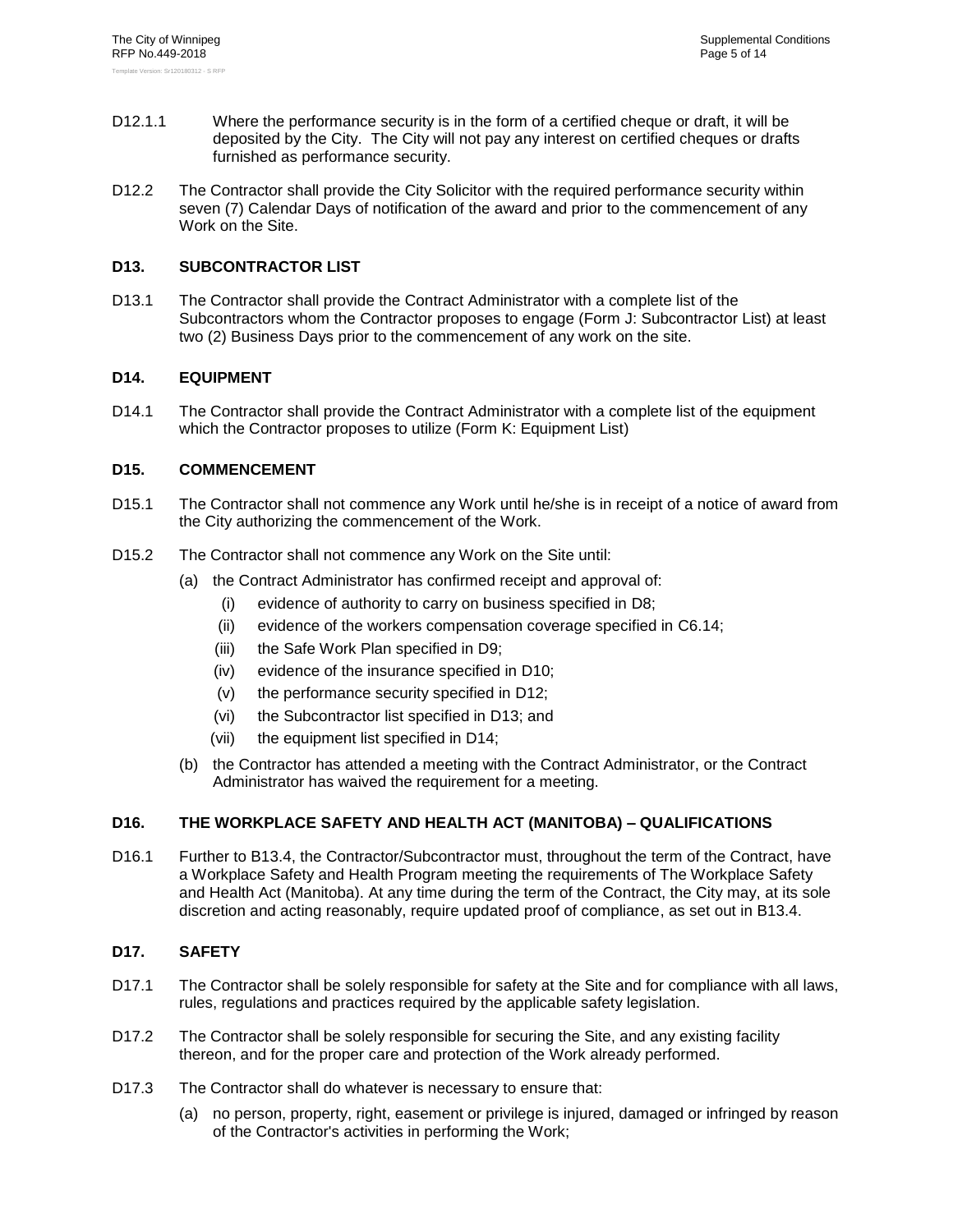- (b) the health and safety of all persons employed in the performance of the Work or otherwise is not endangered by the method or means of its performance;
- (c) adequate medical services are available to all persons employed on the Work and at all times during the performance of the Work;

#### <span id="page-19-0"></span>**D18. EMPLOYEE BEHAVIOUR AND SUPERVISION**

- D18.1 The Contractor shall provide adequate supervision of its employees and shall ensure that all such employees conduct themselves in a manner appropriate to people and shall without limitation ensure that employees;
	- (a) Behave in a courteous and polite manner (no profanity or excess noise) to City staff and registrants
	- (b) Obey all posted safety rules
	- (c) Use their own telephones or cellular telephones necessary for on- site communication
- D18.2 The Contractor and his employee are prohibited from entering the premises of any location other than to perform the Work of this contract unless accompanied by City staff. No one other than the Contractor and his driver or helper shall be allowed on City of Winnipeg owned property.

#### <span id="page-19-2"></span><span id="page-19-1"></span>**MEASUREMENT AND PAYMENT**

#### **D19. INVOICES**

D19.1 Further to C11, the Contractor shall submit an invoice for each portion of work performed to:

The City of Winnipeg Client Services Division (Handi-Transit) Administrative Clerk- Contract and Scheduling Unit B-414 Osborne St Winnipeg R3L 2A1

- D19.2 Invoices must clearly indicate, as a minimum:
	- (a) the City's purchase order number;
	- (b) date of delivery;
	- (c) delivery address;
	- (d) type and quantity of work performed;
	- (e) the amount payable with GST and MRST shown as separate amounts; and
	- (f) the Contractor's GST registration number.
- D19.3 The City will bear no responsibility for delays in approval of invoices which are improperly submitted.
- D19.4 **Bid Submissions must not be submitted to the above facsimile number. Bids must be submitted in accordance with [B8.](#page-5-0)**

#### <span id="page-19-3"></span>**D20. PAYMENT**

- D20.1 Further to C11, the City may at its option pay the Contractor by direct deposit to the Contractor's banking institution.
- D20.2 Work under this Contact shall be measured on an hourly, per unit basis.
- D20.3 The number of units to be paid for shall be the total number of Vehicle Hours scheduled and acceptably provided. No payment will be made for unscheduled time required to complete a trip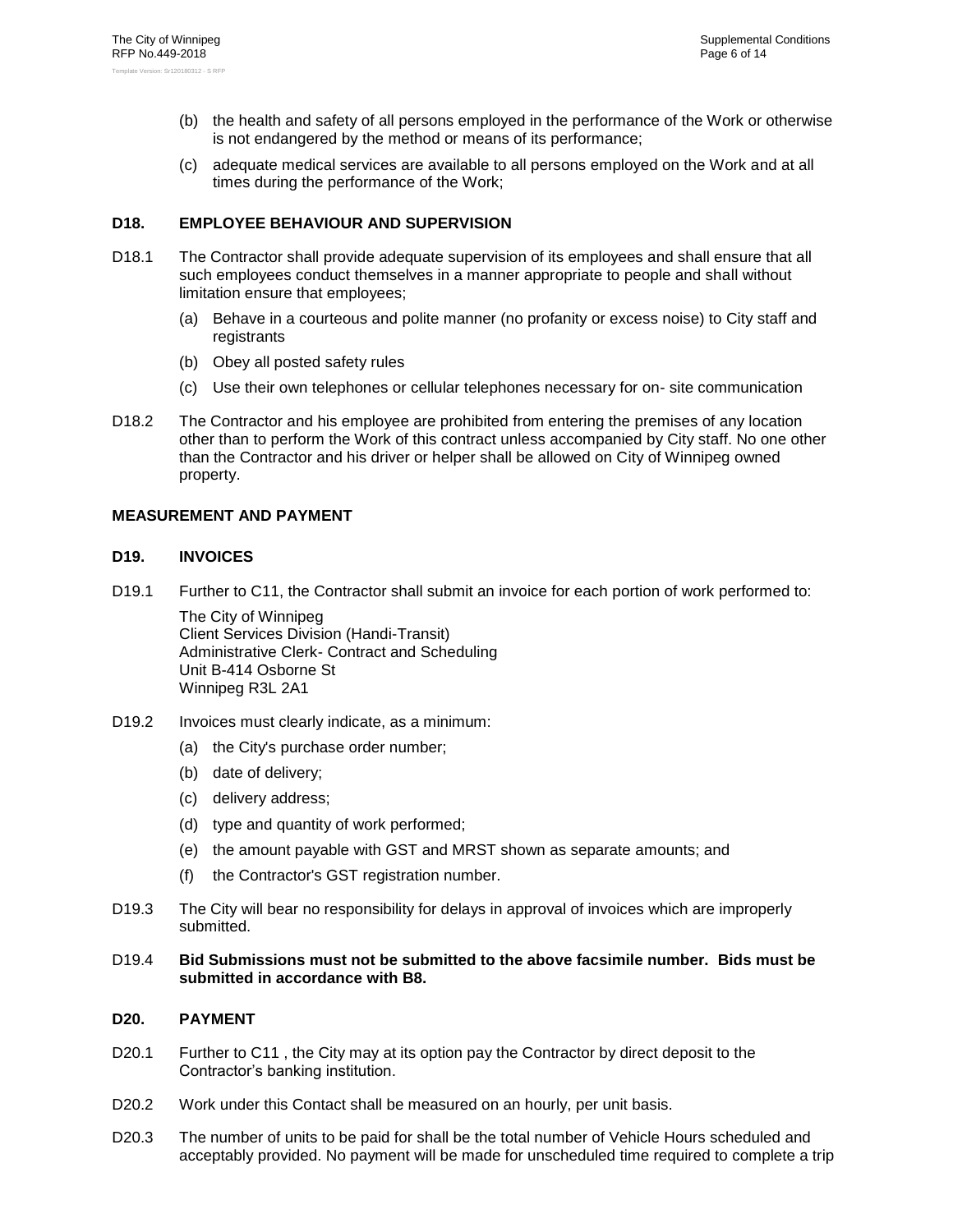commencing or assigned to commence during the normal operation hours that in the opinion of the Contract Administrator should have been completed during the normal service operating time defined under the Contract.

- D20.4 The Contractor shall submit a bi-monthly invoice to the Contract Administrator indicated in [D4.1](#page-15-2) showing the total number of Vehicle Hours provided in the month; and total number of " No Shows" encountered in the month.
- D20.5 The payment of the final invoice of this Contract will not be made until a Certificate has been filed with the City from the Worker's Compensation Board certifying that all assessments due by the Contractor have been paid and a Statutory Declaration has been filed.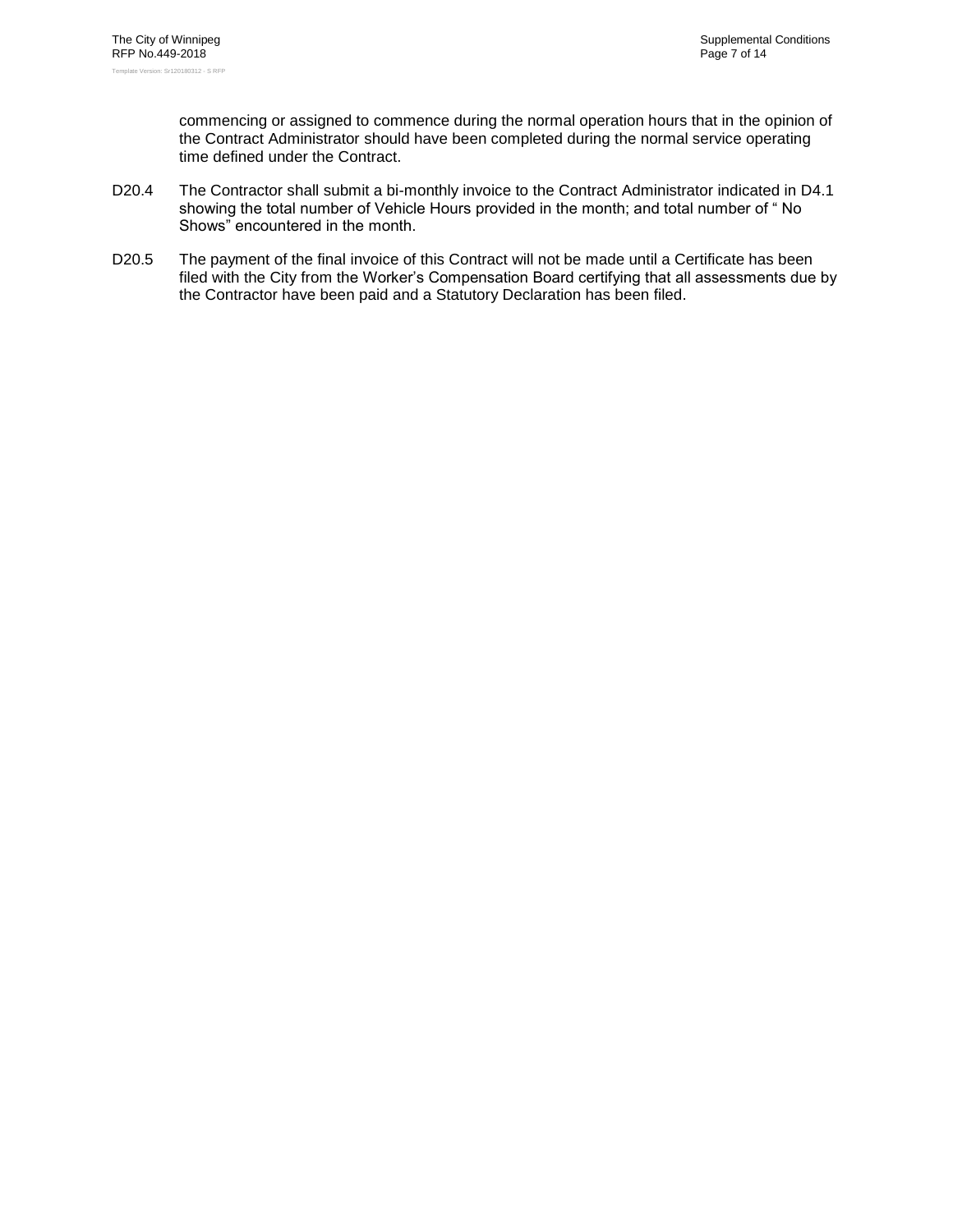#### **FORM H1: PERFORMANCE BOND**

(See [D12\)](#page-17-1)

#### <span id="page-21-0"></span>KNOW ALL MEN BY THESE PRESENTS THAT

(hereinafter called the "Principal"), and

\_\_\_\_\_\_\_\_\_\_\_\_\_\_\_\_\_\_\_\_\_\_\_\_\_\_\_\_\_\_\_\_\_\_\_\_\_\_\_\_\_\_\_\_\_\_\_\_\_\_\_\_\_\_\_\_\_\_\_\_\_\_\_\_\_\_\_\_\_\_\_\_\_\_\_\_\_\_\_\_\_\_\_\_ , (hereinafter called the "Surety"), are held and firmly bound unto **THE CITY OF WINNIPEG** (hereinafter called the "Obligee"), in the sum of

\_\_\_\_\_\_\_\_\_\_\_\_\_\_\_\_\_\_\_\_\_\_\_\_\_\_\_\_\_\_\_\_\_\_\_\_\_\_\_\_\_\_\_\_\_\_\_\_\_\_\_\_\_\_\_\_\_\_\_\_\_\_\_\_\_\_\_\_\_\_\_\_\_\_\_\_\_\_\_\_\_\_\_\_\_

\_\_\_\_\_\_\_\_\_\_\_\_\_\_\_\_\_\_\_\_\_\_\_\_\_\_\_\_\_\_\_\_\_\_\_\_\_\_\_\_\_\_\_\_\_\_\_\_\_\_\_\_\_\_\_\_\_\_\_\_\_\_\_\_\_\_\_\_\_\_\_\_\_\_\_\_\_\_\_\_\_\_\_\_\_

 $\Delta$  dollars (\$ $\Delta$ 

of lawful money of Canada to be paid to the Obligee, or its successors or assigns, for the payment of which sum the Principal and the Surety bind themselves, their heirs, executors, administrators, successors and assigns, jointly and severally, firmly by these presents.

WHEREAS the Principal has entered into a written contract with the Obligee for

#### RFP NO. [449-2018](#page-0-0)

PROVISION OF HANDI-TRANSIT SERVICES

which is by reference made part hereof and is hereinafter referred to as the "Contract".

NOW THEREFORE the condition of the above obligation is such that if the Principal shall:

- (a) carry out and perform the Contract and every part thereof in the manner and within the times set forth in the Contract and in accordance with the terms and conditions specified in the Contract;
- (b) perform the Work in a good, proper, workmanlike manner;
- (c) make all the payments whether to the Obligee or to others as therein provided;
- (d) in every other respect comply with the conditions and perform the covenants contained in the Contract; and
- (e) indemnify and save harmless the Obligee against and from all loss, costs, damages, claims, and demands of every description as set forth in the Contract, and from all penalties, assessments, claims, actions for loss, damages or compensation whether arising under "The Workers Compensation Act", or any other Act or otherwise arising out of or in any way connected with the performance or non-performance of the Contract or any part thereof during the term of the Contract and the warranty period provided for therein;

THEN THIS OBLIGATION SHALL BE VOID, but otherwise shall remain in full force and effect. The Surety shall not, however, be liable for a greater sum than the sum specified above.

AND IT IS HEREBY DECLARED AND AGREED that the Surety shall be liable as Principal, and that nothing of any kind or matter whatsoever that will not discharge the Principal shall operate as a discharge or release of liability of the Surety, any law or usage relating to the liability of Sureties to the contrary notwithstanding.

IN WITNESS WHEREOF the Principal and Surety have signed and sealed this bond the

 $\frac{1}{2}$  day of  $\frac{1}{2}$  , 20  $\frac{1}{2}$  .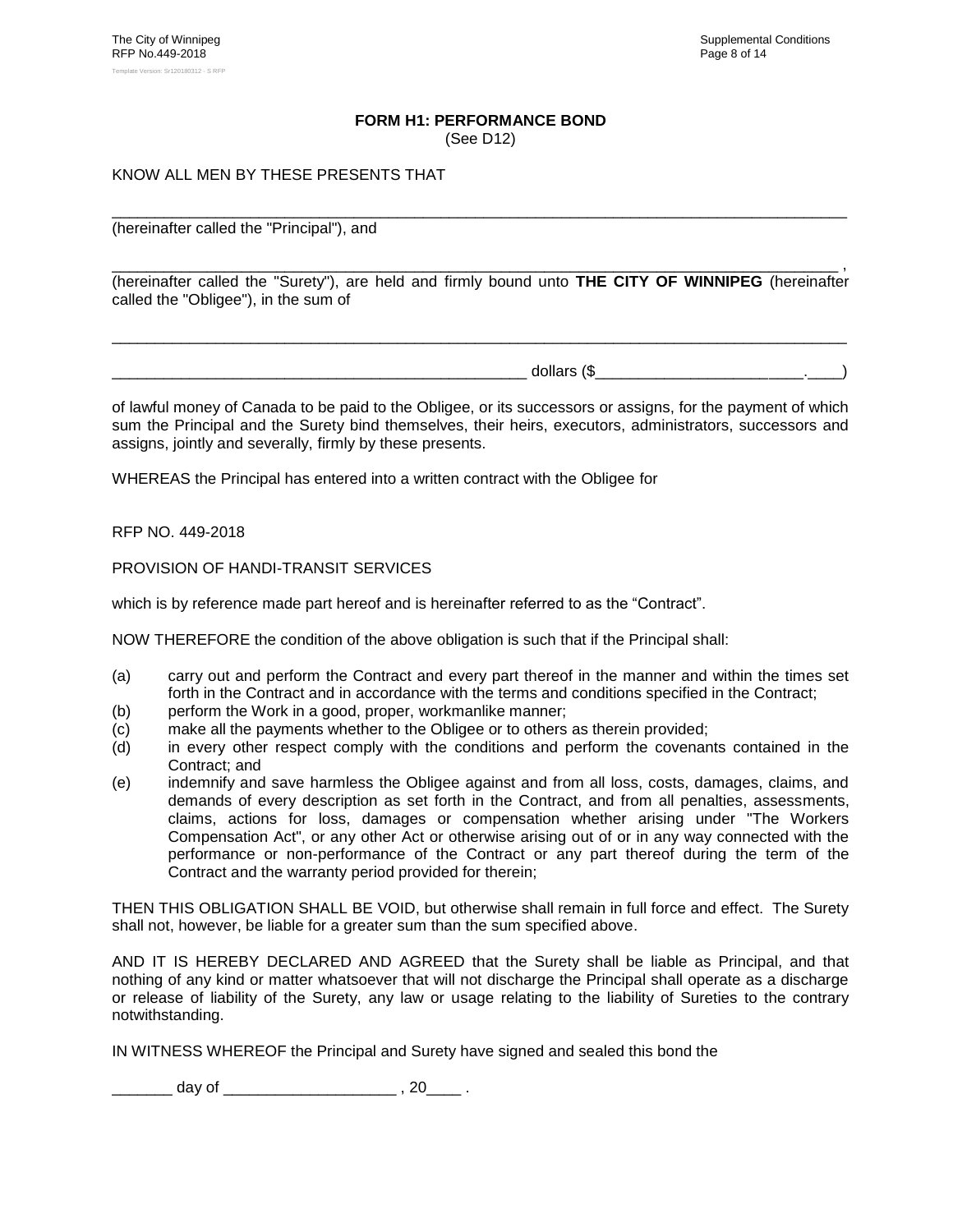#### SIGNED AND SEALED in the presence of:

(Witness as to Principal if no seal)

\_\_\_\_\_\_\_\_\_\_\_\_\_\_\_\_\_\_\_\_\_\_\_\_\_\_\_\_\_\_\_

| (Name of Principal)       |        |
|---------------------------|--------|
|                           | (Seal) |
|                           |        |
|                           |        |
| (Name of Surety)          |        |
| By:<br>(Attorney-in-Fact) | (Seal) |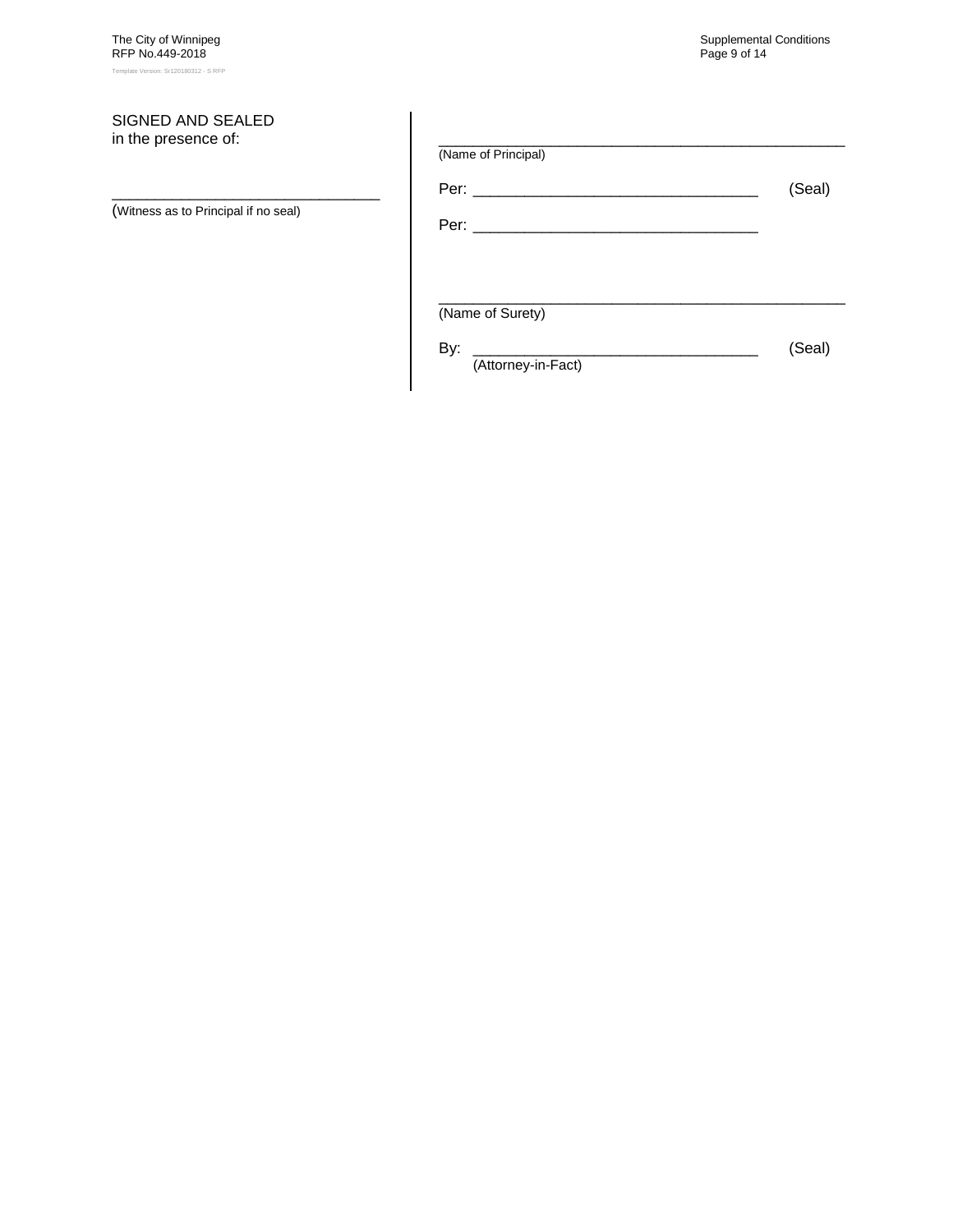#### **FORM H2: IRREVOCABLE STANDBY LETTER OF CREDIT (PERFORMANCE SECURITY)** (See [D12\)](#page-17-1)

<span id="page-23-0"></span>\_\_\_\_\_\_\_\_\_\_\_\_\_\_\_\_\_\_\_\_\_\_ (Date)

The City of Winnipeg Legal Services Department 185 King Street, 3rd Floor Winnipeg MB R3B 1J1

#### RE: PERFORMANCE SECURITY – RFP NO. [449-2018](#page-0-0)

PROVISION OF HANDI-TRANSIT SERVICES

Pursuant to the request of and for the account of our customer,

(Name of Contractor)

\_\_\_\_\_\_\_\_\_\_\_\_\_\_\_\_\_\_\_\_\_\_\_\_\_\_\_\_\_\_\_\_\_\_\_\_\_\_\_\_\_\_\_\_\_\_\_\_\_\_\_\_\_\_\_\_\_\_\_\_\_\_\_\_\_\_\_\_\_\_\_\_\_\_\_\_\_\_\_\_\_\_\_\_\_ (Address of Contractor)

WE HEREBY ESTABLISH in your favour our irrevocable Standby Letter of Credit for a sum not exceeding in the aggregate

\_\_\_\_\_\_\_\_\_\_\_\_\_\_\_\_\_\_\_\_\_\_\_\_\_\_\_\_\_\_\_\_\_\_\_\_\_\_\_\_\_\_\_\_\_\_\_\_\_\_\_\_\_\_\_\_\_\_\_\_\_\_\_\_\_\_\_\_\_\_\_\_\_\_\_\_\_\_\_\_\_\_\_\_\_

\_\_\_\_\_\_\_\_\_\_\_\_\_\_\_\_\_\_\_\_\_\_\_\_\_\_\_\_\_\_\_\_\_\_\_\_\_\_\_\_\_\_\_\_\_\_\_\_\_\_\_\_\_\_\_\_\_\_\_\_\_\_\_\_\_\_\_\_\_\_\_\_\_\_\_\_\_\_\_\_\_\_\_\_ ,

Canadian dollars.

This Standby Letter of Credit may be drawn on by you at any time and from time to time upon written demand for payment made upon us by you. It is understood that we are obligated under this Standby Letter of Credit for the payment of monies only and we hereby agree that we shall honour your demand for payment without inquiring whether you have a right as between yourself and our customer to make such demand and without recognizing any claim of our customer or objection by the customer to payment by us.

The amount of this Standby Letter of Credit may be reduced from time to time only by amounts drawn upon it by you or by formal notice in writing given to us by you if you desire such reduction or are willing that it be made.

Partial drawings are permitted.

We engage with you that all demands for payment made within the terms and currency of this Standby Letter of Credit will be duly honoured if presented to us at:

\_\_\_\_\_\_\_\_\_\_\_\_\_\_\_\_\_\_\_\_\_\_\_\_\_\_\_\_\_\_\_\_\_\_\_\_\_\_\_\_\_\_\_\_\_\_\_\_\_\_\_\_\_\_\_\_\_\_\_\_\_\_\_\_\_\_\_\_\_\_\_\_\_\_\_\_\_\_\_\_\_\_\_\_\_ (Address)

and we confirm and hereby undertake to ensure that all demands for payment will be duly honoured by us.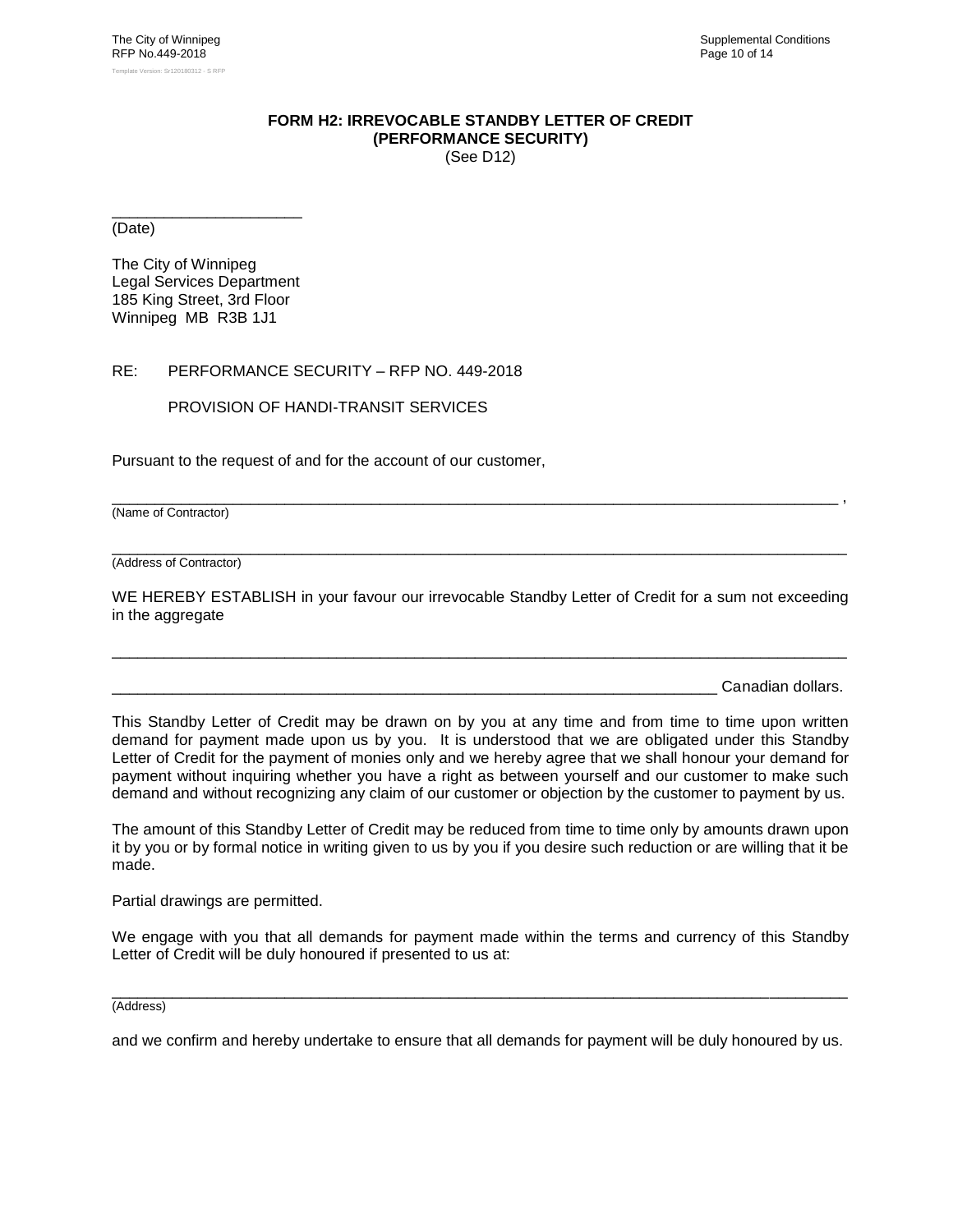All demands for payment shall specifically state that they are drawn under this Standby Letter of Credit.

Subject to the condition hereinafter set forth, this Standby Letter of Credit will expire on

\_\_\_\_\_\_\_\_\_\_\_\_\_\_\_\_\_\_\_\_\_\_\_\_\_\_\_\_\_\_\_\_\_\_\_\_\_\_\_ . (Date)

It is a condition of this Standby Letter of Credit that it shall be deemed to be automatically extended from year to year without amendment from the present or any future expiry date, unless at least 30 days prior to the present or any future expiry date, we notify you in writing that we elect not to consider this Standby Letter of Credit to be renewable for any additional period.

This Standby Letter of Credit may not be revoked or amended without your prior written approval.

This credit is subject to the Uniform Customs and Practice for Documentary Credit (2007 Revision), International Chamber of Commerce Publication Number 600.

> \_\_\_\_\_\_\_\_\_\_\_\_\_\_\_\_\_\_\_\_\_\_\_\_\_\_\_\_\_\_\_\_\_\_\_\_\_\_\_\_\_\_\_\_\_\_ (Name of bank or financial institution)

Per: \_\_\_\_\_\_\_\_\_\_\_\_\_\_\_\_\_\_\_\_\_\_\_\_\_\_\_\_\_\_\_\_\_\_\_\_\_\_\_\_\_

(Authorized Signing Officer)

Per: \_\_\_\_\_\_\_\_\_\_\_\_\_\_\_\_\_\_\_\_\_\_\_\_\_\_\_\_\_\_\_\_\_\_\_\_\_\_\_\_\_ (Authorized Signing Officer)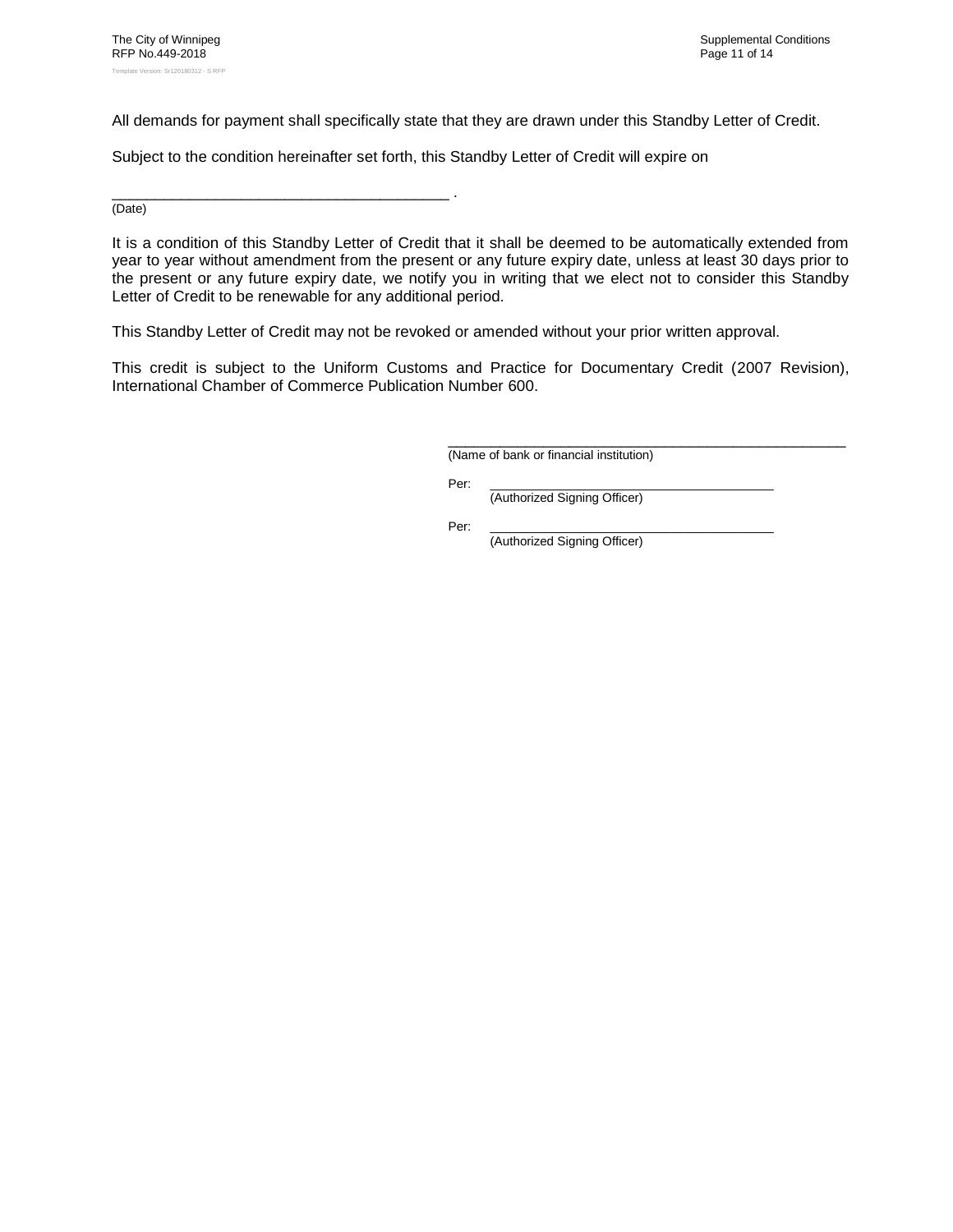#### FORM J: SUBCONTRACTOR LIST (See D13)

## PROVSION OF HANDI-TRANSIT SERVICES

<span id="page-25-0"></span>

| Name | <b>Address</b> |
|------|----------------|
|      |                |
|      |                |
|      |                |
|      |                |
|      |                |
|      |                |
|      |                |
|      |                |
|      |                |
|      |                |
|      |                |
|      |                |
|      |                |
|      |                |
|      |                |
|      |                |
|      |                |
|      |                |
|      |                |
|      |                |
|      |                |
|      |                |
|      |                |
|      |                |
|      |                |
|      |                |
|      |                |
|      |                |
|      |                |
|      |                |
|      |                |
|      |                |
|      |                |
|      |                |
|      |                |
|      |                |
|      |                |
|      |                |
|      |                |
|      |                |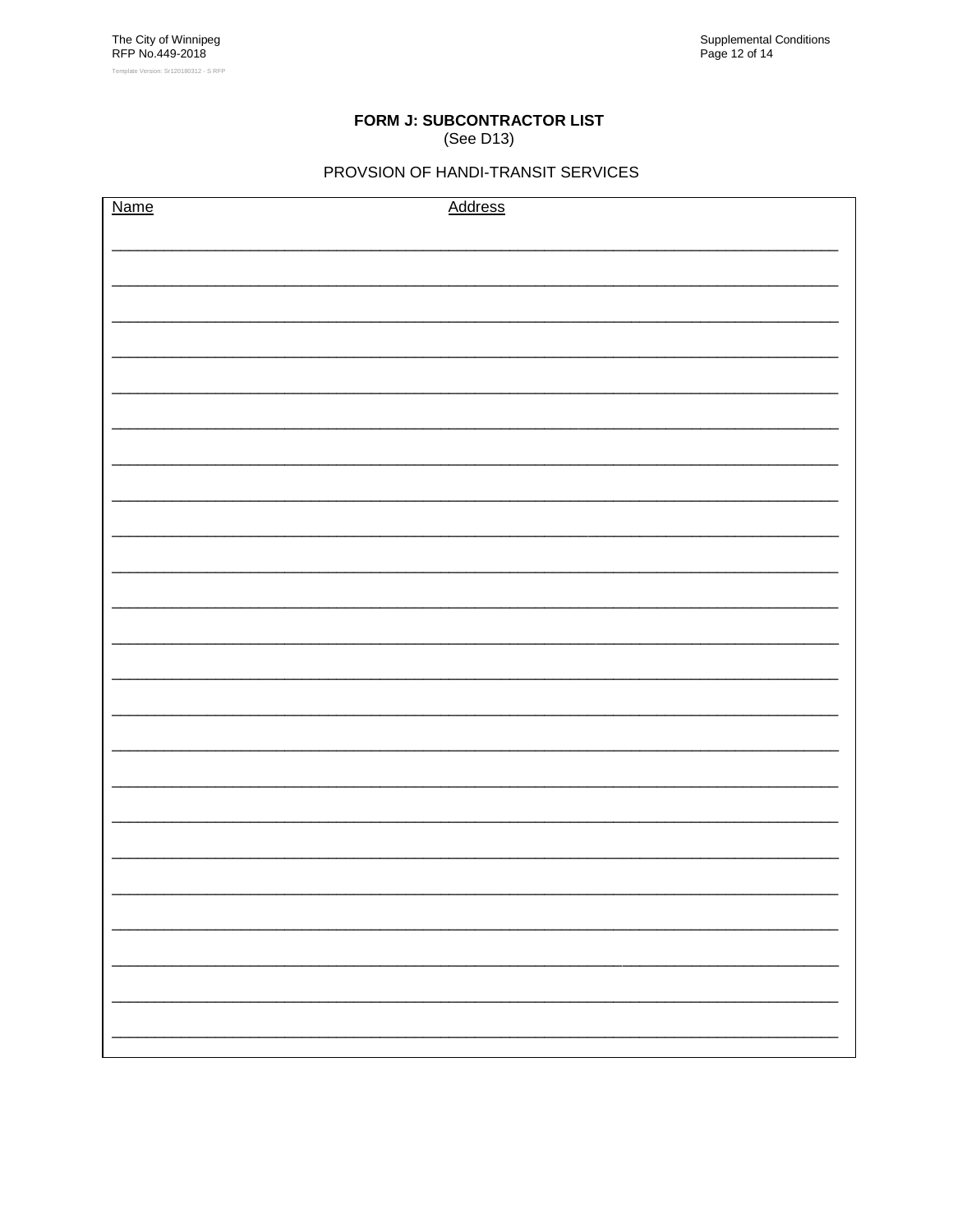#### **FORM K: EQUIPMENT** (See D14)

## PROVISION OF HANDI-TRANSIT SERVICES

<span id="page-26-0"></span>

| 1.<br>Category/type:                                                                                                                                                                                                           |  |
|--------------------------------------------------------------------------------------------------------------------------------------------------------------------------------------------------------------------------------|--|
|                                                                                                                                                                                                                                |  |
|                                                                                                                                                                                                                                |  |
|                                                                                                                                                                                                                                |  |
|                                                                                                                                                                                                                                |  |
|                                                                                                                                                                                                                                |  |
|                                                                                                                                                                                                                                |  |
| $\overline{2}$ . Category/type:                                                                                                                                                                                                |  |
|                                                                                                                                                                                                                                |  |
|                                                                                                                                                                                                                                |  |
|                                                                                                                                                                                                                                |  |
|                                                                                                                                                                                                                                |  |
|                                                                                                                                                                                                                                |  |
|                                                                                                                                                                                                                                |  |
| 3.<br>Category/type:                                                                                                                                                                                                           |  |
|                                                                                                                                                                                                                                |  |
|                                                                                                                                                                                                                                |  |
|                                                                                                                                                                                                                                |  |
|                                                                                                                                                                                                                                |  |
|                                                                                                                                                                                                                                |  |
|                                                                                                                                                                                                                                |  |
| 4. Category/type:                                                                                                                                                                                                              |  |
|                                                                                                                                                                                                                                |  |
|                                                                                                                                                                                                                                |  |
| Make/Model/Year: Website the Contract of the Contract of the Contract of the Contract of the Contract of the Contract of the Contract of the Contract of the Contract of the Contract of the Contract of the Contract of the C |  |
|                                                                                                                                                                                                                                |  |
|                                                                                                                                                                                                                                |  |
| Registered owner: experience and a series of the series of the series of the series of the series of the series of the series of the series of the series of the series of the series of the series of the series of the serie |  |
|                                                                                                                                                                                                                                |  |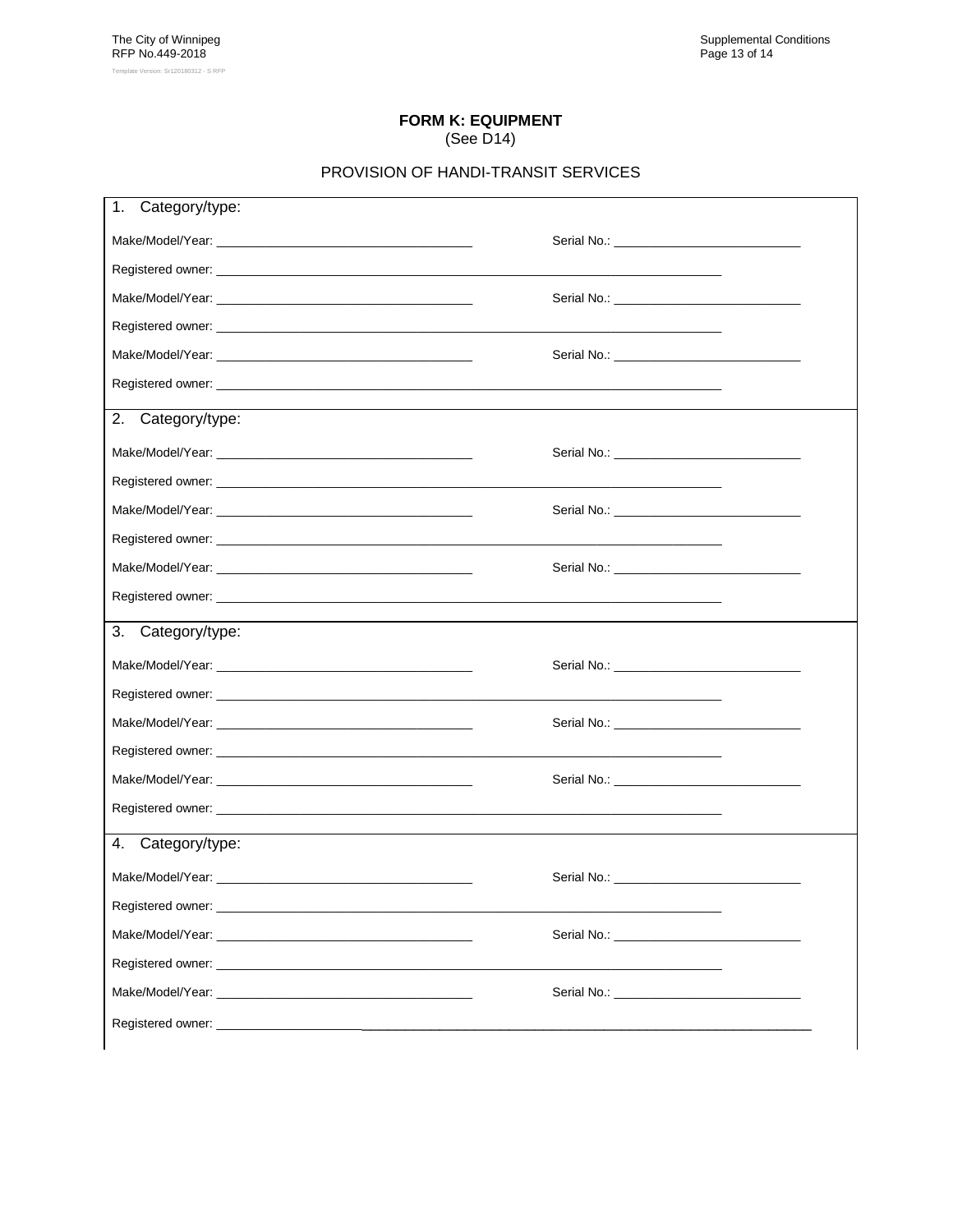#### **FORM K: EQUIPMENT** (See [D14\)](#page-18-1)

#### PROVISION OF HANDI-TRANSIT SERVICES

| 5.<br>Category/type: |  |
|----------------------|--|
|                      |  |
|                      |  |
|                      |  |
|                      |  |
|                      |  |
|                      |  |
| 6.<br>Category/type: |  |
|                      |  |
|                      |  |
|                      |  |
|                      |  |
|                      |  |
|                      |  |
|                      |  |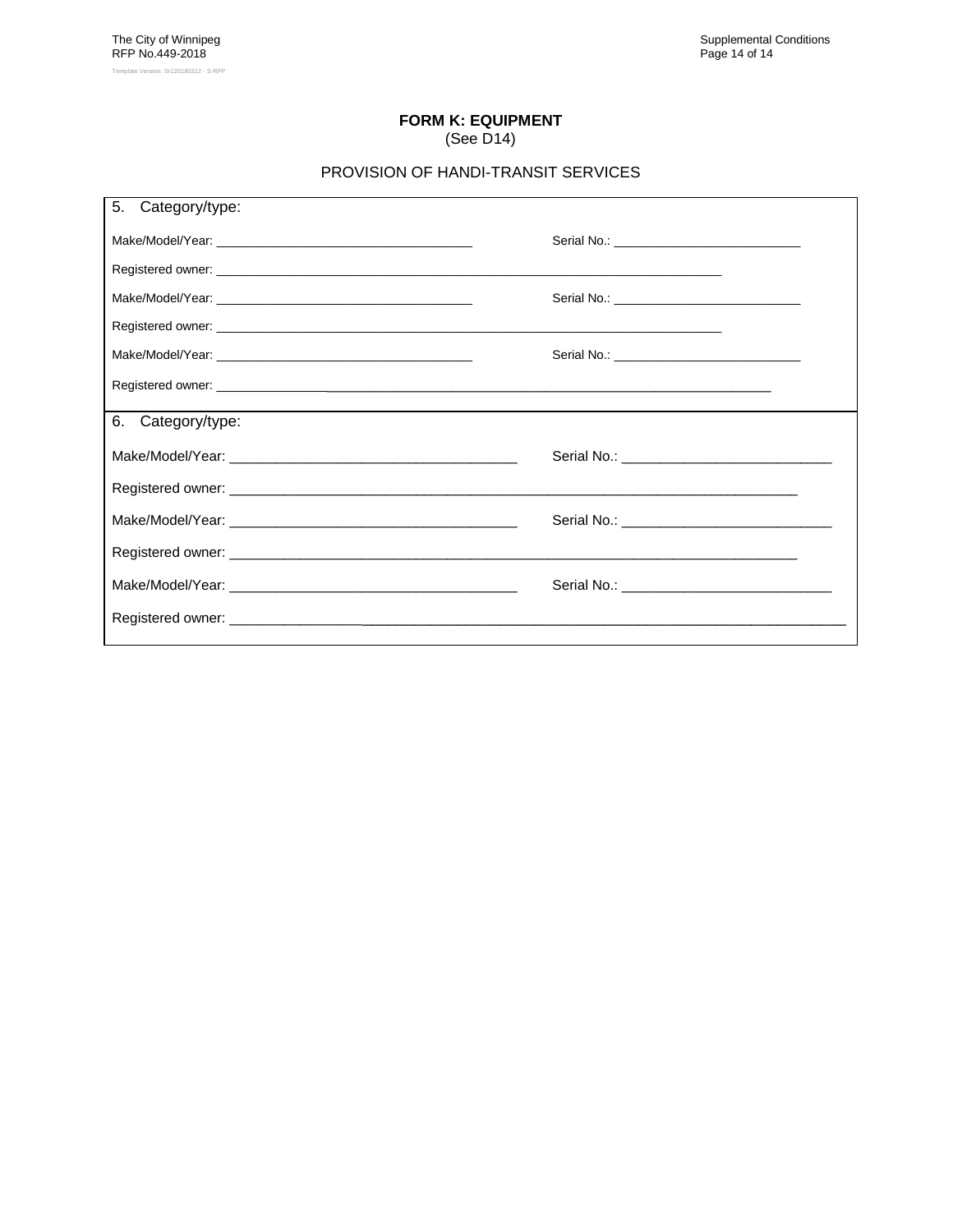# <span id="page-28-1"></span><span id="page-28-0"></span>**PART E - SPECIFICATIONS**

#### <span id="page-28-2"></span>**GENERAL**

#### **E1. APPLICABLE SPECIFICATIONS**

<span id="page-28-3"></span>E1.1 These Specifications shall apply to the Work.

#### **E2. OPERATING HOURS**

- E2.1 The Contractor shall transport passengers scheduled for pick-up during the following operating hours
	- (a) Weekdays (excluding Statutory Holidays) 5:30 to 24:30
	- (b) Saturdays (excluding Statutory Holidays) 6:30 to 24:30; and
	- (c) Sundays and Statutory Holidays 7:00 to 22:30
	- (d) At the end of the operating period, the Contractor shall complete all trips in progress or schedule to be in progress.
	- (e) In the case of emergency conditions, such as inclement weather, the hours of service will be extended so that all passengers on board a vehicle waiting to be picked up will be delivered to their destinations.

#### <span id="page-28-4"></span>**E3. SERVICE AREA**

E3.1 All trips under this Contract shall start and end at locations within those areas of the City of Winnipeg service by regular Transit System.

#### <span id="page-28-5"></span>**E4. BACKGROUND**

- E4.1 Handi-Transit is a service within the Transit Department and is responsible for the operation of parallel to regular transit service for persons unable to regularly use the regular transit system because of a cognitive or physical disability that significantly restricts their mobility or are legally blind.
- E4.2 Handi-Transit provides approximately six hundred thousand (600,000) trips annually.
- E4.3 Handi-Transit's customer ridership is approximately seventy-two percent (7%) of all Handi-Transit brokerage contracts

#### <span id="page-28-6"></span>**E5. VEHICLES**

- E5.1 Contractor(s) will be required to have six (6) new vehicles to perform the Work five (5) to perform the work and one (1) spare vehicle in reserve.
- E5.2 Vehicles use to perform the Work shall not be used for service other than this Contract without the prior written approval of the Contract Administrator at any time during the Contract.
- E5.3 All vehicles must be a light to medium duty low floor, right passenger side-entry, wheelchair accessible minibus, ARBOC Spirit of Freedom, that is 24 feet in length with a 165" inch wheelbase meeting or exceeding the CAN/CSA-D409-02 (Reaffirmed 2007) Standards, fully crash tested to meet Canadian Motor Vehicles Safety Standards (CMVSS) and the requirements set out in the regulations of the Manitoba Highway Traffic Act ( and any update to this Act) throughout the Contract with a passenger capacity and seating configuration, design and material to be specified at the pre-commencement meeting.
	- (a) Each vehicle must be built on a General Motors G-4500 Cutaway chassis, 2019 Model Year with only driver's position. No other chassis will be accepted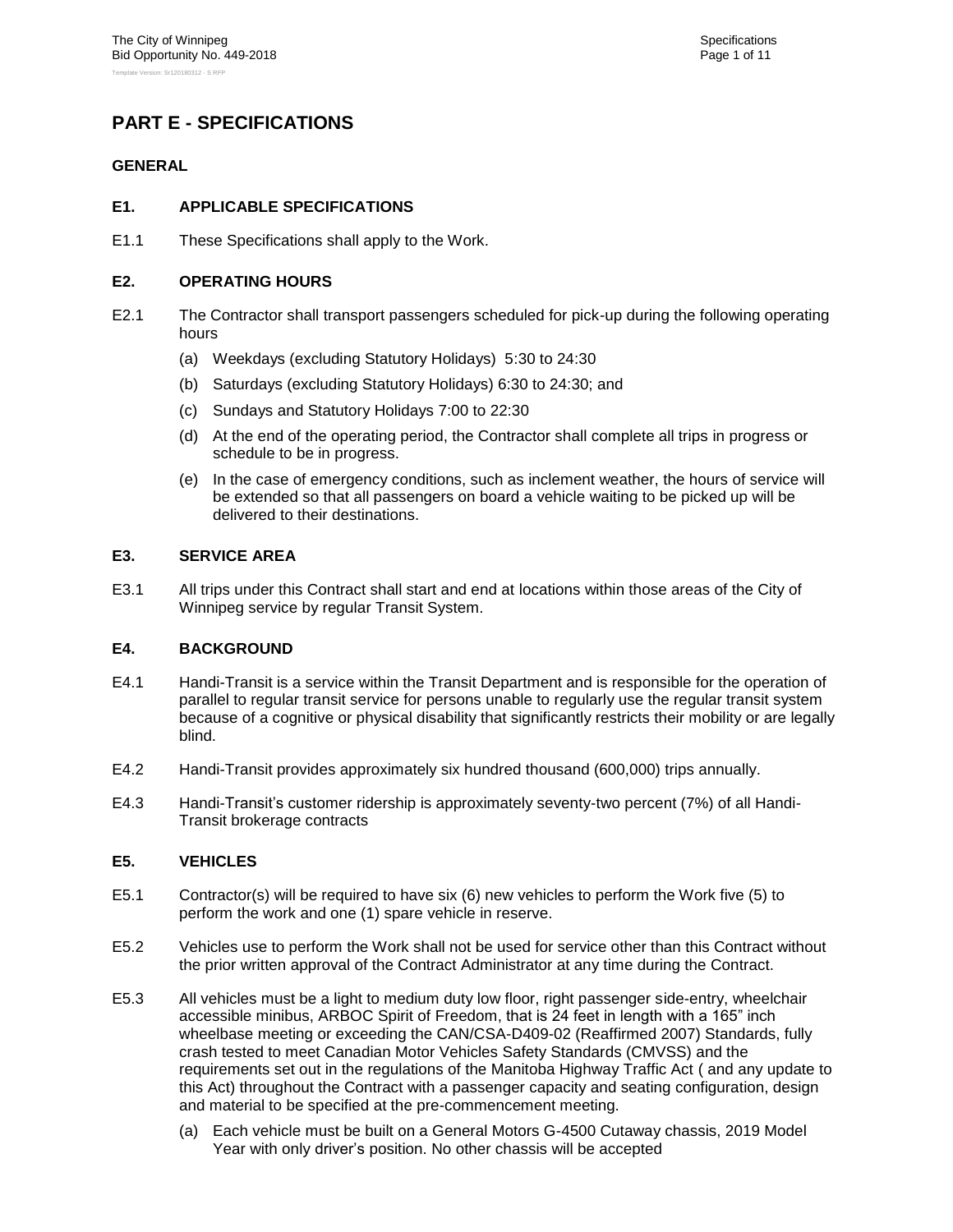- (b) Each vehicle must have a Vortec 6.OL V8 gasoline engine ("SOM 23 165" WB GAS 14, 200GVWR)
- (c) Each proposed vehicle must be Altoona tested in the 5year/150,000-mile category
- (d) Each vehicle must have an entry door with a 12-degree angle to assist with random access for wheelchair loading and unloading
- (e) Each vehicle must have a forward entry door to assist in driver visibility and ergonomics
- (f) each vehicle must have a Romeo Rim Bumper;
- (g) each vehicle must have a Driver Side 12 inch Running Board;
- (h) each vehicle must have an Interior Mirror 6" X 9" inches;
- (i) each vehicle must have a Rear Window Fresnal Lens;
- (j) each vehicle must have Double T Slider Windows;
- (k) each vehicle must have an Exterior Entrance Driver key;
- (l) each vehicle must have a side-entry Exterior Passenger Entry Door Toggle Switch;
- (m) each vehicle must have an Interior Passenger Entry Door Toggle Switch that can only be activated when the vehicle is in park;
- (n) each vehicle must have a Roof Hatch Transpec Decono #1976;
- (o) each vehicle must have a backup alarm;
- (p) each vehicle must have an Alarm, Door Ajar for Rear Door;
- (q) each vehicle must have a Battery Compartment with Tray and Door;
- (r) each vehicle must have Illuminated lights for all Egress Windows;
- (s) each vehicle must have a storage compartment (walker rack) of design, dimensions, capacity and location that meets the approval of the Contract Administrator;
- (t) each vehicle must have sixty two (62) inch, thirty-four (34) inch wide power assisted passenger entry ramp with a 1.5 ramp angle;
- (u) each vehicle must have an Exterior Ramp Toggle Switch;
- (v) each vehicle must have an Interior Ramp Activation Switch that can be easily reached while standing outside the right side-entry passenger door;
- (w) each vehicle must have a fully charged and secured fire extinguisher onboard that meets the requirements of CAN/CSA-D409-02 (Reaffirmed 2007) Standards;
- (x) each vehicle must have a first aid kit onboard that complies with the requirements of CAN/CSA-D409-02 (Reaffirmed 2007) Standards and contains a minimum of two (2) pairs of new, individually wrapped surgical gloves;
- (y) each vehicle must have two (2) Ceiling Grab Rails that are yellow powder coated;
- (z) each vehicle must have right hand (RH) Grab Rail Parallel to Entrance Steps 1.25 inches that is powder coated yellow;
- (aa) each vehicle must have left hand (LH) Entry Grab Handle that is powdered coated yellow;
- (bb) each vehicle must have Assist Handles on Entry Doors that are powder coated yellow
- <span id="page-29-0"></span>E5.4 Securements in all the Vehicle must have;
	- (a) Seatbelt extensions for all passengers which include height adjustable shoulder belts;
	- (b) each vehicle must have retractable three (3)-point lap and shoulder seat belts for all occupants whether travelling in a wheelchair or seated passengers
	- (c) Q-Straint (4) QRT.Max (SNC/SLIDE'N'CLICK) with retractable lap/shoulder belts wheelchair securement system that is self-tightening, self-locking and self-tensioning for each area designated for as passenger traveling in a wheelchair.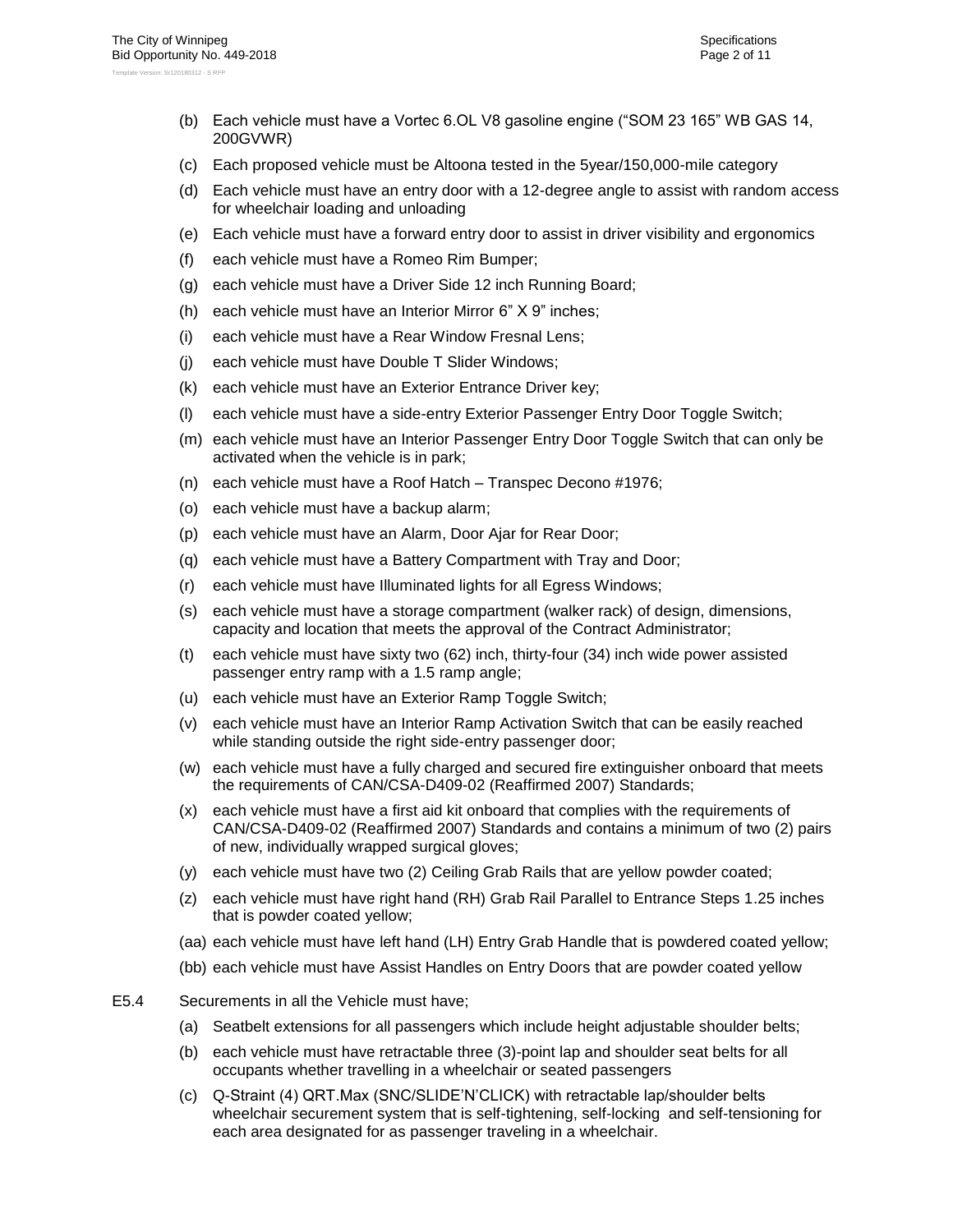- (d) QRT Max (SNC/Slide'N'Click) securement system for the secure storage or securement devices not in use when the vehicle is moving;
- (e) A Q-Straint secure storage area for all Q-Straint securements
- <span id="page-30-1"></span>E5.5 The HVAC in all vehicles must have;
	- (a) A functioning heating/air condition system which will include rear heating/air conditioning ventilation capable of maintaining an interior temperature meeting CAN/CSA-D409 Standards ( reaffirmed 2007) under Winnipeg weather conditions. Each vehicle mus have two (2) supplementary passenger heating systems no less than sixty-five thousand (60,000) BTU each. Each vehicle must have a functioning air conditioning system that is no less than eighty thousand (80,000) BTU
- E5.6 All vehicle seats must;
	- (a) Have molded energy absorbing grab handles at the top of each forward facing seat. The handles must be securely attached to the frame structure;
	- (b) each passenger seat must be of maximum cushioning and cloth grade offered by the manufacturer
	- (c) Four (4) bench seats that can stow away with the configuration, design and material to be specified at the pre-commencement meeting.
- <span id="page-30-0"></span>E5.7 All Vehicles must be able to accommodate the following additional equipment;
	- (a) the capacity to accommodate a mobile data terminal or other reliable technology approved by the Contract Administrator able to receive message electronically from any location in the service area and include a basic Global Positioning/Automated Vehicle Location (AVL) unit approved by the Contract Administrator for Handi-Transit Dispatch to know the location of each vehicle when Work is being performed under this Contract. The total estimated cost for the mobile data terminal is an estimated cost of two thousand dollars (\$2,000) per vehicle not including applicable taxes.
	- (b) The Contractor will have the monthly charge for data storage and access itemized and deducted from their first bi-monthly payment each month at the estimated cost of one hundred (\$100) dollars for the contracted vehicles.
	- (c) Accommodate the following mount for the mobile data terminal; Hint Mount for a Tab E 8.0 Hint docking case with a Hint tablet docking system 8.0 with a 3 inch mount and a 3 inch mount backing plate at an estimated cost of one thousand (\$1,000) dollars.
	- (d) Have one (1) camera and audio recording system approved by the Contract Administrator installed in a location that allows for maximum capture of passenger activity at an estimated cost of six thousand (\$6,000) dollars per vehicle and two hundred and sixty (\$260.00) dollars yearly service agreement fee per vehicle not including applicable taxes. The data box must remain locked and is only accessible to the Contract Administrator or his/her designate for the purpose of investigating complaints- the removable hard drive is the sole property of Handi-Transit and will be retrieved by the Contract Administrator or his/her designate at the end of the contract term. Failure to provide access to retrieve the hard drive will result in a hold back of the Contractor's performance security.
	- (e) Each vehicle must display posters inside and outside each vehicle (supplied by Handi-Transit) notifying clients of the audio visual equipment onboard.
- E5.8 All Vehicle for use in this Contract must be;
	- (a) "Non-Smoking" vehicle when in or out of service.
	- (b) Identified with Handi-Transit logo to be displayed on the outside on the rear on each side and on the rear in the centre. Handi-Transit logos must be removed and when a vehicle is no longer used to perform the Work and/or the Contract expires;
	- (c) Be identified with the Contractor's Company name and a vehicle run number assigned by Handi-Transit. The vehicle number shall be displayed outside on the rear, right of centre,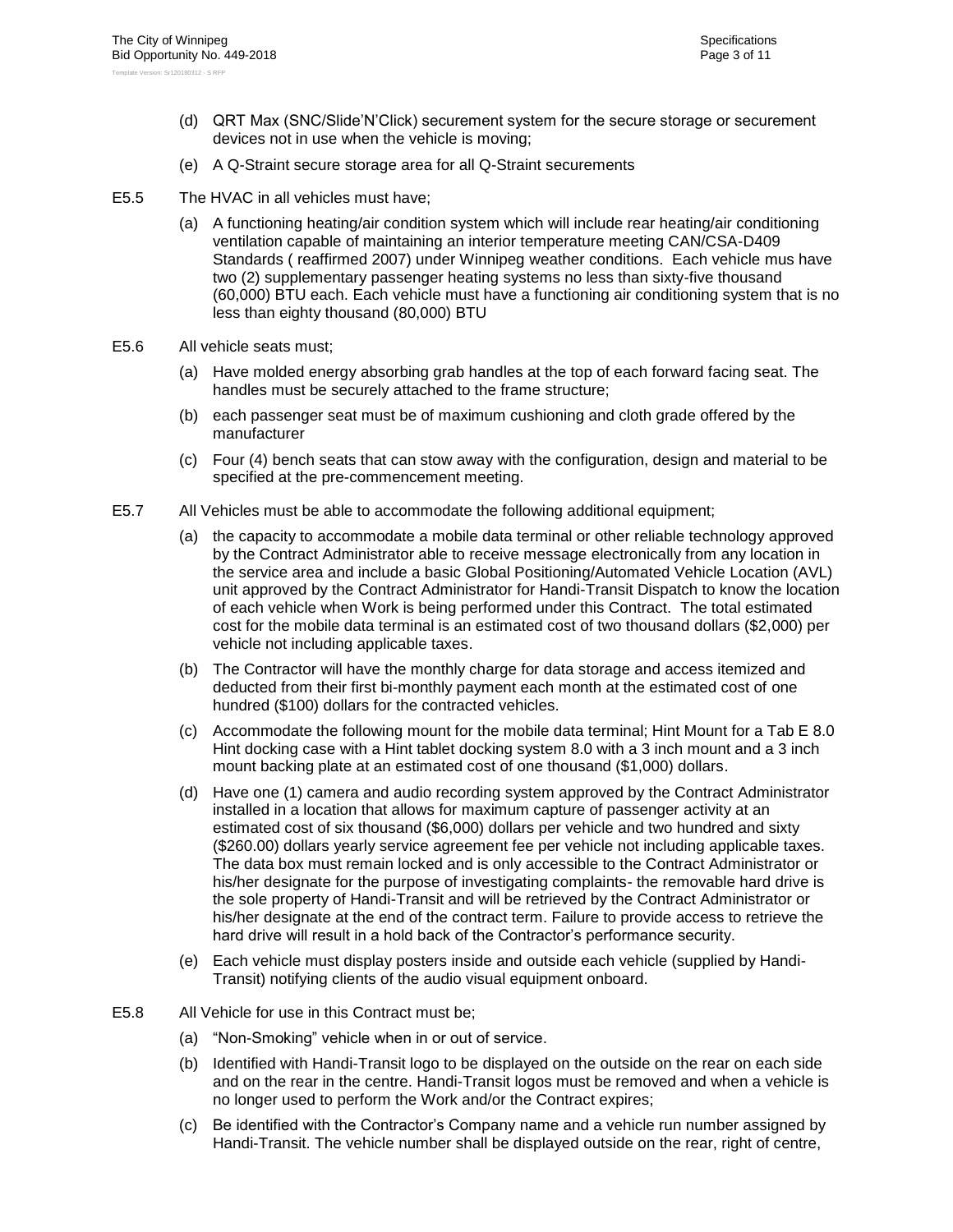and on the inside at a location to be determined by the Contract Administrator (specifications will be provided upon award of contract)

- (d) Supplies, licensed maintained, operated and equipped in accordance with all applicable statuses, regulations and legislation of Federal, Provincial, and Municipal authorities.
- (e) Be kept in a clean condition based on the sole opinion of the Contract Administrator;
- (f) Mechanically inspected for any mechanical, safety infractions by a certified mechanic every six (6) months to ensure the vehicle is safe and in good running condition. A copy of the inspection report must be submitted to the Handi-Transit office five (5) business days after the inspection is completed. Failure to do so may result in the assessment of a Service Recover Fee or suspension of work;
- (g) Certified by a certified mechanic and the reports supplied to the Contract Administrator;
- (h) Equipped from October 15- April 14 with tires specifically designed for winter driving and described as a "winter tire" in compliance with the Motor Vehicle Tired Safety Regulations-SOR/2013-198 (Section 5). This requirement applies to all "back-up" or "spare" vehicles which have to be placed into service. No substitutions will be accepted without Contract Administrator Approval.
- E5.9 Replacement costs of damaged equipment as outlined in [E5.7](#page-30-0) shall be borne by the Contractor. The Contractor must ensure the units are operating at all times and report/repair those units which become defective or malfunction.
- E5.10 The Contractor will have the monthly fee for GPS/AVL for data storage and access itemized and deducted from their first bi-monthly payment each month at the estimated cost of one hundred (\$100.00) dollars for six (6) vehicles not including applicable taxes.
- E5.11 The Contractor shall notify the Contract Administrator and obtain his/her approval before using a substitute vehicle or a vehicle substantially modified subsequent to the initial approval. Vehicles placed into service without prior approval from the Contract Administrator shall be in breach of contract and may result in the assessment of a Service Recovery Fee.
- E5.12 When a Contractor replaced any vehicle utilized under this Contract the replacement vehicle must meet or exceed Canadian Motor Vehicle Safety Standards (CMVSS) or the applicable standards in place at the time the vehicle is purchased.
- E5.13 Replacement vehicle more than three (3) years of age from the first registration date shall not be used for service under this Contract without prior written approval of the Contract Administrator at any time during the Contract.
- E5.14 Each vehicle must be approved by the Contract Administrator before use in this Contract.
- E5.15 The Contract Administrator may, at any time before or after award of Contract, inspect any vehicle proposed for use in this Contract.
- E5.16 Any vehicles deemed, by the Contract Administrator, to not be fit for use shall replace with an acceptable vehicle.
- E5.17 The Contractor shall supply a list of vehicle being used for Handi-Transit work within three (3) Business Days of request from the Contractor Administrator. This list must include the identified spare (backup) vehicle. The vehicle list will include make, model, year, license plate and registration number of each vehicle. The Contractor shall supply the same information for replacement vehicle when acquired prior to being used for Handi-Transit service.

#### <span id="page-31-0"></span>**E6. DRIVERS**

- E6.1 The Contractor will be required to establish an identified and dedicated pool of trained drivers who are willing and qualified to provide transportation services to persons with disabilities.
- E6.2 Drivers employed for Work under this Contract shall: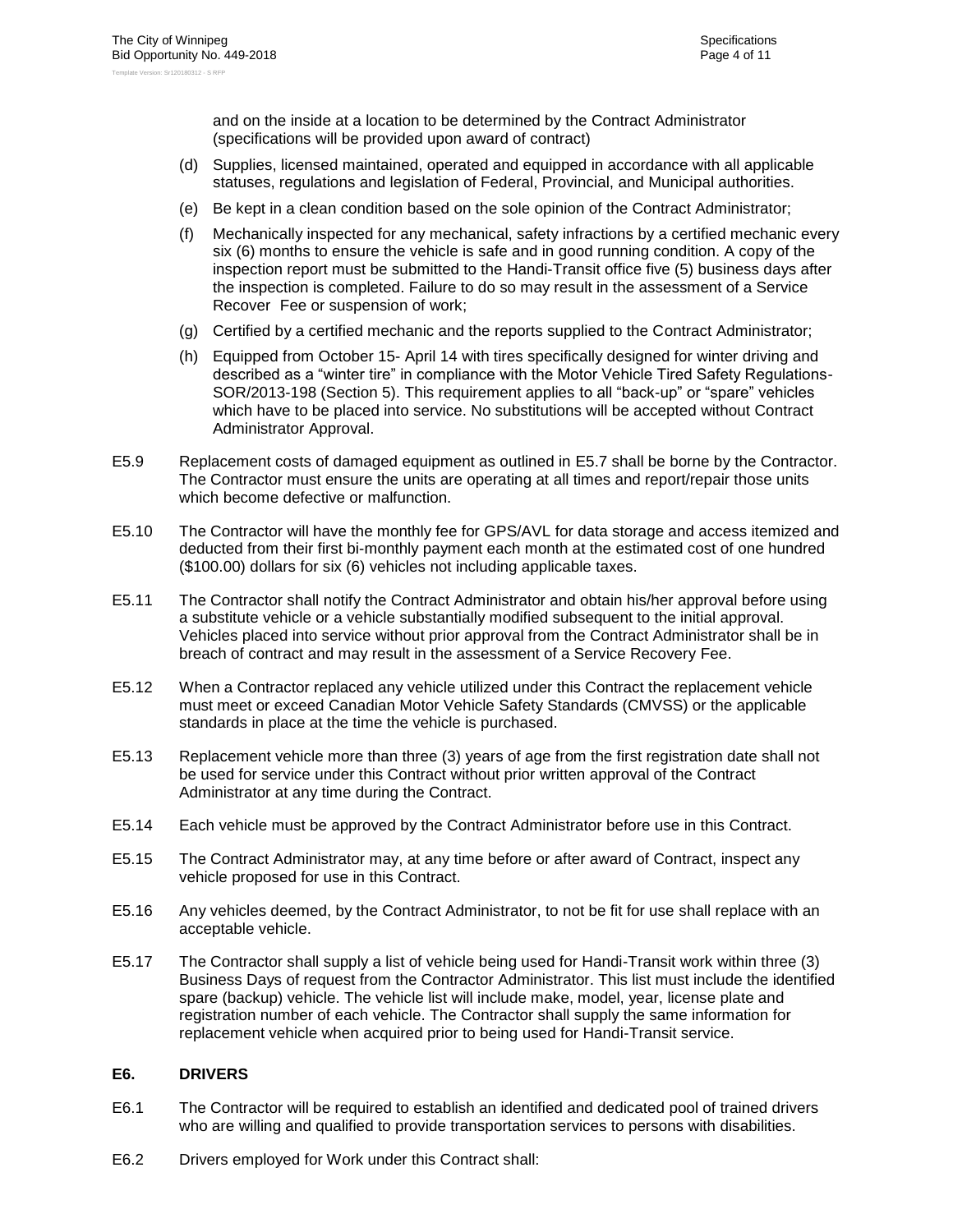- (a) Possess a valid Manitoba driver license for the class of vehicle to be operated, as required by Provincial Legislation and Regulations;
- (b) Provide a copy of his/her valid Manitoba driver license before commencement of Work under this Contract to the Contact Administrator.
- (c) Provide his/her valid Manitoba driver license to Handi-Transit Inspectors upon request;
- (d) Provide vehicle registration/insurance documents to Handi-Transit Inspectors upon request;
- (e) Possess a functional ability to read and communicate orally in the English language;
- (f) Be physically and mentally fit for the Work;
- (g) Be polite and consider of the public at all times;
- (h) Be well groomed and properly attired and have their employee identification in a laminated card visible at all times on City property and while in the performance of the Work;
- (i) Have a good knowledge of the location of the streets and major activity areas in the City of Winnipeg or be able to acquire after three (3) months on the job;
- (j) Comply with security clearance requirements as described in [PART F -](#page-39-0)
- E6.3 Driver employee for Work under this Contract must successfully complete an orientation and training program conducted by the City before commencement of Work. The orientation and training program is generally as follows:
	- (a) The number of drivers attending such a training program and the times for attending the program will be determined by mutual agreement between the City and the Contractor;
	- (b) The normal class size will be determined by the City
	- (c) A fee not to exceed three hundred (\$300) dollars per driver will be charged in advance to cover the City's costs in providing the driver training;
	- (d) Assessments in public relations, ability to speak and read English, and physical abilities for this type of Work will be conducted. Drivers who do not pass the assessment will not be enrolled in the course.
	- (e) The length and method of the training program may change as training and development needs are identified which may increase the fee of the training program to cover the City's costs;
	- (f) The City may require drivers employed for Work under this Contract to attend refresher training at various times during the period of the Contract.
	- (g) The City may require re-training of a driver employed for Work under this Contact to improve performance. The re-training will be provided by the City and the established fee will be charged to the Contractor.
- E6.4 The Contract shall ensure that the Drivers shall perform the following tasks to assist passengers:
	- (a) At all times be courteous to their passengers
	- (b) Not smoke or permit passenger(s) to smoke in the vehicle.
	- (c) Wear a shirt, work pants, jacket and winter parka approved by the Contract Administrator;
	- (d) Not wear sandal or open toe shoes at any times when doing Work under this Contract;
	- (e) Wear a safety vest of a color style for the designated work as identified under the *Workplace Safety and Health Act* and approved by the Contract Administrator at all times to ensure visibility to passengers and drivers of other vehicles;
	- (f) Wear their Handi=Transit identification card at all times ( which will be issued upon proof of employment with a Handi-Transit Contractors) in a visible location when doing Work under this Contract.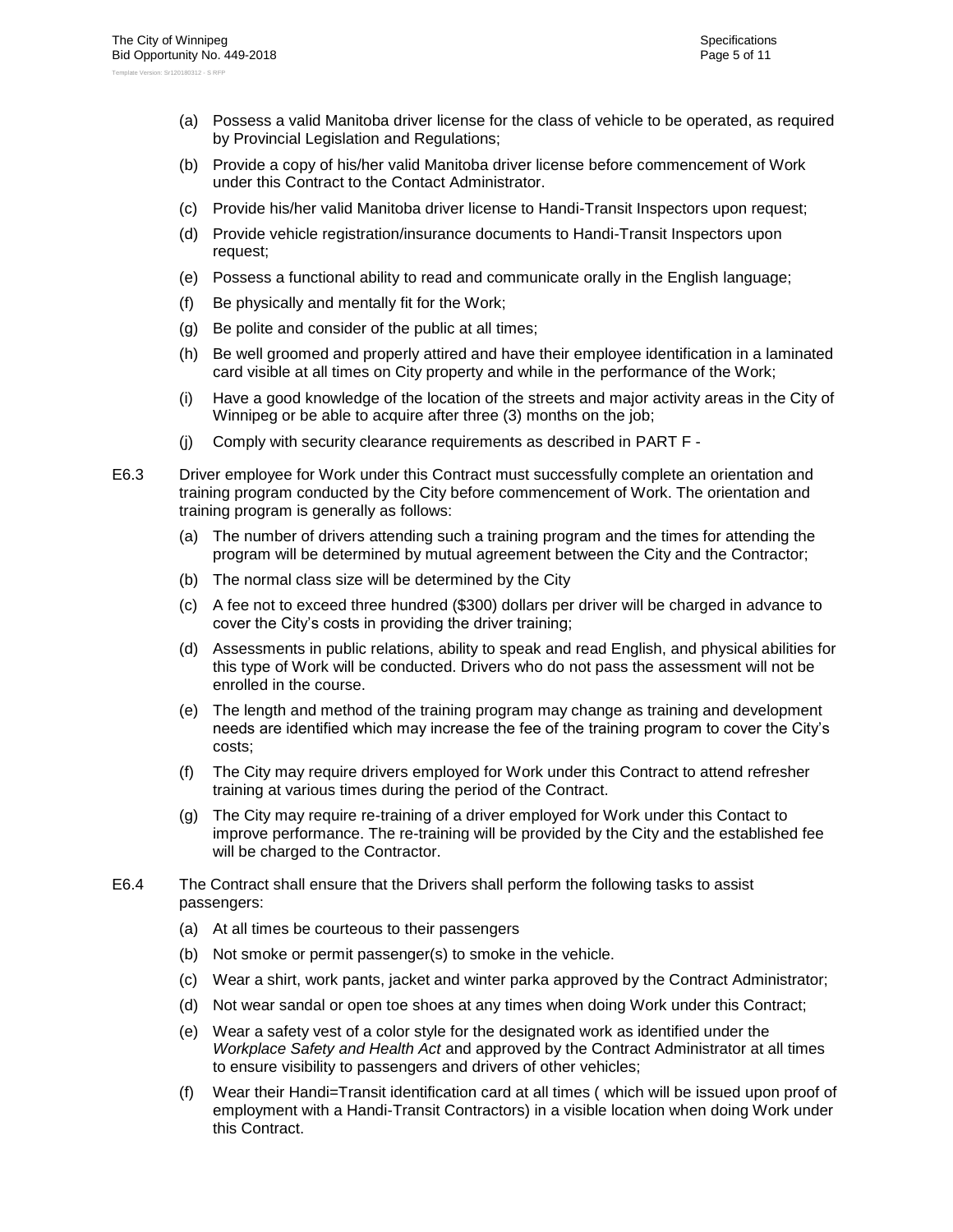- <span id="page-33-3"></span>E6.5 The City has the right to remove driver(s) from service when, in the opinion of the Contact Administrator, it is in the best interest of passenger's safety or quality of service or failure to comply with specified regulation/procedures.
	- (a) Further to [E6.5](#page-33-3) above, drivers who have been removed from Handi-Transit service may undertake the following steps for appeal of the decision;
		- (i) Interview with the Contractor's company Manager;
		- (ii) Interview with the Contactor's company Manger and the Supervisor of Handi-Transit Operations.

#### <span id="page-33-0"></span>**E7. PASSENGER ASSIGNMENT**

- E7.1 Handi-Transit schedules all passenger pickups. The number of passengers assigned to a vehicle will not exceed the seating capacity of the vehicle.
- E7.2 The Contractor shall not use vehicle for any purpose other than performance of the Work under this Contract.
- E7.3 Passengers shall not be transferred from one (1) vehicle to another except in the event of a vehicle being disabled or with proper notification and approval from Handi-Transit dispatch

#### <span id="page-33-1"></span>**E8. FARES**

- E8.1 The Contractor shall collect fares from passengers in the form of:
	- (a) Exact cash payment in the amount specified by the Contract Administrator; or
	- (b) A transit ticket in the amount and form specified by the Contract Administrator and sold to passenger by the City;
	- (c) A small number of passengers will pay their fare with a "transit ride token" which will collected by the driver;
	- (d) A small number of passengers use a monthly Handi-Transit pass, which will be recorded on the run sheet;
	- (e) A group of passengers will be enrolled on the fare payment from account system (FPA) and will not be required to provide a fare to the driver.
- E8.2 The Contractor shall under no circumstances collect or attempt to collect any payment in excess of the prescribed fare. Drivers will not be allowed to accept tips from passengers for Work performed under this Contract.
- E8.3 The Contractor shall deliver all fares in the form that they were collected to the City, at the location and time specific by the Contract Administrator, on a weekly basis.
- E8.4 The Contactor shall be responsible for all fares until delivered to and accepted by the City.
- E8.5 The fares are the property of the City and are not payment to the Contractor in addition to the unit prices.

#### <span id="page-33-2"></span>**E9. PASSENGER SERVICE**

- E9.1 Contactors must have a spare key for each vehicle labelled and kept at the company office/with the Contractor so it can be delivered to a driver if required.
- <span id="page-33-4"></span>E9.2 The Contractor's drivers must:
	- (a) Assist the passenger from inside and accessible building entrance door into the vehicle;
	- (b) Four (4) point secure all wheelchair(s) with Q-Straint securement system described in [E5.4](#page-29-0)
	- (c) Store all "not in use" wheelchair(s) securement equipment in the storage pouch specified in [E5.4\(e\)](#page-30-1)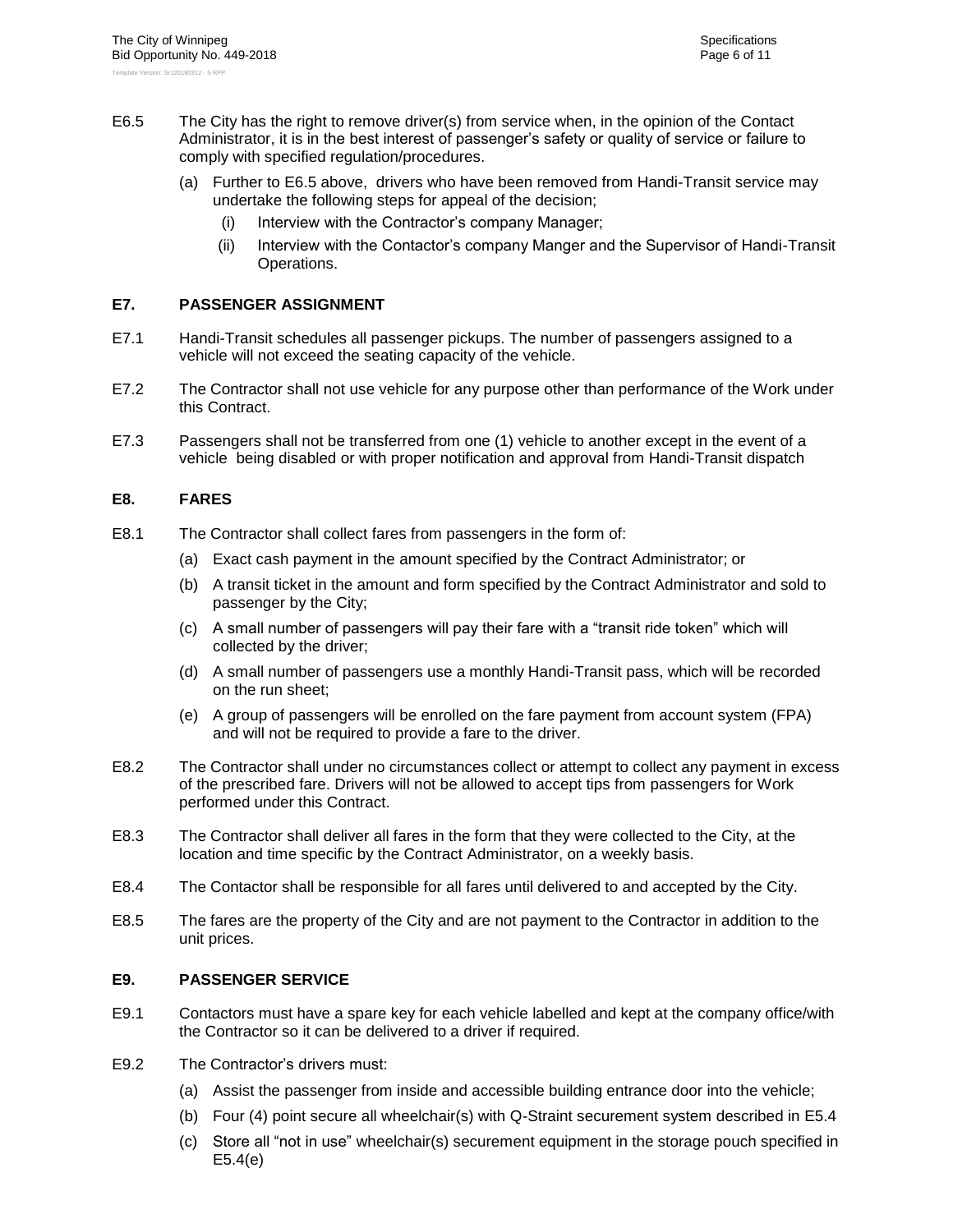- (d) Ensure that the passenger uses the vehicle seatbelt and offer to assist with securing it;
- (e) Ensure all passengers wear the vehicle seatbelt;
- (f) wear the vehicle seatbelt while driving;
- (g) transport the passenger to the scheduled destination
- (h) turn on the air conditioning at the request of a passenger(s)
- (i) assist the passenger from the vehicle to just inside an accessible building entrance door;
- (j) have a spare key for the vehicle or keyless entry remote on their person at all times, apart from the key ring the vehicle keys are kept, to ensure entry into the vehicle is possible if the key is lost or accidentally locked in the vehicle;
- (k) remove the key from the ignition when leaving the vehicle. if weather conditions require the vehicle to remain running, drivers must turn off the vehicle, remove the key from the ignition and restart the vehicle with the remote starter.
- (l) close the door of the vehicle when getting a passenger(s)
- (m) deploy the ramp for ambulant passenger(s);
- (n) not stop to put fuel in the vehicle when a passenger(s) is onboard;
- (o) not make a personal stop when a passenger(s) is onboard;
- (p) not alter the scheduled destination of a trip without clearance from Handi-Transit Dispatch;
- (q) not transport a passenger(s) if the trip sheet indicates "mandatory attendant" and the attendant is not present to accompany the passenger(s) on the trip.
- <span id="page-34-1"></span>E9.3 Further to [E9.2](#page-33-4) of the specifications contained herein: the Contactor's drivers shall provide service as specified in the Handi-Transit Service Manual, which will be made available at the training session. Additional copies will be made available on a direct cost basis.
- <span id="page-34-2"></span>E9.4 Drivers may have a cell phone, blackberry or similar electronic device for the purpose of contacting the Contractor for assistance or instruction, and
	- (a) will have the cell phone on vibrate when transporting a passenger(s);
	- (b) will not talk on a cell phone or make any personal calls (hand held or hands free) while the vehicle is moving;
	- (c) will not make personal calls on a cell phone even when the vehicle is stopped when a passenger is on-board drivers will pull over to receive and make calls on cell phones;
	- (d) will check voice-mail, email, Handi-Transit dispatch only when the vehicle is not moving.
- E9.5 Drivers failing to comply with [E9.2](#page-33-4) [E9.3](#page-34-1) and [E9.4](#page-34-2) contained herein, may result in the Contractor being charged a Service Recovery Fee.
- E9.6 The amount of the service recovery fee will be deducted from the Contractor's bi-monthly payment.
- <span id="page-34-0"></span>E9.7 The City has the right to have a driver removed from the Work of the Handi-Transit Contract.

#### **E10. SCHEDULING**

- E10.1 All trip requests will be received and scheduled by the City.
- E10.2 The City will provide the Contractor with the daily schedule for each run electronically (e-mail) by (19:00 hours) or (7:00pm) the day before service is required.
- E10.3 The Contractor shall schedule vehicle to meet the Handi-Transit service demands and must provide the Handi-Transit office with a list of the vehicle run numbers and the names of the drivers and their ID numbers that will be used for the next day's Handi- Transit Work by (20:00 or 8:00pm) the day before. Failure to do so may result in the assessment of a Service Recovery Fee.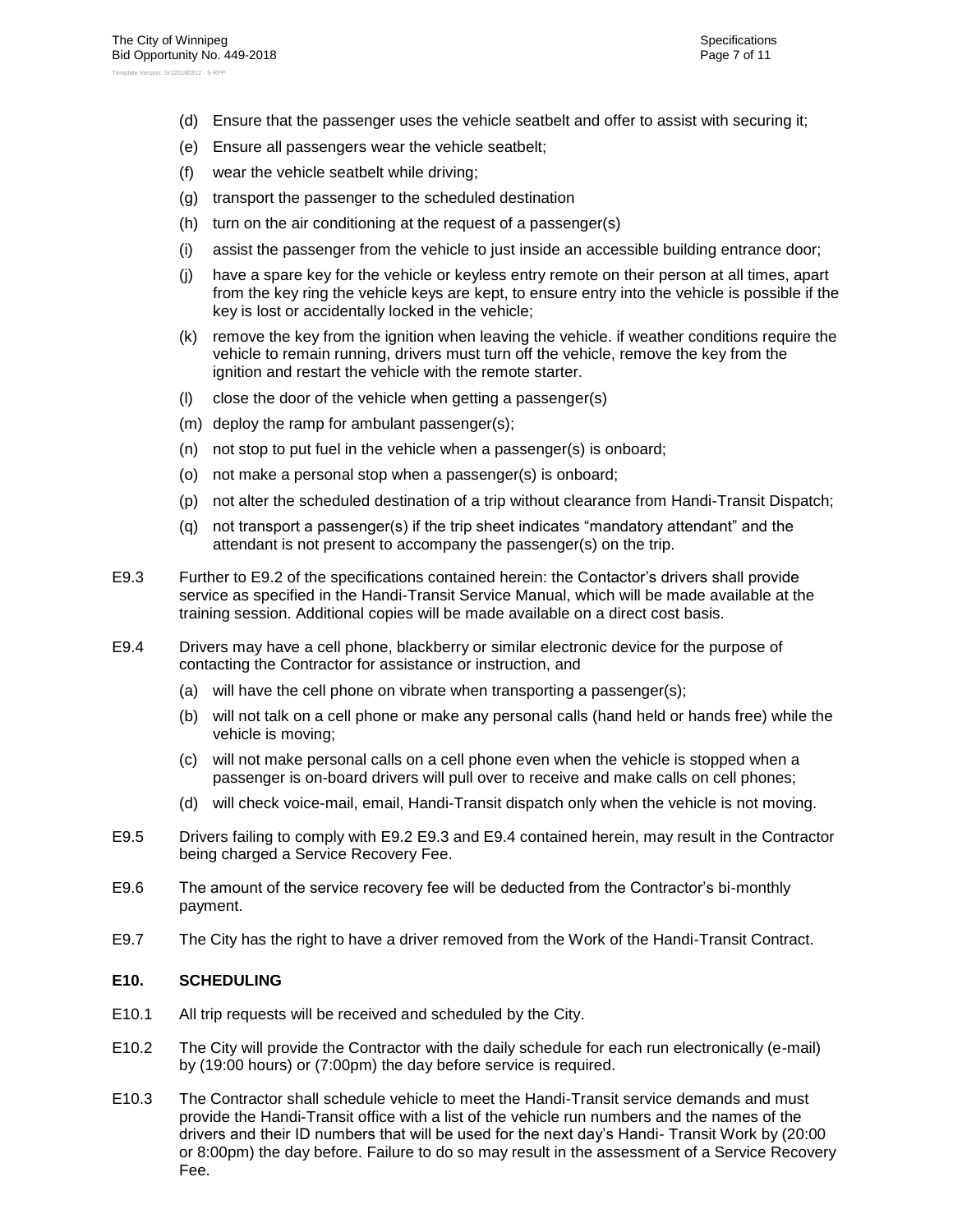- E10.4 The City will notify the Contractor of any schedule trips cancelled during the day. Contactors must provide Handi- Transit with a central phone number for notification of changes to the schedule including cancellations, add-ons and trip notifications. These cancelled trips will be communicated by the City to the Contractor and the Contactor will be responsible to provide appropriate notification to the driver. All drivers should be equipped with a mobile data device capable of receiving and sending messages.
- E10.5 The City may add short-notice trips subsequent to the posting of a day's schedule if the Contractor is not, in the sole opinion of the Contract Administrator, schedule to full capacity for the time period in which the trip will occur. These trip requests will be communicated by the City to the Contractor.
- E10.6 The Contractor shall inform Handi-Transit Dispatch within ten (10) minutes if a delay in the scheduled is anticipated or encountered for any reason.
- E10.7 The Driver must not arrive at the scheduled pick-up location any earlier than ten (10) minutes before the scheduled pick-up time.
- E10.8 The driver shall not depart from any scheduled pic-up location with the scheduled passenger(s) earlier than the scheduled pick-up location with the scheduled passenger(s) earlier than the scheduled pick-up time unless instructed by Handi-Transit Dispatch or the passenger(s) being picked up.
- E10.9 The Contractor shall provide a backup vehicle in the event of a vehicle breakdown with two (2) hours. If the Contractor does not or cannot respond, a service recovery fee may be applied. The service recovery fee will be the cost of providing the service thru any means deemed appropriate by the Contract Administrator.
- E10.10 The Contractor shall cooperate with City staff in the implementation of any procedure changes that may result in increased productivity and efficiency associated with the service

#### <span id="page-35-0"></span>**E11. DOCUMENTATION**

- E11.1 The Contractor shall submit, with the delivery of fares collected, the following;
	- (a) a trip summary sheet showing the number of trips, and the pic-up time, drop-off time and type of fare collected for each trip according to the schedule provided by the Handi-Transit office;
	- (b) a list of cancellations and no shows; and
	- (c) when applicable, complaint reports and accident/incident reports.
- E11.2 The Contractor shall submit the information on forms supplied by the City, in the manner specified by the Contract Administrator.

#### <span id="page-35-1"></span>**E12. SERVICE MONITORING**

- E12.1 The Contractor must monitor service being provided by the drivers during evenings and weekend (if applicable) as well as during the day.
- E12.2 The Contractor is responsible for providing ongoing training and support to their drivers and to address any demonstrated reported or known areas of deficiency.
- E12.3 The Contractor shall ensure that all of its employees are capable of carrying out the work listed in their Contract. Employees must be able to perform the physical requirements as well as the ability to comprehend interpret an dread trip data and communicate fluently in the English language.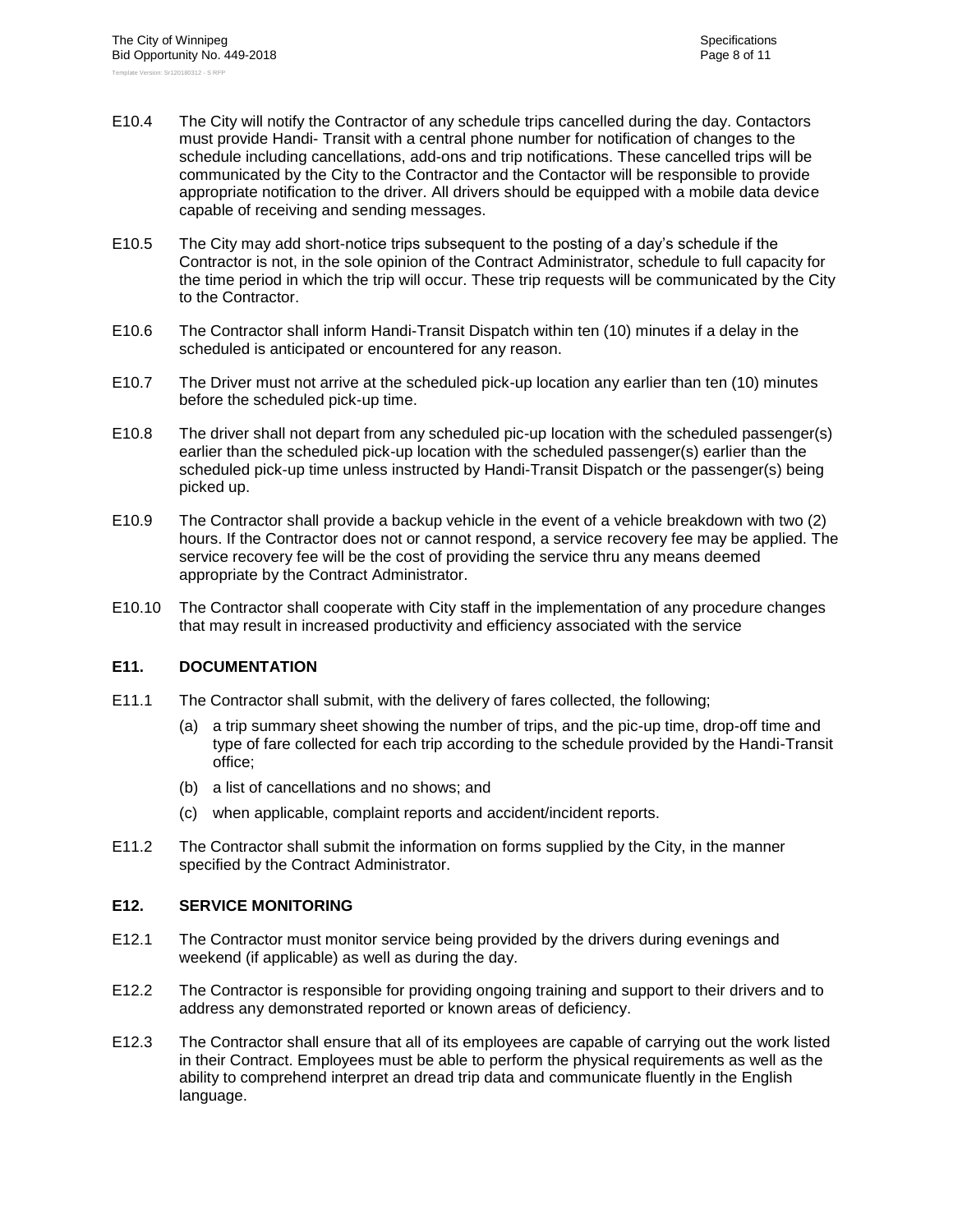#### <span id="page-36-0"></span>**E13. CUSTOMER COMPLAINTS**

- E13.1 The City will provide the Contractor with written notice of any customer complaint regarding the Contractor. Complaints will be categorized by the Contract Administrator as:
	- (a) **Class A-** alleged vehicle condition or diver behaviour which, in the sole opinion of the Contract Administrator, constitute a potential risk to passenger or the public
	- (b) **Class B-** alleged unacceptable vehicle condition or driver behaviour which, in the sole opinion of the Contract Administrator, is less of a sever nature than Class A; and
	- (c) **Class C-** alleged failure to meet schedule or service specification.
- E13.2 The Contractor shall, immediately upon receipts of notice of Class A complaint, remove the subject vehicle and/or the subject driver from the Work.
- <span id="page-36-3"></span>E13.3 The Contractor shall, within two (2) regular business days of receipt of notice of any complaint, respond in writing to the Contract Administrator or his/her designate identifying:
	- (a) If the complaint was accurate or inaccurate; and
	- (b) If accurate, the cause and the remedy for the specific problem, and the measures proposed to be instituted to prevent future occurrences; or
	- (c) If inaccurate, a statement of the facts as known by the Contractor.
- E13.4 If the Contractor does not or cannot respond to a Class B complaint in accordance with [E13.3](#page-36-3) above, the Contractor shall, within two (2) regular business days of receipt of the notice of complaint, remove the subject vehicle and/or the subject driver from the Work.
- E13.5 If the Contractor does not or cannot respond to a Class B or Class C complaint in accordance with [E13.3](#page-36-3) above, a service recovery fee may be assessed.
- E13.6 The foregoing shall not in any way limit the authority of the Contract Administrator or limit the other remedies available to the City under the Contract or at law.
- E13.7 Complaints from passenger(s), or any other persons, regarding the service shall be referred to the Contract Administrator.
- E13.8 The Contractor will rectify passenger(s) complaints effectively and efficiently providing the Contract Administrator with responses regarding any complaints within two (2) Regular Business Days of receipt of same. A Service Recovery Fee may be assessed for the additional Work required by City staff to resolve this issue.

#### <span id="page-36-1"></span>**E14. SUSPENSION OF WORK**

- E14.1 The Contract Administrator may suspend Work:
	- (a) If, in his/her sole opinion, weather or other emergency conditions so require; or
	- (b) In the event of a strike or walk-out that causes the City to suspend Handi-Transit service.
- E14.2 All trips in progress when a suspension of Work is invoked shall be completed unless otherwise authorized by the Contract Administrator. The Contractor will not receive payment for any period of time the Work is suspended.

#### <span id="page-36-2"></span>**E15. ESTIMATED QUANTITIES**

E15.1 Table 1 provides the estimated annual quantities of Work effective December 16, 2018 under this Contract for wheelchair accessible low floor mini-buses.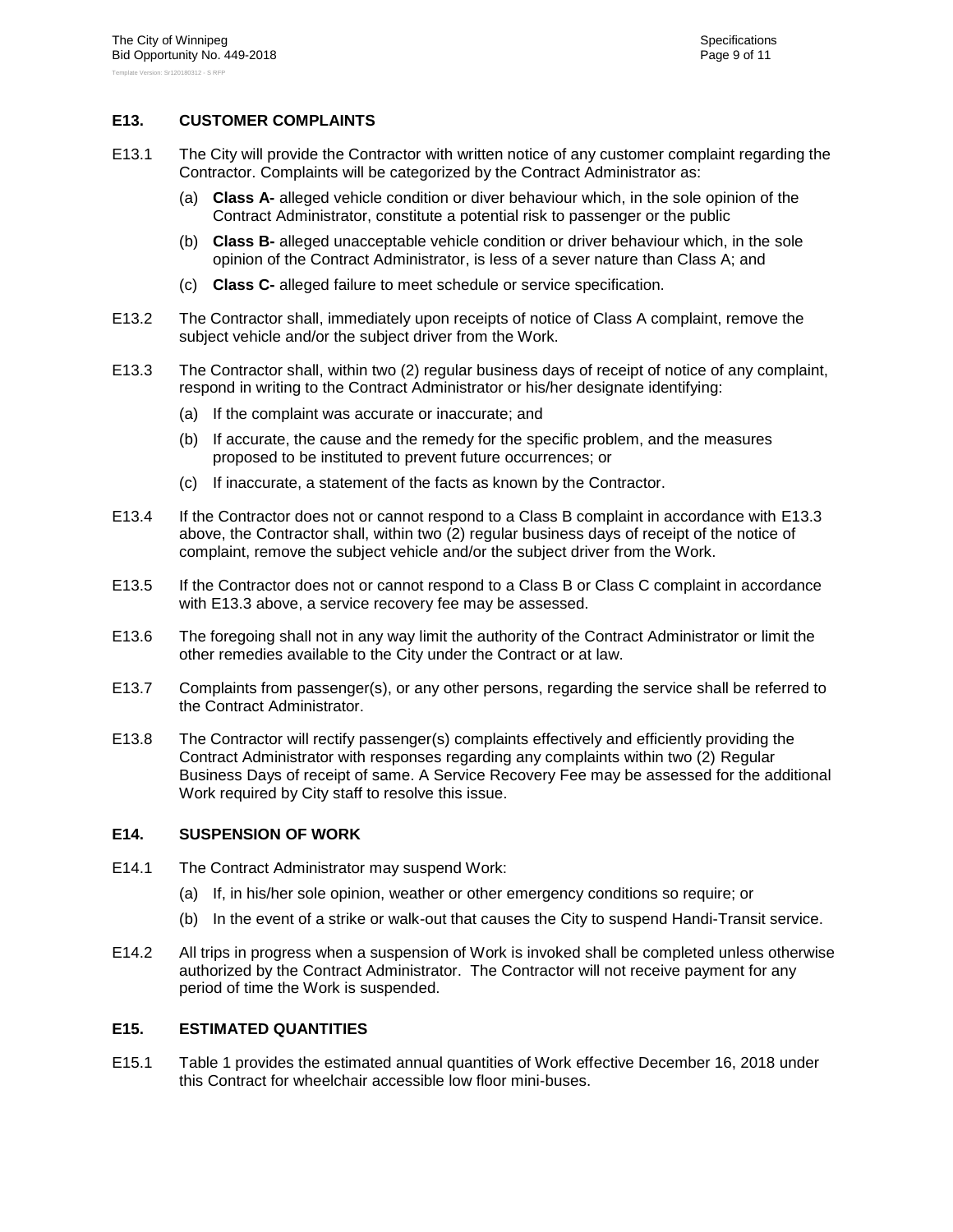#### **Table 1**

**WHEELCHAIR ACCESSIBLE VEHICLES HOURLY RATE SERVICE**

# *Day Type Max Daily Vehicle Hours Max Weekly Vehicle Hours Max Approximate Annual Vehicle Hours* **Weekday** 19,920 **Saturday/Sunday** 36 36 72 3,744 *Statutory Holidays* 24 24 288

- E15.2 The following two (2) annual break periods will be recognized as seasonal reduced service. These periods will be adjusted yearly based on calendar dates. Both break periods will not exceed five (5) weekdays, two (2) Saturdays and two (2) Sundays.
	- (a) Spring School Break (Annually last week in March) five (5) Weekdays, two (2) Saturdays, two (2) Sundays. All runs may be reduced to a maximum of ten (10) hours with the total hours of the run not reduced more than two (2) hours
	- (b) Christmas Break (Annually end of December) five (5) Weekdays, two (2) Saturdays, two (2) Sundays. All runs may be reduced to a maximum of ten (10) hours with the total hours of the run not reduced more than two hours.
	- (c) Christmas Day will be treated differently from other Statutory holidays and require the Contractor to have four (4) vehicles on the road for twelve (12 hours) with and start and end time to be determined.
- E15.3 Table 2 has the distribution and assignment of runs related to seasonal/holiday requirements. These days/dates may change with the calendar years and as a result of seasonal demands increasing or decreasing not more that specified in the original contract and the distribution of runs for the Work. All run start and end times are flexible and are determined daily based on service demand. Time Out and Time in may change on a daily basis, split with two (2) weeks' notice, but the total hours of the run will not be reduced.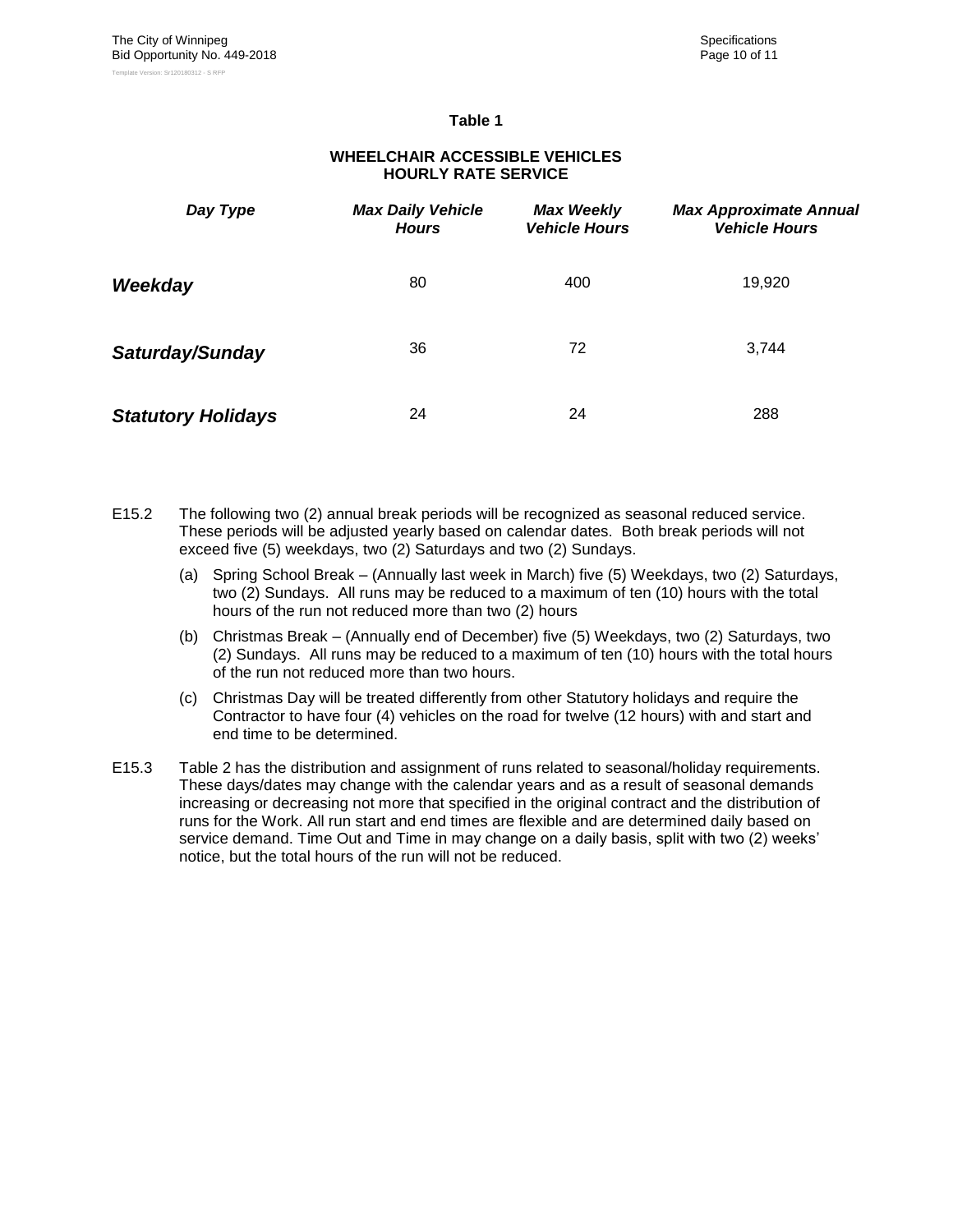#### **Table 2**

| Day Type                                                   | Run            | <b>Time Out</b> | <b>Time In</b> | <b>Maximum</b><br><b>Total Daily</b> |
|------------------------------------------------------------|----------------|-----------------|----------------|--------------------------------------|
|                                                            | (one vehicle)  |                 |                | <b>Hours</b>                         |
| Weekday                                                    | 1              | (flexible)      | (flexible)     | 16                                   |
| (excluding all statutory holidays<br>except Easter Monday) | $\overline{2}$ | (flexible)      | (flexible)     | 16                                   |
|                                                            | 3              | (flexible)      | (flexible)     | 16                                   |
|                                                            | 4              | (flexible)      | (flexible)     | 16                                   |
|                                                            | 5              | (flexible)      | (flexible)     | 16                                   |
|                                                            |                |                 |                |                                      |
| Saturday/Sunday                                            | 1              | (flexible)      | (flexible)     | 12                                   |
|                                                            | $\overline{2}$ | (flexible)      | (flexible)     | 12                                   |
|                                                            | 3              | (flexible)      | (flexible)     | 12                                   |
|                                                            |                |                 |                |                                      |
| <b>Statutory Holidays</b>                                  | 1              | (flexible)      | (flexible)     | 12                                   |
|                                                            | $\overline{2}$ | (flexible)      | (flexible)     | 12                                   |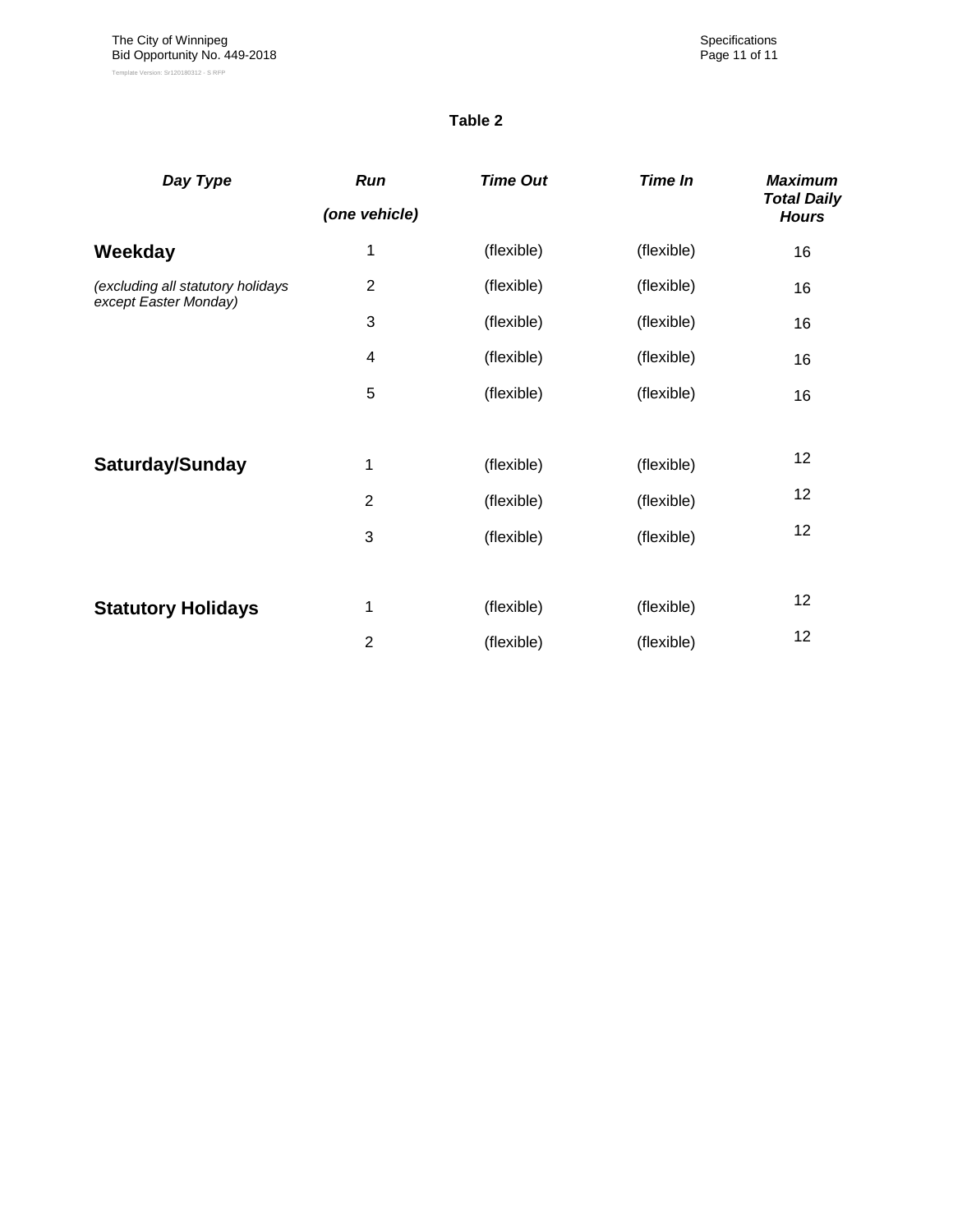# <span id="page-39-1"></span><span id="page-39-0"></span>**PART F - SECURITY CLEARANCE**

#### **F1. SECURITY CLEARANCE**

- F1.1 Each individual proposed to perform Work under the Contract shall be required to obtain a Police Information Check from the police service having jurisdiction at his place of residence. This can be obtained from one of the following;
	- (a) police service having jurisdiction at his/her place of residence; or
	- (b) BackCheck, forms to be completed can be found on the website at: <http://www.backcheck.net/> ; or
	- (c) Commissionaires (Manitoba Division), forms to be completed can be found on the website at: [https://www.commissionaires.ca/en/manitoba/home.](https://www.commissionaires.ca/en/manitoba/home)
- F1.2 The following is a link to information for obtaining the Police Information Check including the Vulnerable Sector screening from the City of Winnipeg Police Service. <http://winnipeg.ca/police/pr/PIC.stm>
- F1.2.1 The Police Information Check shall include a Vulnerable Sector Screening. This can be obtained by following the link below<http://winnipeg.ca/police/pr/PIC.stm> .
	- (a) Individuals will need to state in the form, that they may be working in City of Winnipeg pools, libraries and community centres;
- F1.3 The original Police Information Check (Form P–612) will be provided by the Winnipeg Police Service to the individual applicant. The original has a validation sticker from the Winnipeg Police Service in the top right hand corner. The applicant shall:
	- (a) Provide the original Police Information Check (Form P–612) to the Contract Administrator.
- F1.4 Prior to the award of Contact, and during the term of the Contract if additional or replacement individuals are proposed to perform Work, the Contractor shall supply the Contract Administrator with a Police Information Check obtained not earlier than one (1) year prior to the Submission Deadline, or a certified true copy thereof, for each individual proposed to perform the Work.
- F1.5 Any individual for whom a Police Information Check is not provided, or for whom a Police Information Check indicates any convictions or pending charges related to property offences or crimes against another person will not be permitted to perform any Work.
- F1.6 Any Police Information Check obtained thereby will be deemed valid for the duration of the Contract subject to a repeated records search as hereinafter specified.
- F1.7 Notwithstanding the foregoing, at any time during the term of the Contract, the City may, at its sole discretion and acting reasonably, require an updated Police Information Check. Any individual who fails to provide a satisfactory Police Information Check as a result of a repeated Police Information Check will not be permitted to continue to perform any Work.